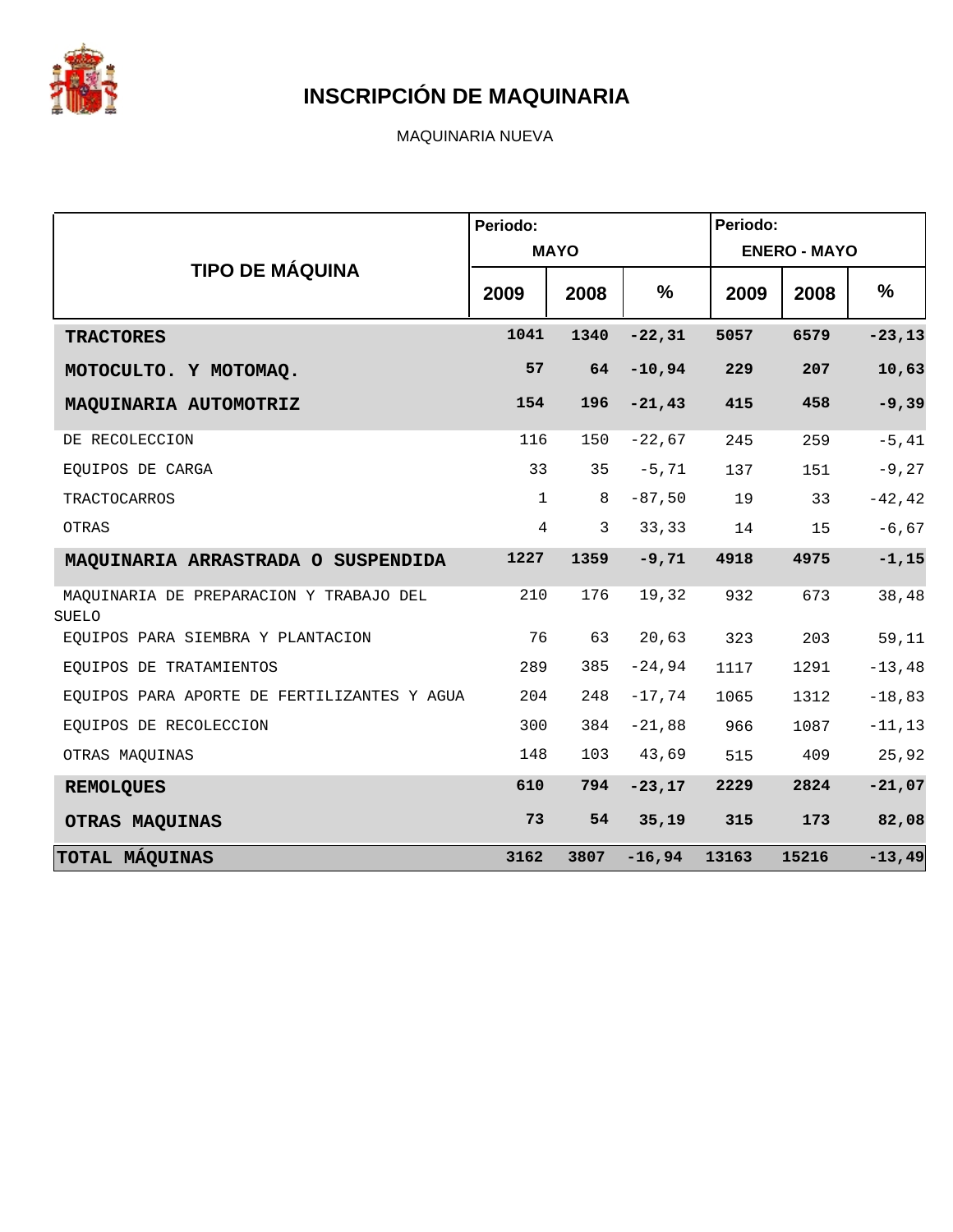

## **INSCRIPCIÓN DE MAQUINARIA POR COMUNIDADES AUTÓNOMAS**

#### MAQUINARIA NUEVA

|                        |        | <b>TRACTORES</b> |          |       |                  | AUTOMOTRIZ<br>MAOUINARIA |                        |                   | MAQUINARIA ARRASTRADA O SUSPENDIDA |           |                              |                    |                                    |                                         |                                 | OTRAS             | TOTAL |                  |                   |      |
|------------------------|--------|------------------|----------|-------|------------------|--------------------------|------------------------|-------------------|------------------------------------|-----------|------------------------------|--------------------|------------------------------------|-----------------------------------------|---------------------------------|-------------------|-------|------------------|-------------------|------|
|                        | RUEDAS | <b>CADENAS</b>   | OTROS    | TOTAL | MOTOCUL<br>TORES | DE<br>RECOLE-            | EQUIPOS<br>DE<br>CARGA | TRACTO-<br>CARROS | OTRAS                              | TOTAL     | PREPARA-<br>CIÓN<br>TRABAJOS | EQUIPOS<br>SIEMBRA | EQUIPOS<br>DE<br>Y PLANT TRATAMIEN | EQUIPOS<br>APORTE<br>FERTILIZ<br>Y AGUA | EQUIPOS<br>DE<br><b>RECOLEC</b> | OTRAS<br>MÁQUINAS | TOTAL | <b>REMOLQUES</b> | MÁQUINAS MÁQUINAS |      |
| <b>ANDALUCIA</b>       | 178    | 10               | $\Omega$ | 188   |                  | 21                       | 3                      |                   | <sup>0</sup>                       | 25        | 3                            |                    | 64                                 | 12                                      | 15                              | 9                 | 104   | 95               | 0                 | 413  |
| <b>ARAGON</b>          | 75     |                  | 0        | 75    |                  | 15                       |                        |                   |                                    | 22        |                              |                    | 11                                 | 15                                      | 9                               | 3                 | 44    | 38               | 0                 | 180  |
| <b>ASTURIAS</b>        | 15     |                  | O        | 15    |                  | 0                        |                        |                   |                                    |           |                              |                    | $\Omega$                           |                                         |                                 | O                 | 10    | 9                | 0                 | 34   |
| <b>BALEARES</b>        | 33     |                  | $\Omega$ | 34    |                  | $\Omega$                 |                        |                   |                                    |           |                              |                    |                                    |                                         |                                 |                   | 12    | 6                | 2                 | 56   |
| <b>CANARIAS</b>        | 15     |                  |          | 16    | 12               |                          | z                      |                   |                                    |           | 14                           |                    | 8                                  |                                         |                                 | 12                | 41    |                  | 3                 | 75   |
| <b>CANTABRIA</b>       | 10     |                  | O        | 10    |                  | 2                        |                        |                   |                                    |           | 2                            | 0                  | $\Omega$                           | 5                                       | 19                              | 4                 | 30    | 3                | 5                 | 51   |
| <b>CASTILLA Y LEON</b> | 110    |                  |          | 111   |                  | 27                       | 9                      |                   |                                    | 36        | 104                          | 44                 | 45                                 | 57                                      | 85                              | 29                | 364   | 110              | 59                | 682  |
| CASTILLA-LA MANCHA     | 101    |                  |          | 102   |                  | 19                       | 4                      |                   |                                    | 21        | 36                           | 15                 | 40                                 | 14                                      | 19                              | 46                | 170   | 83               | 3                 | 380  |
| CATALUÑA               | 104    | 0                | O        | 104   |                  | 10                       |                        |                   | 0                                  | 14        | 5                            | 5                  | 28                                 | 29                                      | 22                              | 11                | 100   | 33               | 0                 | 251  |
| C.VALENCIANA           | 54     |                  |          | 56    |                  | 2                        |                        |                   |                                    |           |                              |                    | 27                                 | 4                                       | 6                               | 4                 | 44    | 17               | 0                 | 120  |
| <b>EXTREMADURA</b>     | 51     |                  | 0        | 52    |                  | 5                        |                        |                   |                                    |           |                              | 0                  | 28                                 |                                         | 16                              | 8                 | 58    | 43               | U                 | 159  |
| <b>GALICIA</b>         | 165    |                  | 1        | 166   | 35               |                          |                        |                   |                                    |           | 28                           | 4                  | 11                                 | 41                                      | 77                              | 19                | 180   | 132              |                   | 519  |
| <b>MADRID</b>          | 10     |                  | $\Omega$ | 10    |                  | $\Omega$                 |                        |                   |                                    |           |                              |                    | $\Omega$                           | 3                                       |                                 | O                 |       | 2                |                   | 19   |
| <b>MURCIA</b>          | 43     |                  |          | 43    |                  | 0                        |                        |                   |                                    |           |                              |                    | h                                  |                                         |                                 |                   | 15    | 10               |                   | 71   |
| <b>NAVARRA</b>         | 27     |                  | O        | 27    |                  | 12                       |                        |                   |                                    | $\perp 2$ |                              |                    |                                    |                                         |                                 | $\Omega$          | 17    | 18               | 0                 | 74   |
| PAIS VASCO             | 16     |                  | $\Omega$ | 16    |                  |                          |                        |                   |                                    |           |                              |                    |                                    |                                         |                                 |                   | 16    | 4                |                   | 40   |
| RIOJA (LA)             | 16     |                  |          | 16    |                  | 0                        |                        |                   |                                    |           |                              |                    | 14                                 |                                         |                                 |                   | 15    |                  |                   | 38   |
| <b>TOTAL</b>           | 1023   | 12               | 6        | 1041  | 57               | 116                      | 33                     |                   | 4                                  | 154       | 210                          | 76                 | 289                                | 204                                     | 300                             | 148               | 1227  | 610              | 73                | 3162 |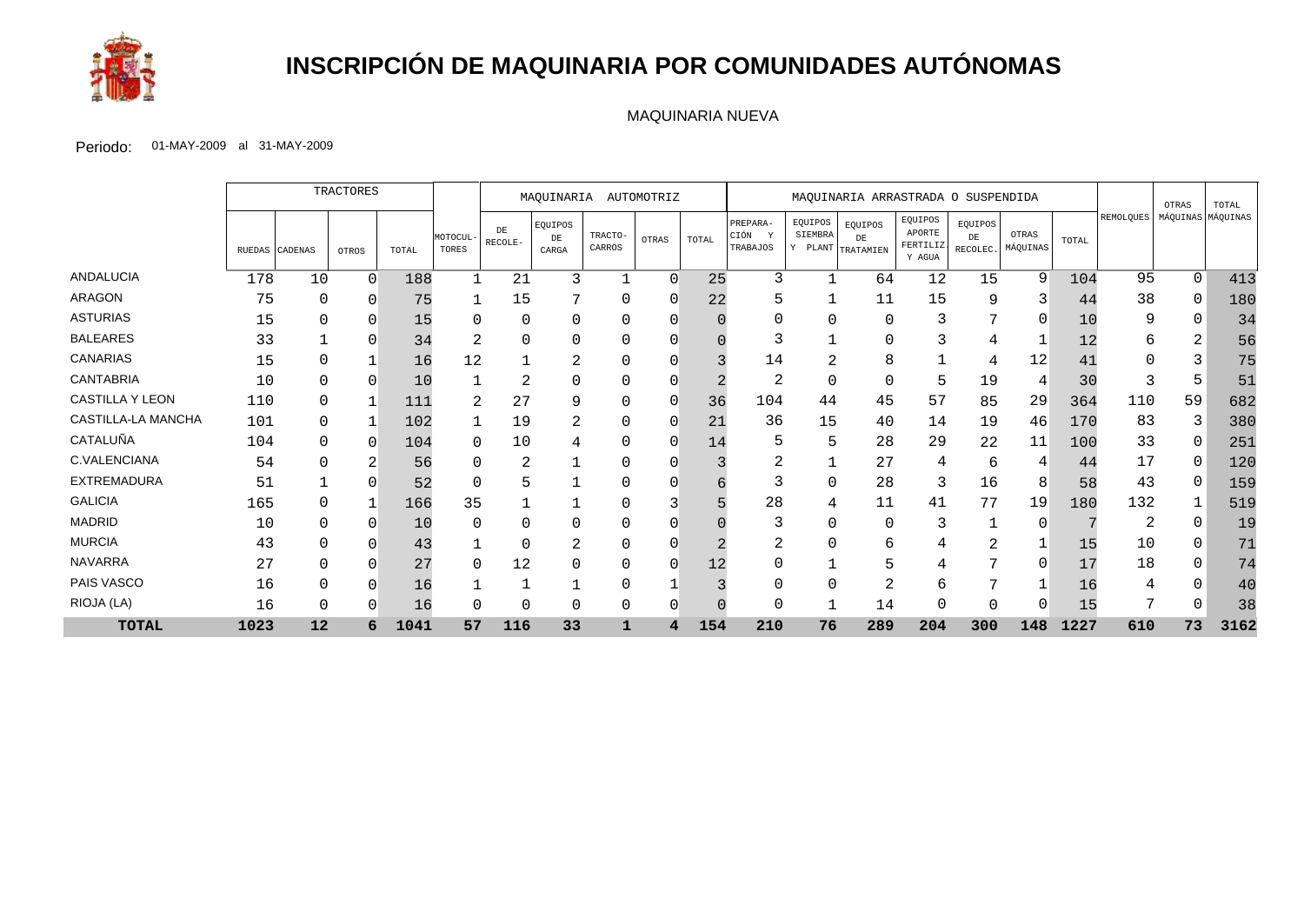

## **INSCRIPCIÓN DE MAQUINARIA POR PROVINCIAS Y COMUNIDADES AUTÓNOMAS**

MAQUINARIA NUEVA

|                    |               | <b>TRACTORES</b> |              |       |                   | MAQUINARIA AUTOMOTRIZ   |                      |                   |                | MAQUINARIA ARRASTRADA O SUSPENDIDA |                               |                                  |                             |                                        |                |                            |          |           |                   |                   |
|--------------------|---------------|------------------|--------------|-------|-------------------|-------------------------|----------------------|-------------------|----------------|------------------------------------|-------------------------------|----------------------------------|-----------------------------|----------------------------------------|----------------|----------------------------|----------|-----------|-------------------|-------------------|
|                    | <b>RUEDAS</b> | CADENAS          | OTROS        | TOTAL | MOTOCUL-<br>TORES | DE<br>RECOLECCIÓN CARGA | EQUIPOS<br>$\rm{DE}$ | TRACTO-<br>CARROS | OTRAS          | TOTAL                              | PREPARA-<br>CIÓN Y<br>TRABAJO | EQUIPOS<br>SIEMBRA Y<br>PLANTAC. | EQUIPOS<br>DE<br>TRATAMIEN. | EQUIPOS<br>APORTE<br>FERTILIZ.<br>AGUA | EQUIPOS<br>DE  | OTRAS<br>RECOLEC. MÁQUINAS | TOTAL    | REMOLQUES | OTRAS<br>MÁQUINAS | TOTAL<br>MÁQUINAS |
| ALMERIA            | 12            | -1               | $\Omega$     | 13    | 0                 | 3                       | -1                   | $\Omega$          | $\Omega$       |                                    | $\Omega$                      | $\Omega$                         | 0                           | $\mathbf 0$                            | $\Omega$       |                            |          | 4         | $\Omega$          | 22                |
| CADIZ              | 18            |                  | $\Omega$     | 18    |                   |                         |                      |                   |                |                                    |                               |                                  | O                           |                                        |                | ∩                          |          | 12        | 0                 | 35                |
| CORDOBA            | 33            |                  | $\Omega$     | 35    |                   |                         |                      | ∩                 |                |                                    |                               |                                  | 18                          |                                        |                | 3                          | 30       | 18        | ∩                 | 91                |
| GRANADA            | 29            |                  | <sup>0</sup> | 32    |                   |                         |                      |                   |                |                                    |                               |                                  |                             |                                        |                |                            |          | 4         |                   | 46                |
| HUELVA             |               |                  | $\Omega$     |       |                   | 2                       |                      |                   |                |                                    |                               |                                  |                             | $\Omega$                               |                |                            |          |           |                   | 14                |
| <b>JAEN</b>        | 20            |                  | $\Omega$     | 20    |                   |                         |                      |                   |                |                                    |                               | $\Omega$                         | 30                          | $\overline{2}$                         |                | 2                          | 34       |           |                   | 64                |
| MALAGA             | 14            |                  | $\Omega$     | 16    |                   | 4                       |                      |                   |                |                                    |                               |                                  |                             |                                        |                | 0                          |          | 22        | $\Omega$          | 51                |
| SEVILLA            | 45            | 2                | 0            | 47    |                   | 2                       | $\Omega$             | 0                 | 0              |                                    |                               | $\Omega$                         | 6                           | 2                                      |                | 3                          | 17       | 24        | 0                 | 90                |
| <b>ANDALUCIA</b>   | 178           | 10               | $\mathbf{0}$ | 188   |                   | 21                      | 3                    |                   | $\overline{0}$ | 25                                 | 3                             | $\mathbf{1}$                     | 64                          | 12                                     | 15             | 9                          | 104      | 95        | $\overline{0}$    | 413               |
| <b>HUESCA</b>      | 20            | $\Omega$         | $\Omega$     | 20    |                   | 4                       |                      | 0                 | 0              |                                    |                               |                                  | 3                           | 4                                      | 4              | $\Omega$                   | 13       | 12        | $\Omega$          | 54                |
| TERUEL             | 15            |                  | $\Omega$     | 15    |                   | 6                       |                      | ∩                 |                |                                    |                               |                                  |                             | 5                                      |                | $\Omega$                   |          | 11        | 0                 | 38                |
| ZARAGOZA           | 40            | 0                | $\Omega$     | 40    |                   | 5                       | $\overline{2}$       | 0                 |                |                                    | 4                             | $\Omega$                         |                             | 6                                      |                | 3                          | 25       | 15        | $\Omega$          | 88                |
| <b>ARAGON</b>      | 75            | $\overline{0}$   | $\Omega$     | 75    |                   | 15                      | $\mathbf{r}$         | $\Omega$          | $\Omega$       | 22                                 | 5                             | $\mathbf{1}$                     | 11                          | 15                                     | 9              | 3                          | 44       | 38        | $\overline{0}$    | 180               |
| OVIEDO             | 15            | 0                | $\Omega$     | 15    | $\Omega$          | 0                       | $\Omega$             | 0                 | 0              |                                    | 0                             | $\Omega$                         | 0                           | 3                                      |                | 0                          | 10       | 9         | $\mathbf 0$       | 34                |
| <b>ASTURIAS</b>    | 15            | $\overline{0}$   | $\Omega$     | 15    | $\Omega$          | $\mathbf 0$             | $\mathbf{0}$         | $\Omega$          | $\Omega$       |                                    | $\overline{0}$                | $\overline{0}$                   | $\overline{0}$              | 3                                      | 7              | $\mathbf{0}$               | 10       | 9         | $\overline{0}$    | 34                |
| <b>BALEARES</b>    | 33            |                  | 0            | 34    | 2                 | 0                       | 0                    | 0                 | 0              |                                    | 3                             |                                  | 0                           | 3                                      | 4              |                            | 12       | 6         | 2                 | 56                |
| <b>BALEARES</b>    | 33            |                  | $\mathbf{0}$ | 34    | 2                 | $\overline{0}$          | $\mathbf{0}$         | 0                 | $\overline{0}$ |                                    | 3                             | $\mathbf{1}$                     | $\overline{0}$              | 3                                      | $\overline{4}$ |                            | 12       | 6         | 2                 | 56                |
| LAS PALMAS DE GRAN | 7             | U                | $\Omega$     |       | 2                 | $\mathbf{0}$            | 2                    | $\Omega$          | 0              |                                    | $\mathbf 0$                   | $\Omega$                         | $\Omega$                    | 0                                      | $\Omega$       | $\Omega$                   | $\Omega$ | ∩         | $\Omega$          | 11                |
| SANTA CRUZ DE TENE | 8             | 0                |              | q     | 10                | 1                       | $\Omega$             | 0                 | 0              |                                    | 14                            | $\overline{2}$                   | 8                           | 1                                      | 4              | 12                         | 41       | 0         | 3                 | 64                |
| <b>CANARIAS</b>    | 15            | $\overline{0}$   |              | 16    | 12                | $\mathbf{1}$            | 2                    | 0                 | $\Omega$       | 3                                  | 14                            | $\overline{2}$                   | 8                           | $\mathbf 1$                            | 4              | 12                         | 41       | $\Omega$  | 3                 | 75                |
| SANTANDER          | $10$          | 0                | $\Omega$     | 10    |                   | $\overline{c}$          | 0                    | 0                 | 0              |                                    | $\overline{2}$                | $\mathbf 0$                      | $\Omega$                    | 5                                      | 19             | 4                          | 30       | 3         |                   | 51                |
| <b>CANTABRIA</b>   | 10            | $\Omega$         | $\Omega$     | 10    |                   | $\overline{a}$          | $\mathbf{0}$         | $\Omega$          | $\Omega$       | $\overline{2}$                     | $\overline{2}$                | $\overline{0}$                   | $\overline{0}$              | 5                                      | 19             | $\overline{4}$             | 30       | 3         |                   | 51                |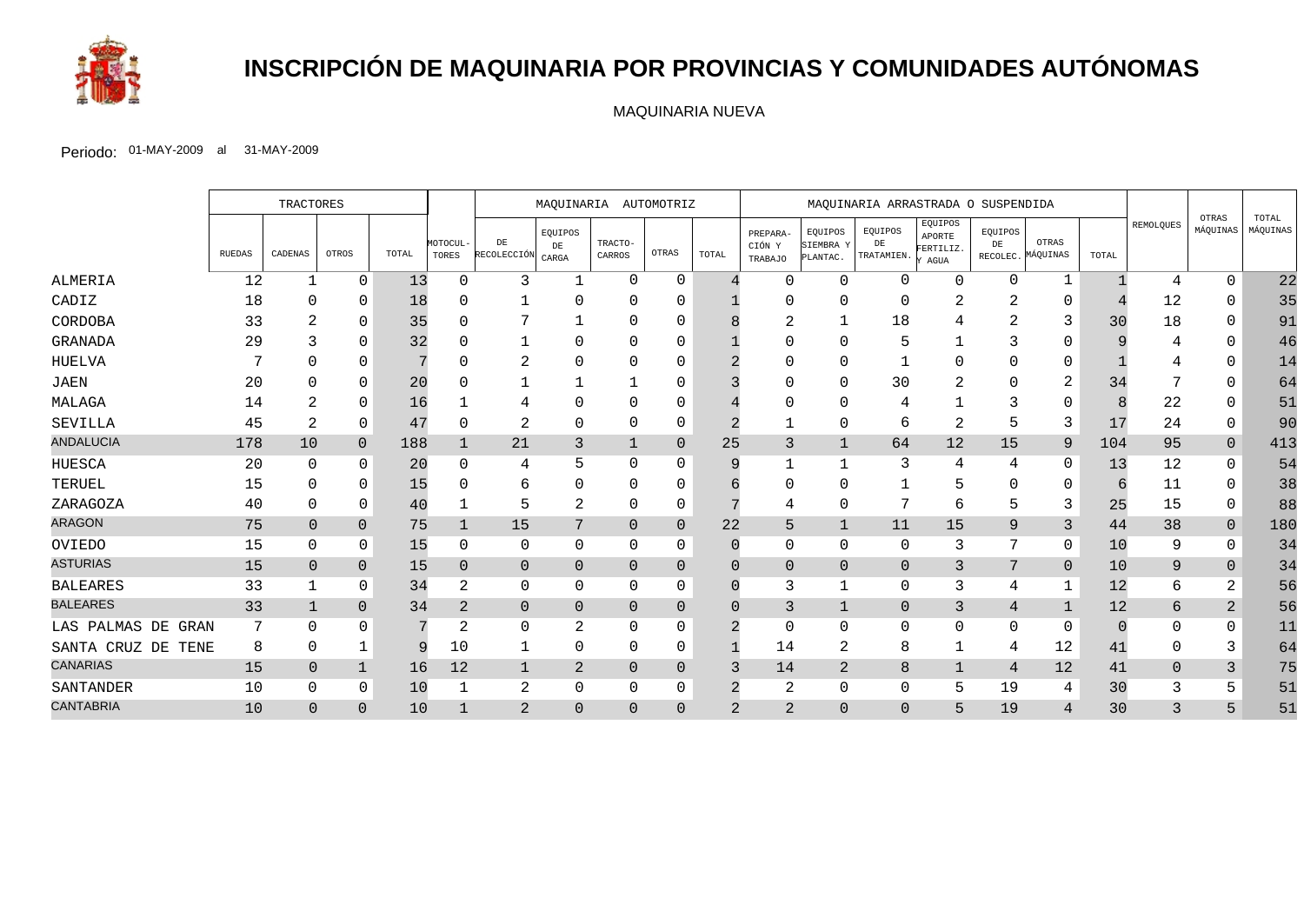

# **INSCRIPCIÓN DE MAQUINARIA POR PROVINCIAS Y COMUNIDADES AUTÓNOMAS**

MAQUINARIA NUEVA

|                        |        | TRACTORES      |                |              |                   | MAQUINARIA AUTOMOTRIZ    |                        |                   | MAQUINARIA ARRASTRADA O SUSPENDIDA |                |                               |                                  |                             |                                                         | OTRAS         |                            |       |                |                |                   |
|------------------------|--------|----------------|----------------|--------------|-------------------|--------------------------|------------------------|-------------------|------------------------------------|----------------|-------------------------------|----------------------------------|-----------------------------|---------------------------------------------------------|---------------|----------------------------|-------|----------------|----------------|-------------------|
|                        | RUEDAS | CADENAS        | OTROS          | TOTAL        | MOTOCUL-<br>TORES | $\rm{DE}$<br>RECOLECCIÓN | EQUIPOS<br>DE<br>CARGA | TRACTO-<br>CARROS | OTRAS                              | TOTAL          | PREPARA-<br>CIÓN Y<br>TRABAJO | EQUIPOS<br>SIEMBRA Y<br>PLANTAC. | EQUIPOS<br>DE<br>TRATAMIEN. | EQUIPOS<br>APORTE<br>FERTILIZ.<br>$\operatorname{AGUA}$ | EQUIPOS<br>DE | OTRAS<br>RECOLEC. MÁQUINAS | TOTAL | REMOLQUES      | MÁQUINAS       | TOTAL<br>MÁQUINAS |
| AVILA                  | 4      | $\Omega$       | $\mathbf 1$    | 5            | $\Omega$          | $\mathbf 0$              |                        | $\mathbf 0$       | $\mathbf 0$                        | $\mathbf{1}$   | 5                             | $\mathbf{1}$                     | 2                           | 5                                                       | 5             | 2                          | 20    | 11             | 6              | 43                |
| <b>BURGOS</b>          | 10     | $\Omega$       | 0              | 10           | ∩                 | 6                        | $\Omega$               | $\Omega$          | 0                                  |                | 12                            | 6                                | 3                           | 5                                                       | 5             | $\overline{2}$             | 33    | 12             | 2              | 63                |
| LEON                   | 15     | 0              | $\Omega$       | 15           |                   | 1                        | 1                      | $\Omega$          | 0                                  | $\mathfrak{D}$ | 15                            | 8                                | 4                           | 9                                                       | 15            | 2                          | 53    | 13             | 14             | 97                |
| PALENCIA               | 18     | $\Omega$       | 0              | 18           |                   | 4                        |                        | $\Omega$          | $\Omega$                           |                | 15                            | 8                                | 10                          | 5                                                       | 24            | 7                          | 69    | 25             | 9              | 129               |
| SALAMANCA              | 14     | $\Omega$       | $\Omega$       | 14           |                   | 5                        |                        | $\Omega$          | $\Omega$                           |                | 14                            | 5                                | 3                           | 5                                                       | 3             | 4                          | 34    | 16             | 4              | 76                |
| SEGOVIA                | 10     | $\Omega$       | $\Omega$       | 10           |                   | $\Omega$                 | $\cap$                 | $\Omega$          | $\Omega$                           |                | 7                             |                                  | 2                           | 7                                                       |               | $\mathbf 1$                | 26    |                | 1              | 44                |
| SORIA                  | 1      | $\Omega$       | $\Omega$       | $\mathbf{1}$ |                   | 2                        | <sup>0</sup>           | $\Omega$          | $\Omega$                           |                | 7                             | 4                                | 2                           | $\overline{2}$                                          | 2             | $\mathbf 1$                | 18    | $\overline{4}$ | $\Omega$       | 25                |
| VALLADOLID             | 26     | $\Omega$       | $\Omega$       | 26           |                   | 7                        |                        | $\Omega$          | $\Omega$                           |                | 14                            | 6                                | 13                          | 8                                                       | 15            | 5                          | 61    | 13             | 16             | 124               |
| ZAMORA                 | 12     | $\Omega$       | $\Omega$       | 12           | $\Omega$          | $\overline{2}$           | 1                      | $\Omega$          | 0                                  | 3              | 15                            | $\overline{c}$                   | 6                           | 11                                                      | 11            | 5                          | 50    | 9              | 7              | 81                |
| <b>CASTILLA Y LEON</b> | 110    | $\overline{0}$ | $\mathbf{1}$   | 111          | $\overline{2}$    | 27                       | 9                      | $\overline{0}$    | $\overline{0}$                     | 36             | 104                           | 44                               | 45                          | 57                                                      | 85            | 29                         | 364   | 110            | 59             | 682               |
| ALBACETE               | 26     | $\Omega$       | 0              | 26           | $\Omega$          | 5                        | $\Omega$               | 0                 | 0                                  | 5              | 1                             | 1                                | 3                           | 2                                                       | $\mathbf{1}$  | 1                          | 9     | 11             | 0              | 51                |
| CIUDAD REAL            | 23     | $\Omega$       | $\mathbf 1$    | 24           |                   | $\overline{2}$           |                        | $\Omega$          | $\Omega$                           |                | 11                            | $\mathbf{1}$                     |                             | 1                                                       | 6             | 11                         | 37    | 26             | 2              | 93                |
| <b>CUENCA</b>          | 24     | $\Omega$       | $\Omega$       | 24           |                   | 3                        | $\Omega$               | $\Omega$          | $\mathbf 0$                        |                | 17                            | 5                                | 23                          | 3                                                       | 6             | 30                         | 84    | 16             | 1              | 128               |
| GUADALAJARA            | 5      | $\Omega$       | $\Omega$       | 5            |                   | 5                        |                        | $\Omega$          | $\Omega$                           |                |                               | 8                                |                             | 3                                                       | 2             | 3                          | 27    | 7              | $\Omega$       | 45                |
| TOLEDO                 | 23     | $\Omega$       | $\Omega$       | 23           | $\Omega$          | 4                        | $\Omega$               | $\Omega$          | 0                                  |                | $\mathbf 0$                   | $\Omega$                         | 3                           | 5                                                       | 4             | $\mathbf 1$                | 13    | 23             | $\mathbf 0$    | 63                |
| CASTILLA-LA MANCHA     | 101    | $\overline{0}$ | $\mathbf 1$    | 102          | $\mathbf 1$       | 19                       | $\sqrt{2}$             | $\mathbf 0$       | $\overline{0}$                     | 21             | 36                            | 15                               | 40                          | 14                                                      | 19            | 46                         | 170   | 83             | $\overline{3}$ | 380               |
| <b>BARCELONA</b>       | 27     | $\Omega$       | $\Omega$       | 27           | 0                 | 3                        |                        | $\Omega$          | $\Omega$                           |                | $\mathbf 0$                   | 2                                | 10                          | 10                                                      | 2             | 0                          | 24    | 10             | $\mathbf 0$    | 65                |
| GIRONA                 | 14     | $\Omega$       | $\Omega$       | 14           |                   | $\overline{2}$           | $\Omega$               | $\Omega$          | $\Omega$                           |                | 2                             | $\mathbf 1$                      | 4                           | 3                                                       | 6             | 1                          | 17    | 5              | $\Omega$       | 38                |
| LLEIDA                 | 43     | $\Omega$       | $\Omega$       | 43           |                   | 4                        | 3                      | $\Omega$          | $\Omega$                           |                |                               | 2                                | 3                           | 14                                                      | 9             | 7                          | 36    | 16             | $\Omega$       | 102               |
| TARRAGONA              | 20     | $\Omega$       | $\mathbf 0$    | 20           | $\Omega$          | $\mathbf 1$              | 0                      | $\Omega$          | 0                                  |                | 2                             | $\mathbf 0$                      | 11                          | 2                                                       | 5             | 3                          | 23    | 2              | $\mathbf 0$    | 46                |
| <b>CATALUÑA</b>        | 104    | $\overline{0}$ | $\overline{0}$ | 104          | $\overline{0}$    | $10$                     | 4                      | $\overline{0}$    | $\overline{0}$                     | 14             | 5                             | 5                                | 28                          | 29                                                      | 22            | 11                         | 100   | 33             | $\mathbf{0}$   | 251               |
| ALICANTE               | 14     | $\Omega$       | 0              | 14           | $\Omega$          | 1                        | $\Omega$               | $\Omega$          | 0                                  |                | 0                             | $\mathbf 0$                      | 2                           | 0                                                       | 1             | 0                          | 3     | 2              | $\mathbf 0$    | 20                |
| CASTELLON              | 18     | $\Omega$       | $\Omega$       | 18           | ∩                 | $\mathbf 1$              | $\Omega$               | $\Omega$          | 0                                  |                | $\overline{2}$                | $\mathbf{1}$                     | 8                           | $\mathbf 0$                                             | 4             | 4                          | 19    | $\Omega$       | $\Omega$       | 38                |
| VALENCIA               | 22     | 0              | 2              | 24           | 0                 | 0                        |                        | 0                 | $\mathbf 0$                        |                | 0                             | $\mathbf 0$                      | 17                          | 4                                                       |               | 0                          | 22    | 15             | $\mathbf 0$    | 62                |
| <b>C.VALENCIANA</b>    | 54     | $\overline{0}$ | 2              | 56           | $\overline{0}$    | $\overline{2}$           | $\mathbf 1$            | $\overline{0}$    | $\overline{0}$                     | 3              | $\overline{a}$                | $\mathbf 1$                      | 27                          | 4                                                       | 6             | 4                          | 44    | 17             | $\mathbf 0$    | 120               |
| <b>BADAJOZ</b>         | 36     | $\Omega$       | $\Omega$       | 36           | $\Omega$          | 4                        | 1                      | $\Omega$          | $\mathbf 0$                        |                | 3                             | $\Omega$                         | 27                          | $\mathbf{2}$                                            | 9             | 6                          | 47    | 35             | $\Omega$       | 123               |
| CACERES                | 15     |                | $\Omega$       | 16           | $\Omega$          | $\mathbf 1$              | $\Omega$               | $\Omega$          | 0                                  |                | 0                             | $\mathbf 0$                      | 1                           | $\mathbf 1$                                             | 7             | 2                          | 11    | 8              | $\mathbf 0$    | 36                |
| <b>EXTREMADURA</b>     | 51     | $\mathbf{1}$   | $\Omega$       | 52           | $\Omega$          | 5                        | $\mathbf{1}$           | $\Omega$          | $\Omega$                           | 6              | $\mathcal{R}$                 | $\Omega$                         | 28                          | 3                                                       | 16            | 8                          | 58    | 43             | $\Omega$       | 159               |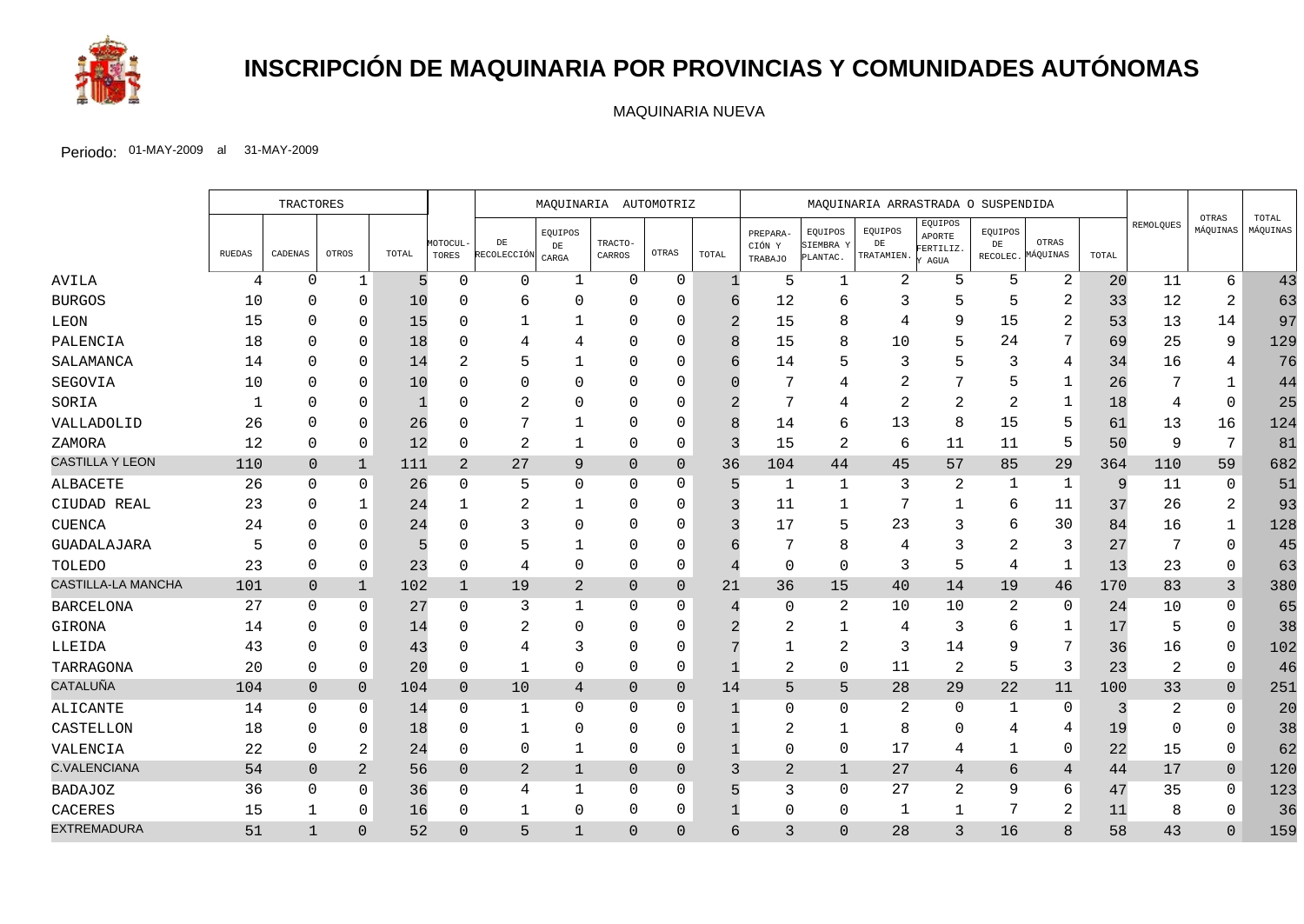

# **INSCRIPCIÓN DE MAQUINARIA POR PROVINCIAS Y COMUNIDADES AUTÓNOMAS**

MAQUINARIA NUEVA

|                |        | TRACTORES      |                |       |                   | MAOUINARIA AUTOMOTRIZ    |                        |                   | MAQUINARIA ARRASTRADA O SUSPENDIDA |          |                                      |                                  |                             |                                        |                           |                   |       |                        |                   |                   |
|----------------|--------|----------------|----------------|-------|-------------------|--------------------------|------------------------|-------------------|------------------------------------|----------|--------------------------------------|----------------------------------|-----------------------------|----------------------------------------|---------------------------|-------------------|-------|------------------------|-------------------|-------------------|
|                | RUEDAS | CADENAS        | OTROS          | TOTAL | MOTOCUL-<br>TORES | $\rm{DE}$<br>RECOLECCIÓN | EQUIPOS<br>DE<br>CARGA | TRACTO-<br>CARROS | OTRAS                              | TOTAL    | PREPARA-<br>CIÓN Y<br><b>TRABAJO</b> | EQUIPOS<br>SIEMBRA Y<br>PLANTAC. | EQUIPOS<br>DE<br>TRATAMIEN. | EQUIPOS<br>APORTE<br>FERTILIZ.<br>AGUA | EQUIPOS<br>DE<br>RECOLEC. | OTRAS<br>MÁQUINAS | TOTAL | REMOLQUES              | OTRAS<br>MÁQUINAS | TOTAL<br>MÁQUINAS |
| A CORUÑA       | 48     | $\Omega$       |                | 49    |                   | $\Omega$                 | $\Omega$               | $\Omega$          | 2                                  |          | 9                                    | 2                                |                             | 15                                     | 17                        | 3                 | 47    | 31                     | $\Omega$          | 130               |
| <b>LUGO</b>    | 47     |                |                | 47    | ∠                 |                          |                        |                   |                                    |          | 8                                    |                                  |                             | 17                                     | 40                        | 11                | 82    | 19                     | 0                 | 153               |
| OURENSE        | 16     |                |                | 16    |                   | $\Omega$                 | ∩                      | <sup>0</sup>      |                                    |          |                                      |                                  |                             |                                        |                           |                   |       | 23                     |                   | 49                |
| PONTEVEDRA     | 54     |                | 0              | 54    | 31                | 0                        | $\Omega$               | 0                 | 0                                  |          | 8                                    | $\Omega$                         |                             | 8                                      | 18                        | 4                 | 43    | 59                     | $\Omega$          | 187               |
| <b>GALICIA</b> | 165    | $\overline{0}$ |                | 166   | 35                | $\mathbf{1}$             |                        | $\Omega$          | 3                                  | 5        | 28                                   | $\overline{4}$                   | 11                          | 41                                     | 77                        | 19                | 180   | 132                    |                   | 519               |
| MADRID         | 10     | $\Omega$       |                | 10    |                   | 0                        | $\Omega$               | $\Omega$          | 0                                  |          | 3                                    | $\mathbf 0$                      | $\Omega$                    | 3                                      |                           | $\Omega$          |       | 2                      |                   | 19                |
| <b>MADRID</b>  | 10     | $\overline{0}$ | $\overline{0}$ | 10    | $\Omega$          | $\mathbf{0}$             | $\overline{0}$         | $\overline{0}$    | $\overline{0}$                     |          | 3                                    | $\overline{0}$                   | $\mathbf{0}$                | 3                                      |                           | $\Omega$          |       | $\overline{2}$         | $\overline{0}$    | 19                |
| MURCIA         | 43     |                | 0              | 43    |                   | 0                        | 2                      | 0                 | 0                                  |          | 2                                    | $\mathbf 0$                      | 6                           | 4                                      | 2                         |                   | 15    | 10                     | $\Omega$          | 71                |
| <b>MURCIA</b>  | 43     | $\Omega$       | $\Omega$       | 43    |                   | $\mathbf{0}$             | $\overline{2}$         | $\Omega$          | $\Omega$                           |          | $\overline{2}$                       | $\overline{0}$                   | 6                           | $\overline{4}$                         | 2                         |                   | 15    | 10                     | $\Omega$          | 71                |
| <b>NAVARRA</b> | 27     | 0              | 0              | 27    | 0                 | 12                       | 0                      | 0                 | $\mathbf 0$                        | 12       | $\mathbf 0$                          |                                  | 5                           | 4                                      | $\mathbf{r}$              | 0                 | 17    | 18                     | $\Omega$          | 74                |
| <b>NAVARRA</b> | 27     | $\overline{0}$ | $\Omega$       | 27    | $\overline{0}$    | 12                       | $\overline{0}$         | $\Omega$          | 0                                  | 12       | $\overline{0}$                       |                                  | 5                           | 4                                      |                           | $\Omega$          | 17    | 18                     | $\overline{0}$    | 74                |
| <b>ALAVA</b>   |        |                |                |       |                   |                          | <sup>0</sup>           | <sup>0</sup>      |                                    |          | $\Omega$                             | $\Omega$                         |                             | 3                                      |                           |                   |       |                        |                   | 14                |
| GUIPUZCOA      |        |                |                |       |                   | 0                        |                        | $\Omega$          | 0                                  |          | 0                                    | $\Omega$                         | $\Omega$                    | 3                                      | 4                         |                   |       |                        |                   | 16                |
| VIZCAYA        | h      |                |                | 6     |                   | 0                        | $\Omega$               | $\Omega$          | 0                                  |          | 0                                    | $\mathbf 0$                      | $\Omega$                    | 0                                      | 2                         | $\Omega$          |       |                        |                   | 10                |
| PAIS VASCO     | 16     | $\Omega$       | $\Omega$       | 16    |                   | $\mathbf{1}$             |                        | $\Omega$          |                                    |          | $\mathbf 0$                          | $\overline{0}$                   | $\overline{2}$              | 6                                      |                           |                   | 16    |                        |                   | 40                |
| LA RIOJA       | 16     | $\Omega$       | 0              | 16    |                   | 0                        | $\Omega$               | $\Omega$          | 0                                  |          | 0                                    |                                  | 14                          | $\Omega$                               | $\Omega$                  | $\Omega$          | 15    | $\mathbf{\mathcal{L}}$ | $\Omega$          | 38                |
| RIOJA (LA)     | 16     | $\Omega$       | $\Omega$       | 16    | $\Omega$          | $\overline{0}$           | $\Omega$               | $\Omega$          | $\Omega$                           | $\Omega$ | $\overline{0}$                       |                                  | 14                          | $\mathbf{0}$                           | $\Omega$                  | $\Omega$          | 15    |                        | $\Omega$          | 38                |
| <b>TOTAL</b>   | 1023   | 12             |                | 1041  | 57                | 116                      | 33                     |                   |                                    | 154      | 210                                  | 76                               | 289                         | 204                                    | 300                       | 148               | 1227  | 610                    | 73                | 3162              |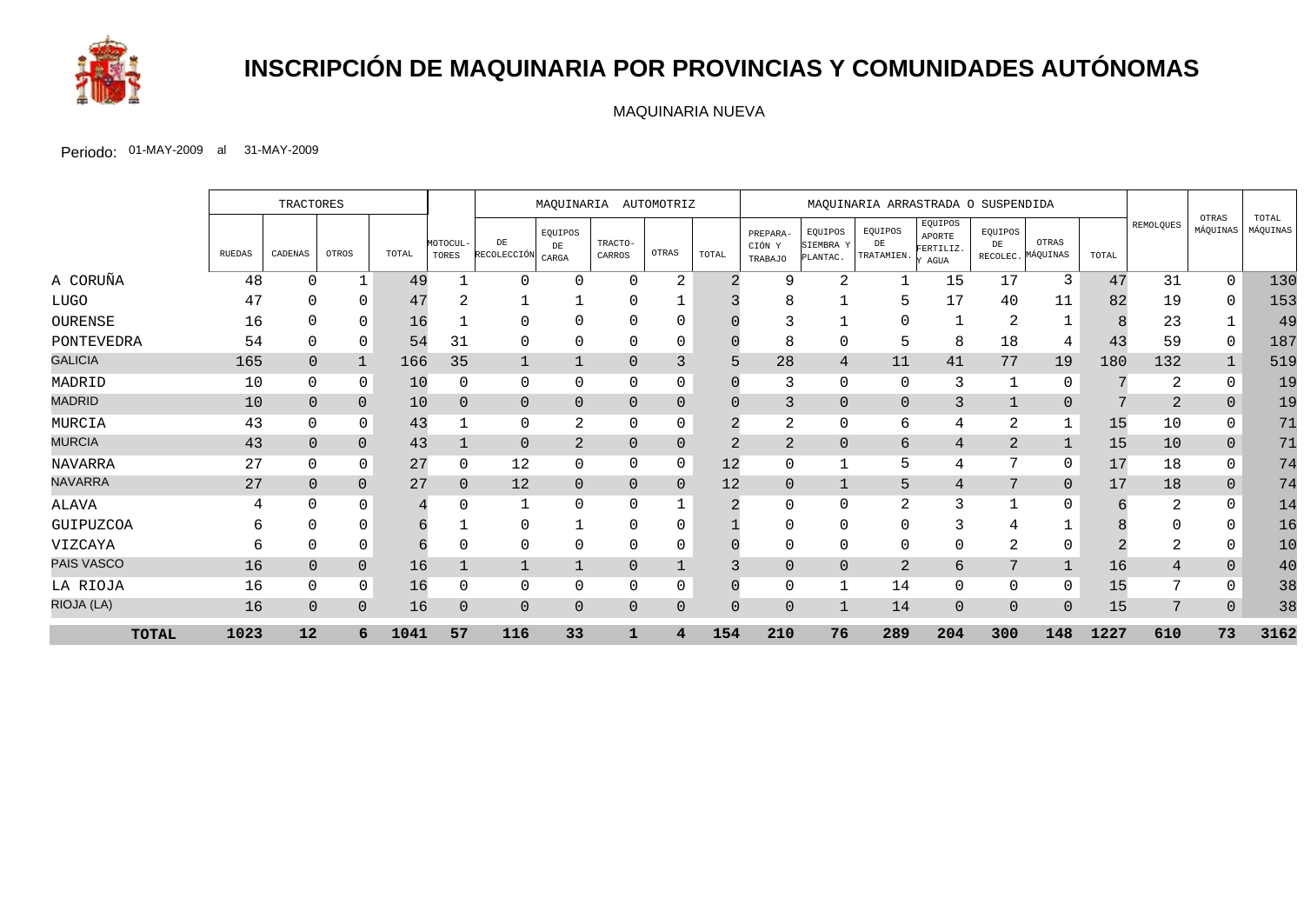

MAQUINARIA NUEVA

#### **ANDALUCIA**

|                                                  | Periodo:     |                |           | Periodo:       |                     |               |
|--------------------------------------------------|--------------|----------------|-----------|----------------|---------------------|---------------|
| <b>TIPO DE MÁQUINA</b>                           | <b>MAYO</b>  |                |           |                | <b>ENERO - MAYO</b> |               |
|                                                  | 2009         | 2008           | %         | 2009           | 2008                | $\frac{9}{6}$ |
| <b>TRACTORES</b>                                 | 188          | 241            | $-21,99$  | 919            | 1102                | $-16,61$      |
| MOTOCULTO. Y MOTOMAQ.                            | $\mathbf{1}$ | 5              | $-80,00$  | 10             | 11                  | $-9,09$       |
| MAQUINARIA AUTOMOTRIZ                            | 25           | 21             | 19,05     | 55             | 63                  | $-12,70$      |
| DE RECOLECCION                                   | 21           | 19             | 10,53     | 35             | 35                  | 0,00          |
| EQUIPOS DE CARGA                                 | $\mathbf{3}$ | $\overline{2}$ | 50,00     | 13             | 22                  | $-40,91$      |
| <b>TRACTOCARROS</b>                              | $\mathbf{1}$ | $\mathbf 0$    |           | $\overline{4}$ | 5                   | $-20,00$      |
| OTRAS                                            |              |                |           | 3              | $\mathbf{1}$        | 200,00        |
| MAQUINARIA ARRASTRADA O SUSPENDIDA               | 104          | 193            | $-46, 11$ | 478            | 821                 | $-41,78$      |
| MAQUINARIA DE PREPARACION Y TRABAJO DEL<br>SUELO | 3            | 10             | $-70,00$  | 31             | 42                  | $-26, 19$     |
| EQUIPOS PARA SIEMBRA Y PLANTACION                | $\mathbf{1}$ | $\mathbf 0$    |           | 7              | 8                   | $-12,50$      |
| EQUIPOS DE TRATAMIENTOS                          | 64           | 136            | $-52,94$  | 302            | 595                 | $-49,24$      |
| EQUIPOS PARA APORTE DE FERTILIZANTES Y AGUA      | 12           | 11             | 9,09      | 61             | 70                  | $-12,86$      |
| EQUIPOS DE RECOLECCION                           | 15           | 25             | $-40,00$  | 51             | 54                  | $-5,56$       |
| OTRAS MAQUINAS                                   | 9            | 11             | $-18, 18$ | 26             | 52                  | $-50,00$      |
| <b>REMOLQUES</b>                                 | 95           | 130            | $-26,92$  | 393            | 623                 | $-36,92$      |
| OTRAS MAQUINAS                                   | $\mathbf 0$  | $\overline{4}$ | $-100,00$ | 12             | 19                  | $-36,84$      |
| TOTAL AUTONOMÍA                                  | 413          | 594            | $-30, 47$ | 1867           | 2639                | $-29,25$      |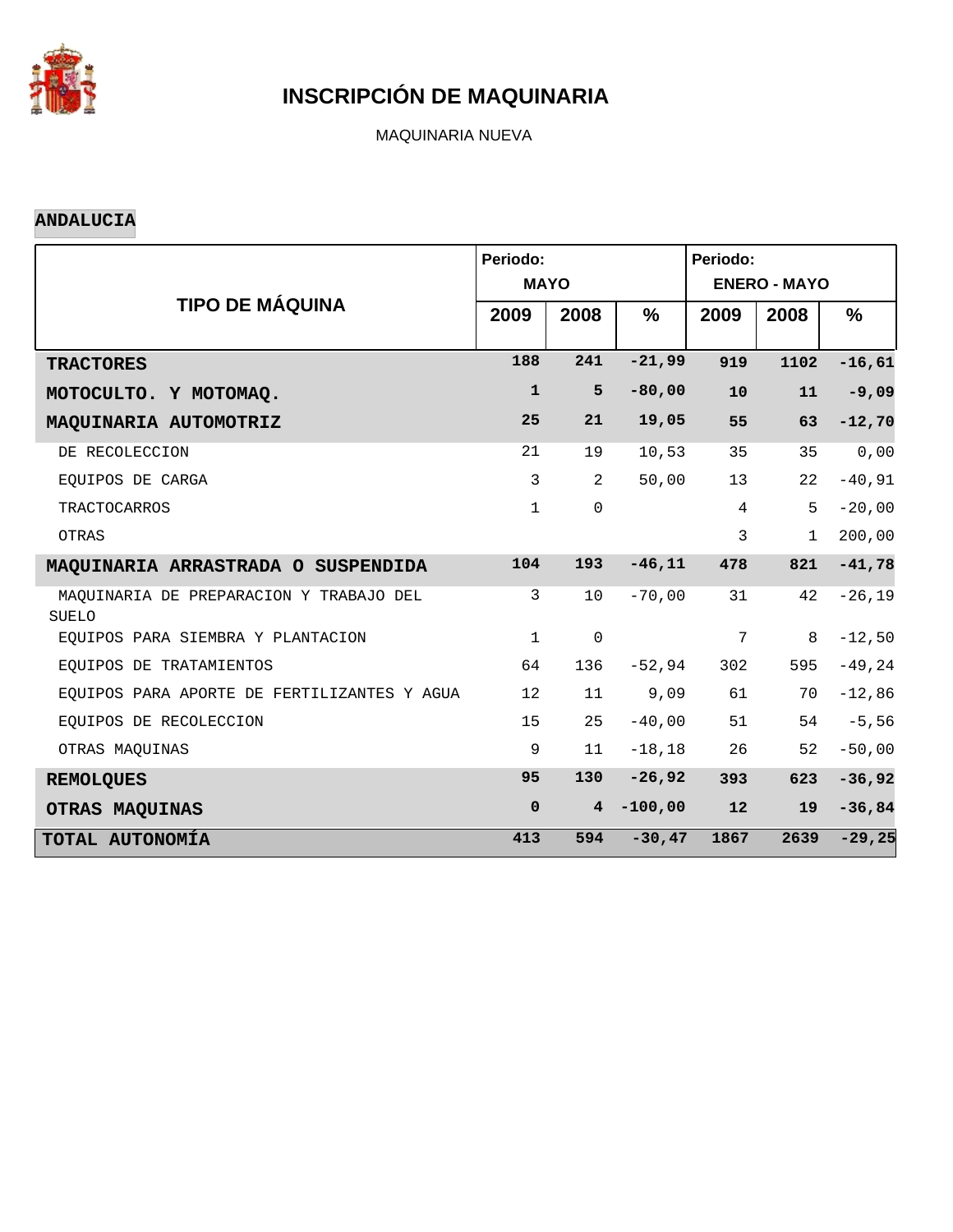

MAQUINARIA NUEVA

### **ARAGON**

|                                                         | Periodo:<br><b>MAYO</b> |                 |               | Periodo:<br><b>ENERO - MAYO</b> |                |           |  |
|---------------------------------------------------------|-------------------------|-----------------|---------------|---------------------------------|----------------|-----------|--|
| <b>TIPO DE MÁQUINA</b>                                  | 2009                    | 2008            | $\frac{9}{6}$ | 2009                            | 2008           | %         |  |
| <b>TRACTORES</b>                                        | 75                      | 103             | $-27,18$      | 296                             | 480            | $-38, 33$ |  |
| MOTOCULTO. Y MOTOMAQ.                                   | 1                       | $\mathbf{1}$    | 0,00          | $\overline{2}$                  | $\overline{2}$ | 0,00      |  |
| MAQUINARIA AUTOMOTRIZ                                   | 22                      | 32 <sup>2</sup> | $-31,25$      | 46                              | 52             | $-11,54$  |  |
| DE RECOLECCION                                          | 15                      | 27              | $-44, 44$     | 35                              | 37             | $-5, 41$  |  |
| EQUIPOS DE CARGA                                        | 7                       | 5               | 40,00         | 11                              | 15             | $-26,67$  |  |
| MAQUINARIA ARRASTRADA O SUSPENDIDA                      | 44                      | 99              | $-55,56$      | 261                             | 357            | $-26,89$  |  |
| MAQUINARIA DE PREPARACION Y TRABAJO DEL<br><b>SUELO</b> | 5                       | 13              | $-61,54$      | 43                              | 67             | $-35,82$  |  |
| EQUIPOS PARA SIEMBRA Y PLANTACION                       | $1\,$                   | $\mathbf{1}$    | 0,00          | 8                               | 10             | $-20,00$  |  |
| EOUIPOS DE TRATAMIENTOS                                 | 11                      | 25              | $-56,00$      | 49                              | 64             | $-23, 44$ |  |
| EQUIPOS PARA APORTE DE FERTILIZANTES Y AGUA             | 15                      | 23              | $-34,78$      | 87                              | 130            | $-33,08$  |  |
| EQUIPOS DE RECOLECCION                                  | 9                       | 28              | $-67,86$      | 55                              | 63             | $-12,70$  |  |
| OTRAS MAQUINAS                                          | 3                       | 9               | $-66, 67$     | 19                              | 23             | $-17,39$  |  |
| <b>REMOLQUES</b>                                        | 38                      | 67              | $-43,28$      | 119                             | 170            | $-30,00$  |  |
| OTRAS MAQUINAS                                          |                         |                 |               | $\mathbf{1}$                    | $\mathbf 0$    |           |  |
| TOTAL AUTONOMÍA                                         | 180                     | 302             | $-40, 40$     | 725                             | 1061           | $-31,67$  |  |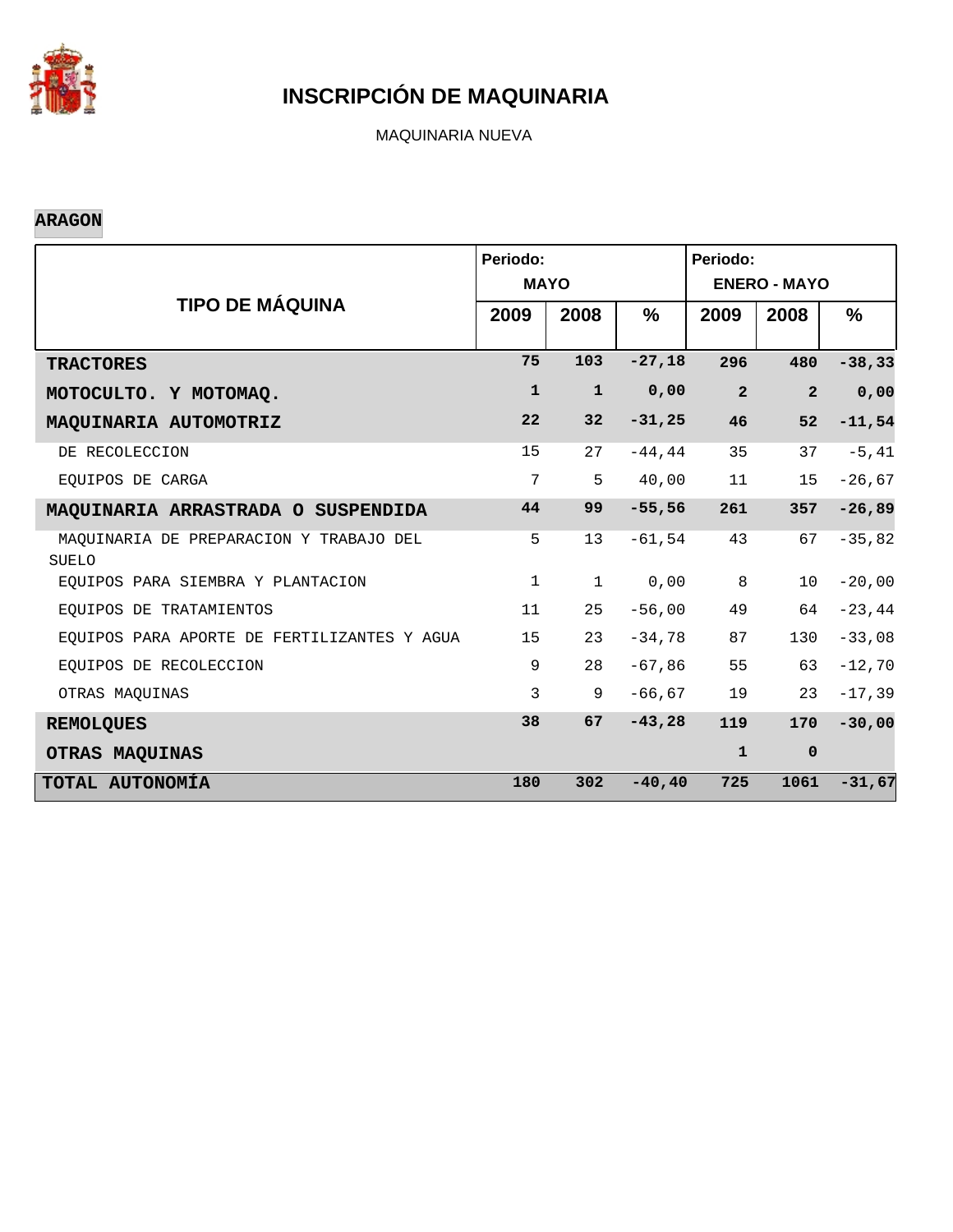

MAQUINARIA NUEVA

#### **ASTURIAS**

|                                                         | Periodo:<br><b>MAYO</b> |                |               | Periodo:<br><b>ENERO - MAYO</b> |                |               |  |
|---------------------------------------------------------|-------------------------|----------------|---------------|---------------------------------|----------------|---------------|--|
| <b>TIPO DE MÁQUINA</b>                                  | 2009                    | 2008           | $\frac{9}{6}$ | 2009                            | 2008           | $\frac{9}{6}$ |  |
| <b>TRACTORES</b>                                        | 15                      | 35             | $-57,14$      | 63                              | 153            | $-58,82$      |  |
| MOTOCULTO. Y MOTOMAQ.                                   | $\mathbf 0$             | $4^{\circ}$    | $-100,00$     | $\pmb{0}$                       |                | $6 - 100,00$  |  |
| MAQUINARIA AUTOMOTRIZ                                   | $\mathbf 0$             | $\mathbf{1}$   | $-100,00$     | 5                               | 8              | $-37,50$      |  |
| DE RECOLECCION                                          |                         |                |               | $\mathbf{1}$                    | $\mathbf{1}$   | 0,00          |  |
| EQUIPOS DE CARGA                                        |                         |                |               | $\mathbf{1}$                    | $\mathbf{1}$   | 0,00          |  |
| TRACTOCARROS                                            |                         |                |               | 2                               | $\overline{4}$ | $-50,00$      |  |
| OTRAS                                                   | $\mathbf 0$             | 1              | $-100,00$     | $\mathbf{1}$                    | 2              | $-50,00$      |  |
| MAQUINARIA ARRASTRADA O SUSPENDIDA                      | 10                      | 60             | $-83, 33$     | 51                              | 173            | $-70,52$      |  |
| MAQUINARIA DE PREPARACION Y TRABAJO DEL<br><b>SUELO</b> | $\Omega$                | $\overline{2}$ | $-100,00$     | 2                               | 10             | $-80,00$      |  |
| EQUIPOS PARA SIEMBRA Y PLANTACION                       | $\mathbf 0$             | $\mathbf{1}$   | $-100,00$     | $\mathbf 0$                     |                | $1 - 100,00$  |  |
| EQUIPOS DE TRATAMIENTOS                                 | $\mathbf 0$             | $\overline{2}$ | $-100,00$     | $\mathbf{1}$                    | 3              | $-66, 67$     |  |
| EQUIPOS PARA APORTE DE FERTILIZANTES Y AGUA             | 3                       | 10             | $-70,00$      | 22                              | 35             | $-37,14$      |  |
| EOUIPOS DE RECOLECCION                                  | 7                       | 41             | $-82,93$      | 23                              | 106            | $-78, 30$     |  |
| OTRAS MAQUINAS                                          | $\mathbf 0$             | 4              | $-100,00$     | $\mathbf{3}$                    | 18             | $-83, 33$     |  |
| <b>REMOLQUES</b>                                        | 9                       | 8              | 12,50         | 48                              | 63             | $-23,81$      |  |
| OTRAS MAQUINAS                                          |                         |                |               | $\mathbf 0$                     |                | $1 - 100,00$  |  |
| TOTAL AUTONOMÍA                                         | 34                      | 108            | $-68,52$      | 167                             | 404            | $-58,66$      |  |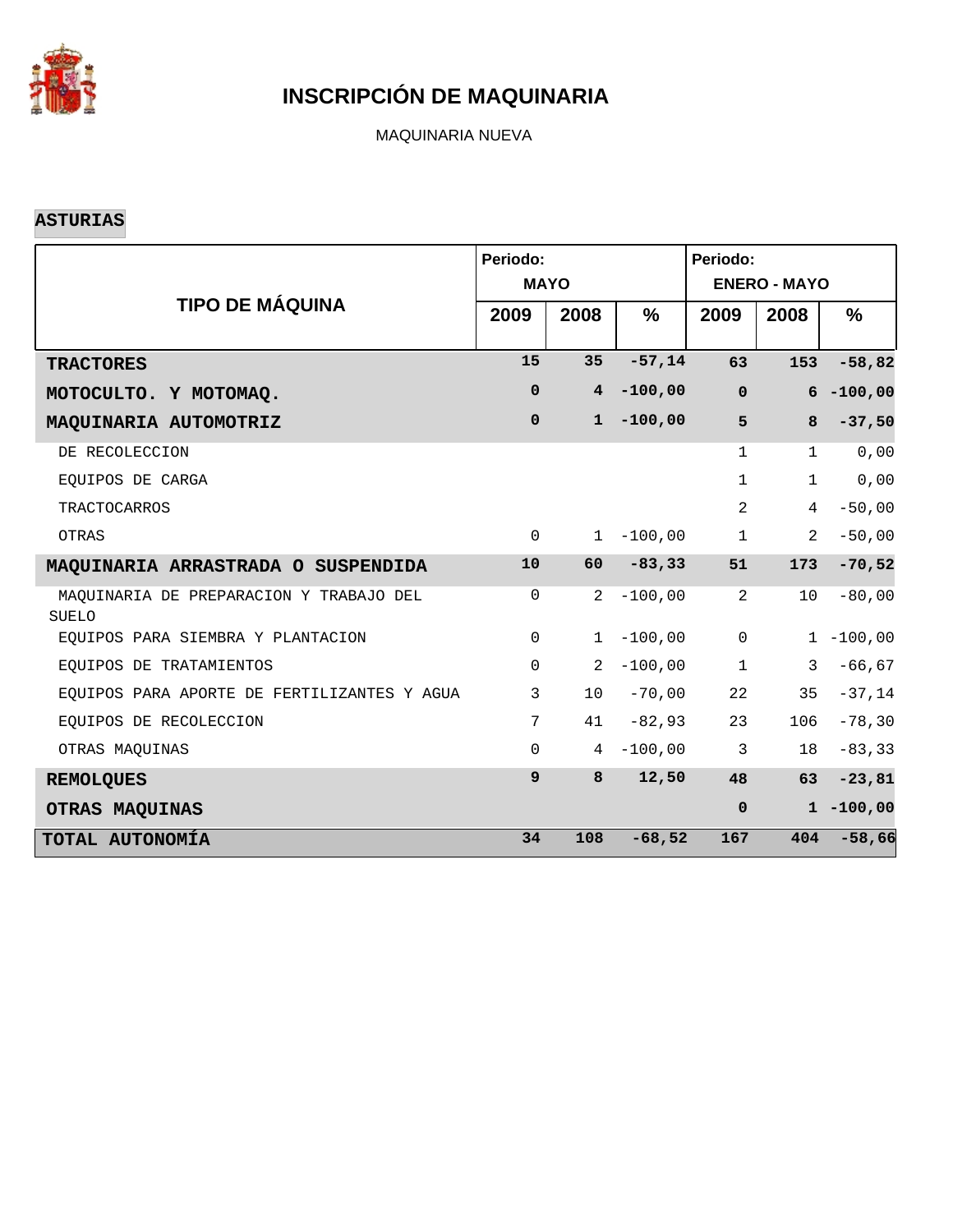

MAQUINARIA NUEVA

#### **BALEARES**

|                                                         | Periodo:       |                 |               | Periodo:       |                     |           |
|---------------------------------------------------------|----------------|-----------------|---------------|----------------|---------------------|-----------|
|                                                         | <b>MAYO</b>    |                 |               |                | <b>ENERO - MAYO</b> |           |
| <b>TIPO DE MÁQUINA</b>                                  | 2009           | 2008            | $\frac{9}{6}$ | 2009           | 2008                | $\%$      |
|                                                         |                |                 |               |                |                     |           |
| <b>TRACTORES</b>                                        | 34             | 89              | $-61,80$      | 175            | 227                 | $-22,91$  |
| MOTOCULTO. Y MOTOMAQ.                                   | $\overline{2}$ | $\mathbf{1}$    | 100,00        | $\mathbf{3}$   | $\mathbf{1}$        | 200,00    |
| MAQUINARIA AUTOMOTRIZ                                   | $\Omega$       | $\mathbf{1}$    | $-100,00$     | $\overline{2}$ | $\overline{2}$      | 0,00      |
| DE RECOLECCION                                          | $\Omega$       | $\mathbf{1}$    | $-100,00$     | 2              | 2                   | 0,00      |
| MAQUINARIA ARRASTRADA O SUSPENDIDA                      | 12             | 53              | $-77,36$      | 45             | 92                  | $-51,09$  |
| MAOUINARIA DE PREPARACION Y TRABAJO DEL<br><b>SUELO</b> | 3              | 11              | $-72,73$      | 12             | 19                  | $-36,84$  |
| EOUIPOS PARA SIEMBRA Y PLANTACION                       | $\mathbf 1$    | $\overline{a}$  | $-50,00$      | $\mathbf{1}$   | 4                   | $-75,00$  |
| EOUIPOS DE TRATAMIENTOS                                 | $\Omega$       | 2               | $-100,00$     | $\overline{4}$ | 6                   | $-33, 33$ |
| EQUIPOS PARA APORTE DE FERTILIZANTES Y AGUA             | 3              | 12 <sub>2</sub> | $-75,00$      | 16             | 28                  | $-42,86$  |
| EOUIPOS DE RECOLECCION                                  | $\overline{4}$ | 16              | $-75,00$      | 9              | 22                  | $-59,09$  |
| OTRAS MAQUINAS                                          | 1              | 10 <sup>°</sup> | $-90,00$      | $\overline{3}$ | 13                  | $-76,92$  |
| <b>REMOLQUES</b>                                        | 6              | 24              | $-75,00$      | 24             | 46                  | $-47,83$  |
| OTRAS MAQUINAS                                          | $\overline{a}$ | 17 <sup>2</sup> | $-88,24$      | 13             | 34                  | $-61,76$  |
| TOTAL AUTONOMÍA                                         | 56             | 185             | $-69,73$      | 262            | 402                 | $-34,83$  |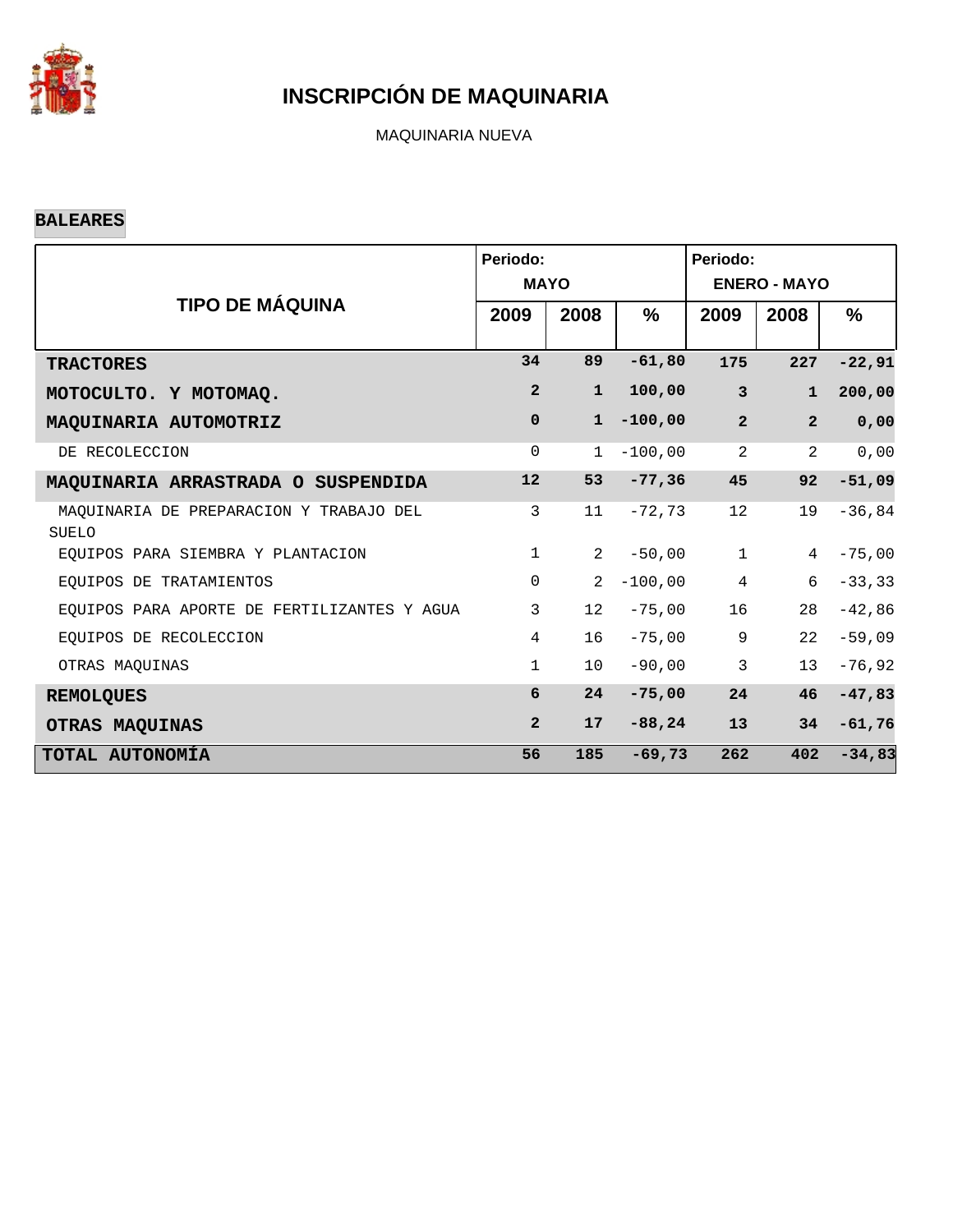

MAQUINARIA NUEVA

#### **CANARIAS**

|                                                         | Periodo:<br><b>MAYO</b> |              |               | Periodo:<br><b>ENERO - MAYO</b> |                |              |  |
|---------------------------------------------------------|-------------------------|--------------|---------------|---------------------------------|----------------|--------------|--|
| <b>TIPO DE MÁQUINA</b>                                  | 2009                    | 2008         | $\frac{9}{6}$ | 2009                            | 2008           | $\%$         |  |
| <b>TRACTORES</b>                                        | 16                      | 5            | 220,00        | 115                             | 64             | 79,69        |  |
| MOTOCULTO. Y MOTOMAQ.                                   | 12                      | 13           | $-7,69$       | 48                              | 19             | 152,63       |  |
| MAQUINARIA AUTOMOTRIZ                                   | $\mathbf{3}$            | $\mathbf{3}$ | 0,00          | 30                              | 13             | 130,77       |  |
| DE RECOLECCION                                          | $\mathbf{1}$            | $\Omega$     |               | $\mathbf{1}$                    | $\Omega$       |              |  |
| EQUIPOS DE CARGA                                        | $\overline{2}$          | $\mathbf{3}$ | $-33, 33$     | 25                              | 8              | 212,50       |  |
| <b>TRACTOCARROS</b>                                     |                         |              |               | $\overline{4}$                  | $\overline{4}$ | 0,00         |  |
| OTRAS                                                   |                         |              |               | $\Omega$                        |                | $1 - 100,00$ |  |
| MAQUINARIA ARRASTRADA O SUSPENDIDA                      | 41                      | $\mathbf{1}$ | 4000,00       | 47                              |                | 4 1075,00    |  |
| MAQUINARIA DE PREPARACION Y TRABAJO DEL<br><b>SUELO</b> | 14                      | $\mathbf 0$  |               | 17                              |                | 1 1600,00    |  |
| EOUIPOS PARA SIEMBRA Y PLANTACION                       | 2                       | $\mathbf 0$  |               | $\overline{4}$                  | $\mathbf 0$    |              |  |
| EQUIPOS DE TRATAMIENTOS                                 | 8                       | $\mathbf{1}$ | 700,00        | 8                               | 2              | 300,00       |  |
| EQUIPOS PARA APORTE DE FERTILIZANTES Y AGUA             | $\mathbf{1}$            | $\Omega$     |               | 2                               | $\mathbf{1}$   | 100,00       |  |
| EQUIPOS DE RECOLECCION                                  | $\overline{4}$          | $\mathbf 0$  |               | $\overline{4}$                  | $\mathbf 0$    |              |  |
| OTRAS MAQUINAS                                          | 12                      | 0            |               | 12 <sup>°</sup>                 | $\mathbf 0$    |              |  |
| <b>REMOLQUES</b>                                        |                         |              |               | $\mathbf{0}$                    | $\mathbf{1}$   | $-100,00$    |  |
| OTRAS MAQUINAS                                          | $\mathbf{3}$            | $\Omega$     |               | 3                               | $\mathbf{1}$   | 200,00       |  |
| TOTAL AUTONOMÍA                                         | 75                      | 22           | 240,91        | 243                             | 102            | 138,24       |  |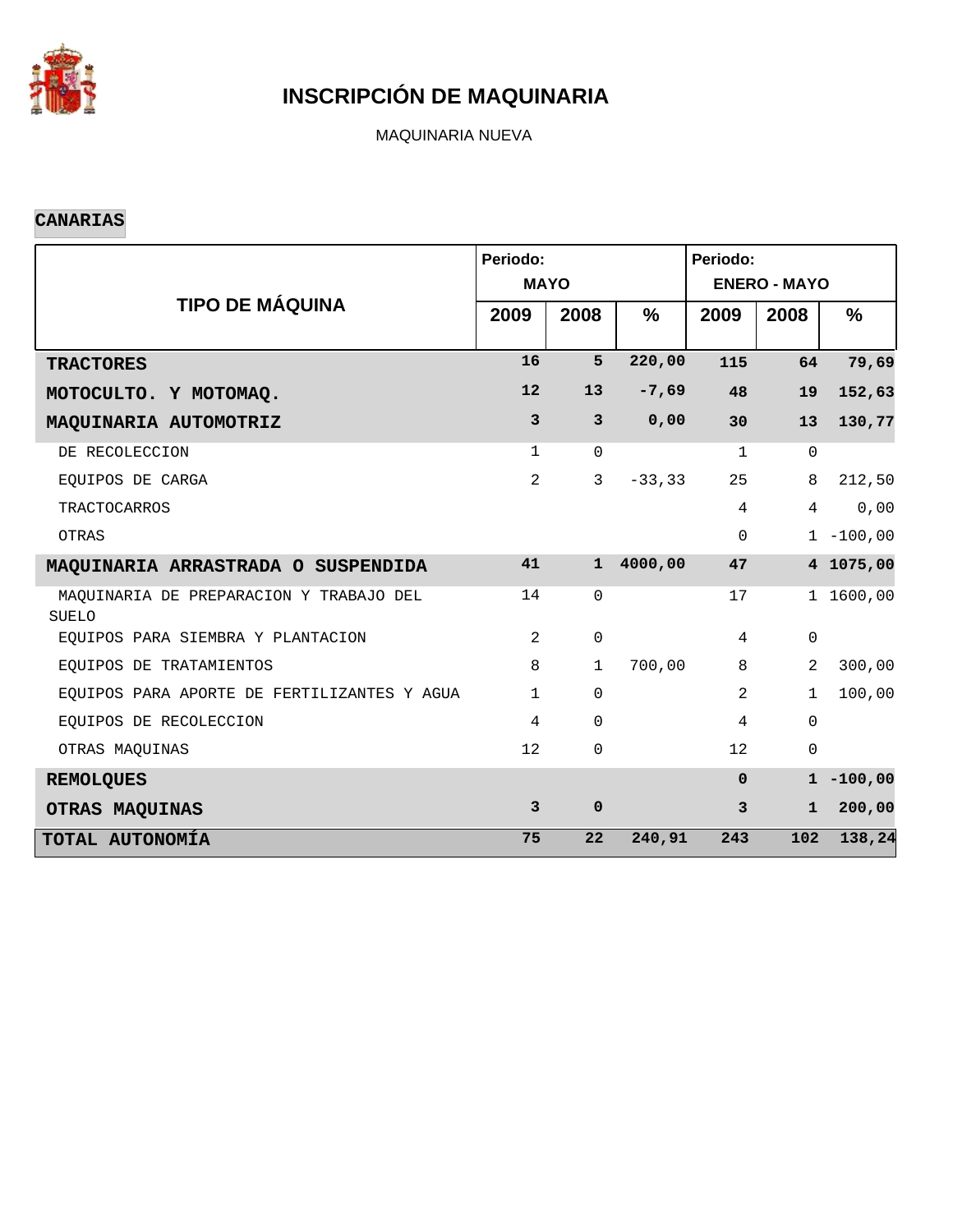

MAQUINARIA NUEVA

#### **CANTABRIA**

|                                                         | Periodo:<br><b>MAYO</b> |                |               | Periodo:<br><b>ENERO - MAYO</b> |                 |              |  |
|---------------------------------------------------------|-------------------------|----------------|---------------|---------------------------------|-----------------|--------------|--|
| <b>TIPO DE MÁQUINA</b>                                  | 2009                    | 2008           | $\frac{9}{6}$ | 2009                            | 2008            | $\%$         |  |
| <b>TRACTORES</b>                                        | 10                      | 11             | $-9,09$       | 27                              | 57              | $-52,63$     |  |
| MOTOCULTO. Y MOTOMAQ.                                   | $\mathbf{1}$            | $\overline{2}$ | $-50,00$      | 6                               | 6               | 0,00         |  |
| MAQUINARIA AUTOMOTRIZ                                   | $\overline{2}$          | $\overline{a}$ | 0,00          | $\overline{a}$                  | 5               | $-60,00$     |  |
| DE RECOLECCION                                          | 2                       | $\Omega$       |               | 2                               | $\mathbf{1}$    | 100,00       |  |
| EQUIPOS DE CARGA                                        | $\mathbf 0$             | $\mathbf{1}$   | $-100,00$     | $\mathsf{O}\xspace$             |                 | $2 - 100,00$ |  |
| TRACTOCARROS                                            | $\mathbf 0$             | $\mathbf{1}$   | $-100,00$     | $\mathbf 0$                     |                 | $1 - 100,00$ |  |
| OTRAS                                                   |                         |                |               | $\mathbf 0$                     |                 | $1 - 100,00$ |  |
| MAQUINARIA ARRASTRADA O SUSPENDIDA                      | 30                      | 19             | 57,89         | 135                             | 88              | 53,41        |  |
| MAQUINARIA DE PREPARACION Y TRABAJO DEL<br><b>SUELO</b> | $\overline{a}$          | $\mathbf{1}$   | 100,00        | 5                               | 3               | 66,67        |  |
| EQUIPOS PARA SIEMBRA Y PLANTACION                       |                         |                |               | $\mathbf{1}$                    | $\mathbf{1}$    | 0,00         |  |
| EQUIPOS DE TRATAMIENTOS                                 | $\mathbf 0$             | $\mathbf{1}$   | $-100,00$     | $\mathbf{1}$                    | $\mathbf{1}$    | 0,00         |  |
| EQUIPOS PARA APORTE DE FERTILIZANTES Y AGUA             | 5                       | 7              | $-28,57$      | 25                              | 33              | $-24, 24$    |  |
| EQUIPOS DE RECOLECCION                                  | 19                      | 8              | 137,50        | 75                              | 38              | 97,37        |  |
| OTRAS MAQUINAS                                          | $\overline{4}$          | $\overline{a}$ | 100,00        | 28                              | 12              | 133,33       |  |
| <b>REMOLQUES</b>                                        | $\overline{3}$          | $\overline{4}$ | $-25,00$      | 8                               | 22              | $-63,64$     |  |
| OTRAS MAQUINAS                                          | 5                       | 6              | $-16,67$      | 32                              | 17 <sup>2</sup> | 88,24        |  |
| TOTAL AUTONOMÍA                                         | 51                      | 44             | 15,91         | 210                             | 195             | 7,69         |  |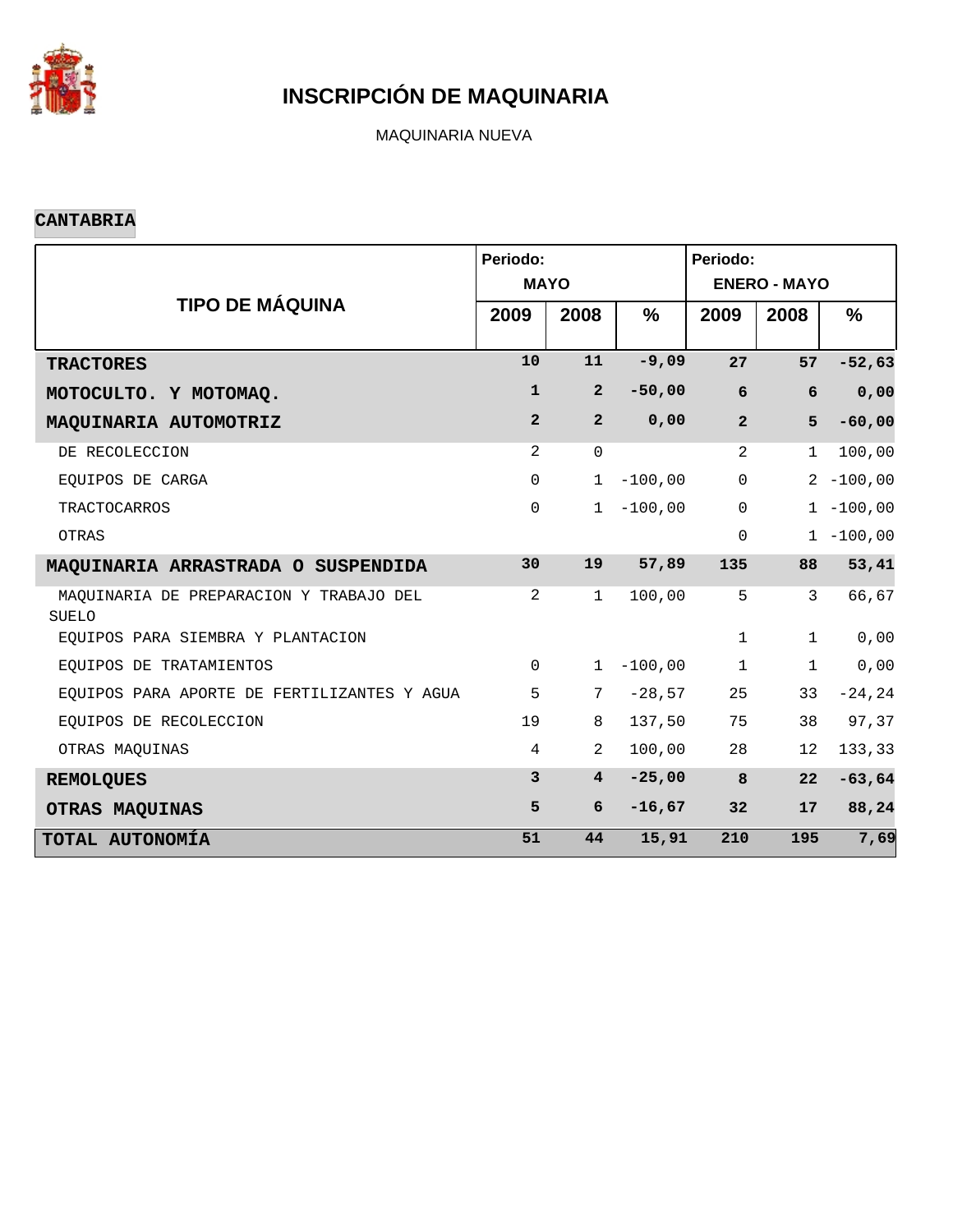

MAQUINARIA NUEVA

**CASTILLA Y LEON**

|                                                  | Periodo:<br><b>MAYO</b> |              |               | Periodo:<br><b>ENERO - MAYO</b> |      |              |  |
|--------------------------------------------------|-------------------------|--------------|---------------|---------------------------------|------|--------------|--|
| <b>TIPO DE MÁQUINA</b>                           | 2009                    | 2008         | $\frac{9}{6}$ | 2009                            | 2008 | $\%$         |  |
| <b>TRACTORES</b>                                 | 111                     | 167          | $-33,53$      | 603                             | 875  | $-31,09$     |  |
| MOTOCULTO. Y MOTOMAQ.                            | $\overline{a}$          | $\mathbf{1}$ | 100,00        | $\boldsymbol{9}$                | 11   | $-18, 18$    |  |
| MAQUINARIA AUTOMOTRIZ                            | 36                      | 47           | $-23, 40$     | 87                              | 103  | $-15,53$     |  |
| DE RECOLECCION                                   | 27                      | 38           | $-28,95$      | 53                              | 68   | $-22,06$     |  |
| EQUIPOS DE CARGA                                 | 9                       | 8            | 12,50         | 34                              | 31   | 9,68         |  |
| <b>TRACTOCARROS</b>                              | $\mathbf 0$             | $\mathbf{1}$ | $-100,00$     | $\mathsf{O}$                    |      | $4 - 100,00$ |  |
| MAQUINARIA ARRASTRADA O SUSPENDIDA               | 364                     | 334          | 8,98          | 1231                            | 1056 | 16,57        |  |
| MAOUINARIA DE PREPARACION Y TRABAJO DEL<br>SUELO | 104                     | 81           | 28,40         | 343                             | 244  | 40,57        |  |
| EQUIPOS PARA SIEMBRA Y PLANTACION                | 44                      | 46           | $-4, 35$      | 169                             | 119  | 42,02        |  |
| EOUIPOS DE TRATAMIENTOS                          | 45                      | 39           | 15,38         | 151                             | 104  | 45,19        |  |
| EQUIPOS PARA APORTE DE FERTILIZANTES Y AGUA      | 57                      | 50           | 14,00         | 279                             | 291  | $-4, 12$     |  |
| EQUIPOS DE RECOLECCION                           | 85                      | 91           | $-6,59$       | 189                             | 225  | $-16,00$     |  |
| OTRAS MAQUINAS                                   | 29                      | 27           | 7,41          | 100                             | 73   | 36,99        |  |
| <b>REMOLQUES</b>                                 | 110                     | 143          | $-23,08$      | 383                             | 430  | $-10,93$     |  |
| <b>OTRAS MAQUINAS</b>                            | 59                      | 20           | 195,00        | 224                             | 42   | 433,33       |  |
| TOTAL AUTONOMÍA                                  | 682                     | 712          | $-4, 21$      | 2537                            | 2517 | 0,79         |  |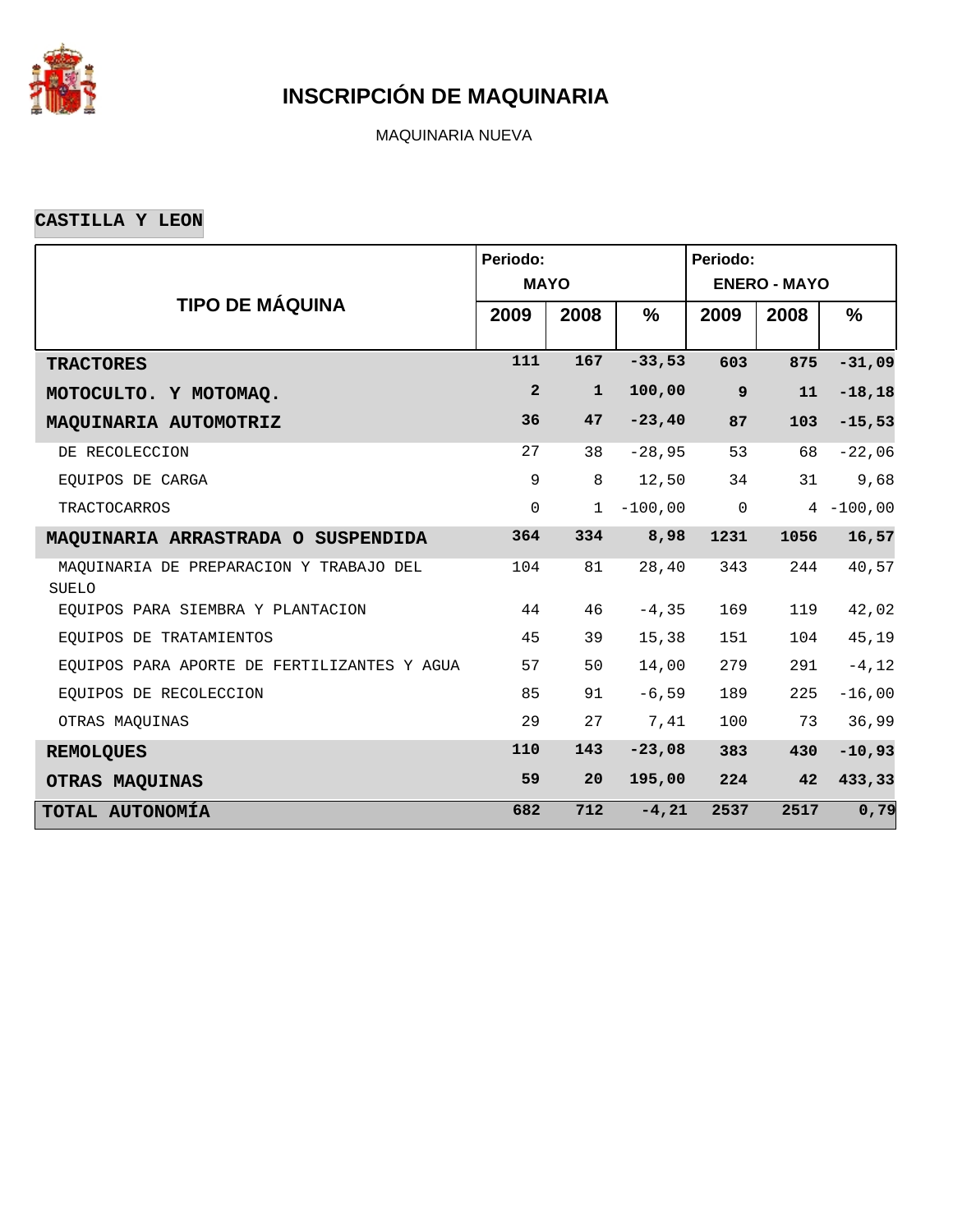

MAQUINARIA NUEVA

### **CASTILLA-LA MANCHA**

|                                                         | Periodo:     |                |               | Periodo:       |                     |              |
|---------------------------------------------------------|--------------|----------------|---------------|----------------|---------------------|--------------|
|                                                         | <b>MAYO</b>  |                |               |                | <b>ENERO - MAYO</b> |              |
| <b>TIPO DE MÁQUINA</b>                                  | 2009         | 2008           | $\frac{9}{6}$ | 2009           | 2008                | %            |
| <b>TRACTORES</b>                                        | 102          | 126            | $-19,05$      | 537            | 744                 | $-27,82$     |
| MOTOCULTO. Y MOTOMAQ.                                   | $\mathbf{1}$ | $\mathbf 0$    |               | $\overline{a}$ | $\mathbf{1}$        | 100,00       |
| MAQUINARIA AUTOMOTRIZ                                   | 21           | 22             | $-4,55$       | 52             | 56                  | $-7,14$      |
| DE RECOLECCION                                          | 19           | 19             | 0,00          | 35             | 36                  | $-2,78$      |
| EOUIPOS DE CARGA                                        | 2            | $\mathbf{3}$   | $-33, 33$     | 15             | 16                  | $-6, 25$     |
| <b>TRACTOCARROS</b>                                     |              |                |               | $\mathsf{O}$   |                     | $1 - 100,00$ |
| OTRAS                                                   |              |                |               | 2              | 3                   | $-33, 33$    |
| MAQUINARIA ARRASTRADA O SUSPENDIDA                      | 170          | 75             | 126,67        | 815            | 411                 | 98,30        |
| MAQUINARIA DE PREPARACION Y TRABAJO DEL<br><b>SUELO</b> | 36           | $\overline{4}$ | 800,00        | 209            | 54                  | 287,04       |
| EOUIPOS PARA SIEMBRA Y PLANTACION                       | 15           | 2              | 650,00        | 92             | 10                  | 820,00       |
| EQUIPOS DE TRATAMIENTOS                                 | 40           | 11             | 263,64        | 159            | 58                  | 174,14       |
| EQUIPOS PARA APORTE DE FERTILIZANTES Y AGUA             | 14           | 14             | 0,00          | 120            | 114                 | 5,26         |
| EOUIPOS DE RECOLECCION                                  | 19           | 28             | $-32,14$      | 93             | 74                  | 25,68        |
| OTRAS MAQUINAS                                          | 46           | 16             | 187,50        | 142            | 101                 | 40,59        |
| <b>REMOLQUES</b>                                        | 83           | 99             | $-16, 16$     | 249            | 347                 | $-28, 24$    |
| OTRAS MAQUINAS                                          | $\mathbf{3}$ | $\mathbf{1}$   | 200,00        | 23             | 44                  | $-47,73$     |
| TOTAL AUTONOMÍA                                         | 380          | 323            | 17,65         | 1678           | 1603                | 4,68         |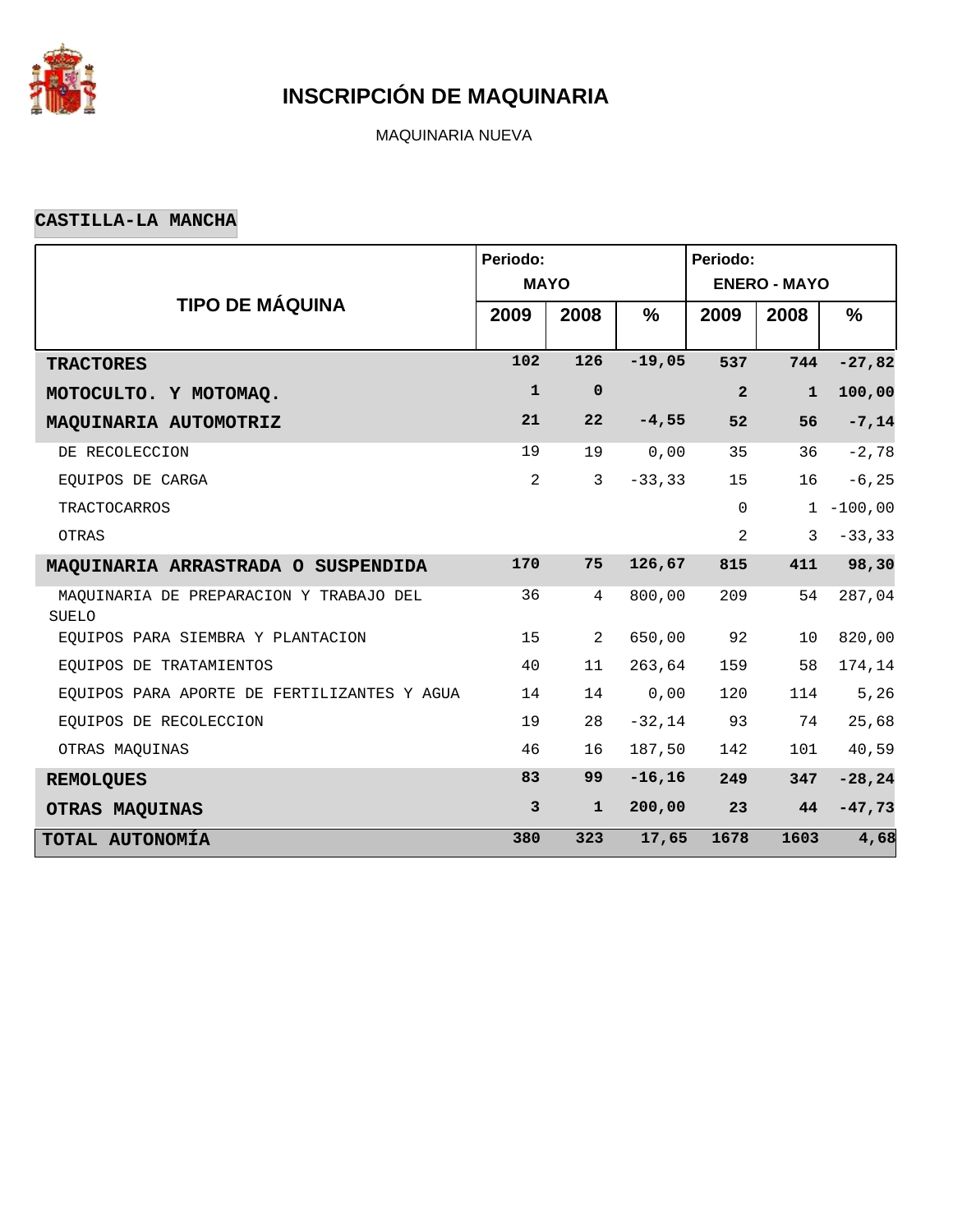

MAQUINARIA NUEVA

### **CATALUÑA**

|                                                         | Periodo:<br><b>MAYO</b> |                 |           | Periodo:<br><b>ENERO - MAYO</b> |      |              |  |  |
|---------------------------------------------------------|-------------------------|-----------------|-----------|---------------------------------|------|--------------|--|--|
| <b>TIPO DE MÁQUINA</b>                                  | 2009                    | 2008            | $\%$      | 2009                            | 2008 | %            |  |  |
| <b>TRACTORES</b>                                        | 104                     | 125             | $-16,80$  | 449                             | 601  | $-25, 29$    |  |  |
| MAQUINARIA AUTOMOTRIZ                                   | 14                      | 28              | $-50,00$  | 49                              | 63   | $-22, 22$    |  |  |
| DE RECOLECCION                                          | 10                      | 19              | $-47, 37$ | 32                              | 31   | 3, 23        |  |  |
| EOUIPOS DE CARGA                                        | $\overline{4}$          | 8               | $-50,00$  | 17                              | 31   | $-45, 16$    |  |  |
| <b>TRACTOCARROS</b>                                     | $\mathbf 0$             | $\mathbf{1}$    | $-100,00$ | $\mathsf{O}$                    |      | $1 - 100,00$ |  |  |
| MAQUINARIA ARRASTRADA O SUSPENDIDA                      | 100                     | 84              | 19,05     | 336                             | 375  | $-10, 40$    |  |  |
| MAQUINARIA DE PREPARACION Y TRABAJO DEL<br><b>SUELO</b> | 5                       | 9               | $-44, 44$ | 33                              | 41   | $-19,51$     |  |  |
| EQUIPOS PARA SIEMBRA Y PLANTACION                       | 5                       | 2               | 150,00    | 17                              | 21   | $-19,05$     |  |  |
| EOUIPOS DE TRATAMIENTOS                                 | 28                      | 24              | 16,67     | 79                              | 85   | $-7,06$      |  |  |
| EQUIPOS PARA APORTE DE FERTILIZANTES Y AGUA             | 29                      | 16              | 81,25     | 104                             | 129  | $-19,38$     |  |  |
| EOUIPOS DE RECOLECCION                                  | 22                      | 29              | $-24, 14$ | 73                              | 74   | $-1, 35$     |  |  |
| OTRAS MAQUINAS                                          | 11                      | 4               | 175,00    | 30                              | 25   | 20,00        |  |  |
| <b>REMOLQUES</b>                                        | 33                      | 54              | $-38,89$  | 129                             | 147  | $-12, 24$    |  |  |
| OTRAS MAQUINAS                                          | $\mathbf 0$             | $4\overline{ }$ | $-100,00$ | $\mathbf 0$                     | 7    | $-100,00$    |  |  |
| TOTAL AUTONOMÍA                                         | 251                     | 295             | $-14,92$  | 963                             | 1193 | $-19,28$     |  |  |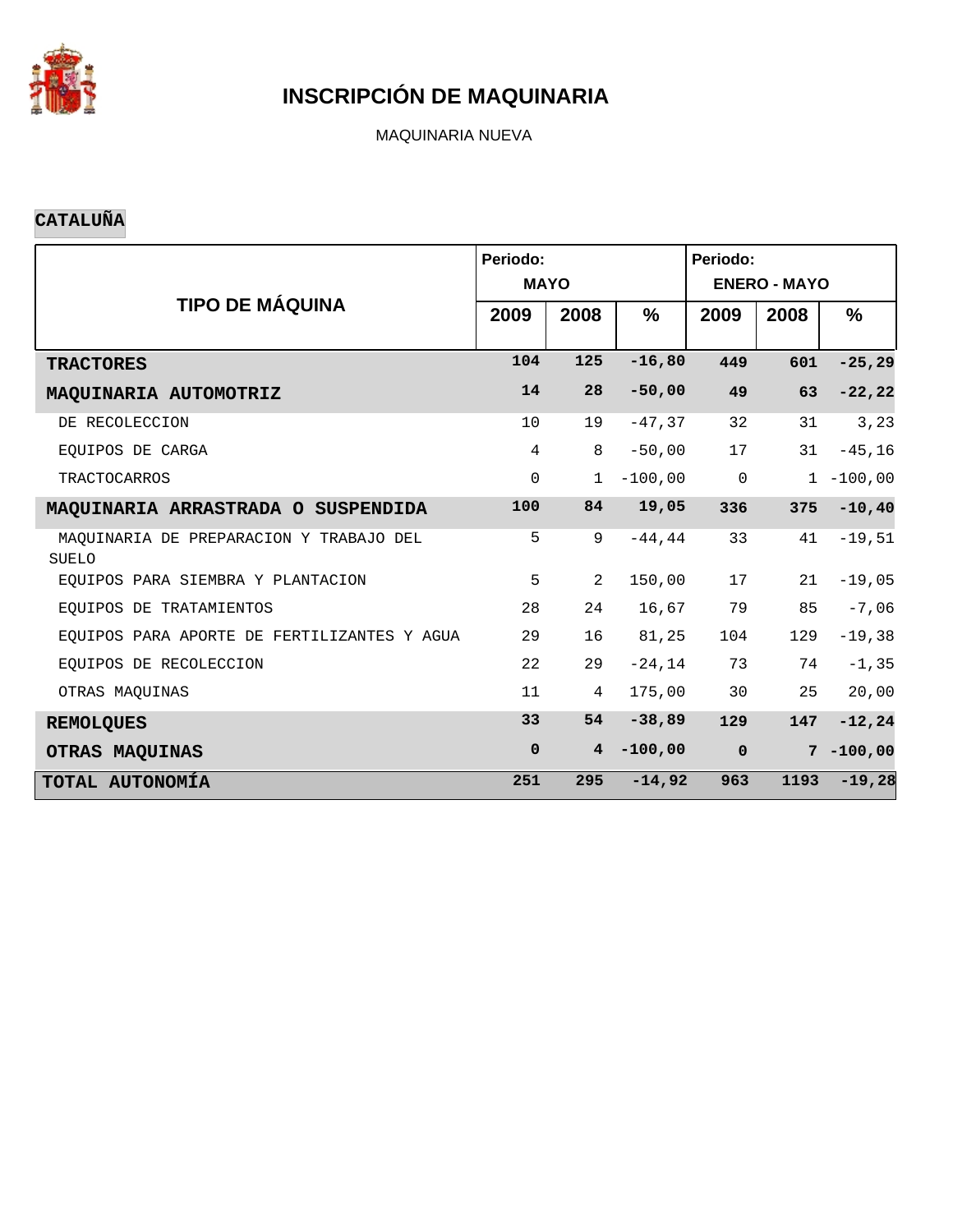

MAQUINARIA NUEVA

#### **C.VALENCIANA**

|                                                         | Periodo:<br><b>MAYO</b> |                 |           | Periodo:<br><b>ENERO - MAYO</b> |                |               |  |  |
|---------------------------------------------------------|-------------------------|-----------------|-----------|---------------------------------|----------------|---------------|--|--|
| <b>TIPO DE MÁQUINA</b>                                  | 2009                    | 2008            | $\%$      | 2009                            | 2008           | $\frac{9}{6}$ |  |  |
| <b>TRACTORES</b>                                        | 56                      | 41              | 36,59     | 284                             | 268            | 5,97          |  |  |
| MOTOCULTO. Y MOTOMAQ.                                   |                         |                 |           | 6                               | $\overline{3}$ | 100,00        |  |  |
| MAQUINARIA AUTOMOTRIZ                                   | $\mathbf{3}$            | $4^{\circ}$     | $-25,00$  | 10                              | 6              | 66,67         |  |  |
| DE RECOLECCION                                          | $\overline{2}$          | $\mathbf 1$     | 100,00    | 7                               | 3              | 133,33        |  |  |
| EOUIPOS DE CARGA                                        | 1                       | $\mathsf 0$     |           | $\overline{a}$                  | $\mathsf 0$    |               |  |  |
| <b>TRACTOCARROS</b>                                     | 0                       | 3               | $-100,00$ | $\mathbf{1}$                    | $\overline{3}$ | $-66, 67$     |  |  |
| MAQUINARIA ARRASTRADA O SUSPENDIDA                      | 44                      | 32 <sub>2</sub> | 37,50     | 158                             | 147            | 7,48          |  |  |
| MAQUINARIA DE PREPARACION Y TRABAJO DEL<br><b>SUELO</b> | $\overline{2}$          | $\overline{2}$  | 0,00      | 13                              | 9              | 44,44         |  |  |
| EQUIPOS PARA SIEMBRA Y PLANTACION                       | $\mathbf{1}$            | $\mathbf 0$     |           | $\mathbf{1}$                    | 0              |               |  |  |
| EQUIPOS DE TRATAMIENTOS                                 | 27                      | 21              | 28,57     | 97                              | 100            | $-3,00$       |  |  |
| EQUIPOS PARA APORTE DE FERTILIZANTES Y AGUA             | 4                       | $7\phantom{.}$  | $-42,86$  | 21                              | 31             | $-32, 26$     |  |  |
| EQUIPOS DE RECOLECCION                                  | 6                       | $\Omega$        |           | 13                              | 5              | 160,00        |  |  |
| OTRAS MAQUINAS                                          | 4                       | $\overline{2}$  | 100,00    | 13                              | 2              | 550,00        |  |  |
| <b>REMOLQUES</b>                                        | 17                      | 17              | 0,00      | 87                              | 76             | 14,47         |  |  |
| TOTAL AUTONOMÍA                                         | 120                     | 94              | 27,66     | 545                             | 500            | 9,00          |  |  |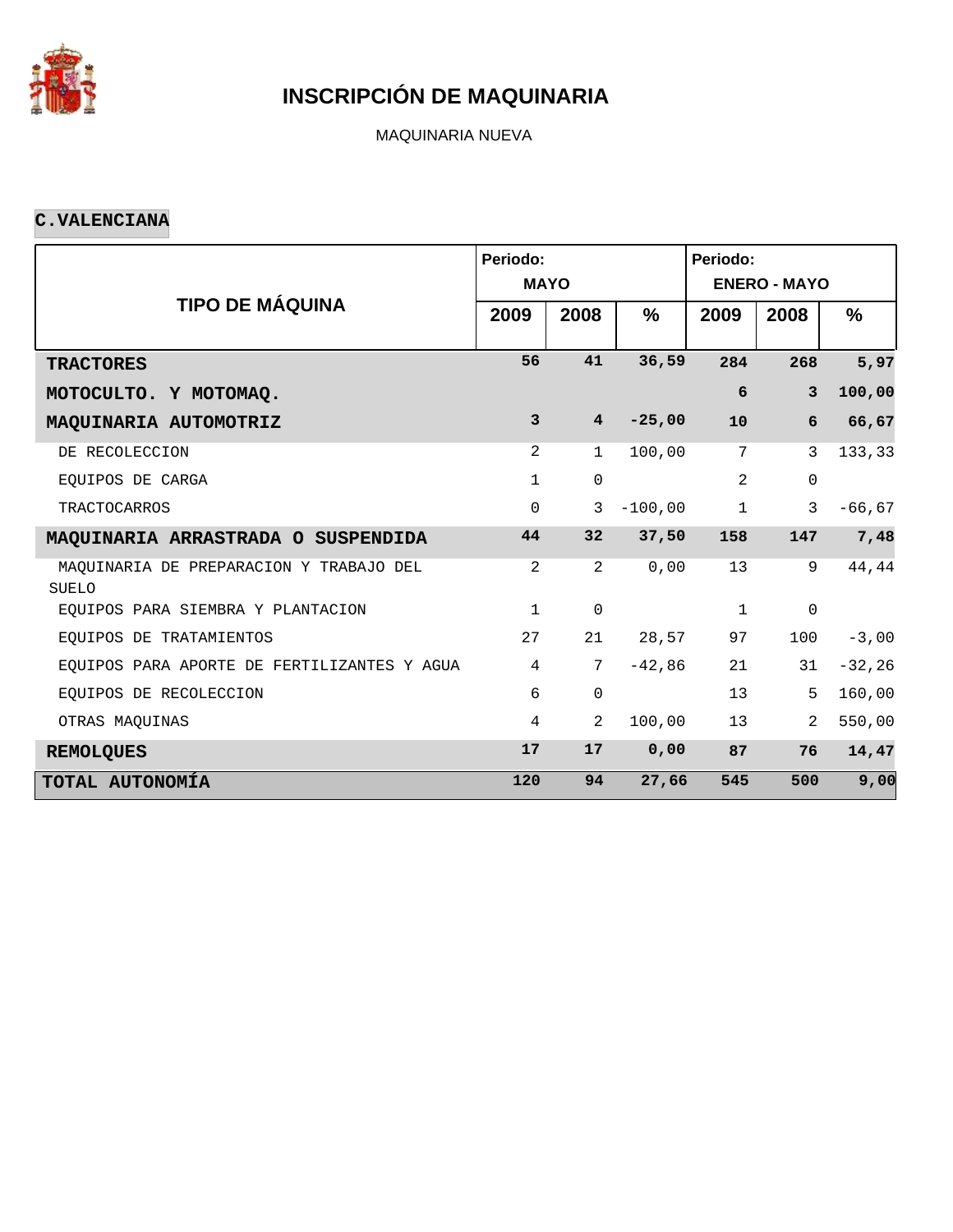

MAQUINARIA NUEVA

#### **EXTREMADURA**

|                                                  | Periodo:<br><b>MAYO</b> |                |           | Periodo:<br><b>ENERO - MAYO</b> |                |           |  |  |
|--------------------------------------------------|-------------------------|----------------|-----------|---------------------------------|----------------|-----------|--|--|
| <b>TIPO DE MÁQUINA</b>                           | 2009                    | 2008           | %         | 2009                            | 2008           | %         |  |  |
| <b>TRACTORES</b>                                 | 52                      | 81             | $-35,80$  | 333                             | 518            | $-35,71$  |  |  |
| MOTOCULTO. Y MOTOMAQ.                            | $\mathbf 0$             | $\overline{3}$ | $-100,00$ | $\mathbf 0$                     | 7              | $-100,00$ |  |  |
| MAQUINARIA AUTOMOTRIZ                            | 6                       | 12             | $-50,00$  | 12                              | 23             | $-47,83$  |  |  |
| DE RECOLECCION                                   | 5                       | 10             | $-50,00$  | 9                               | 15             | $-40,00$  |  |  |
| EQUIPOS DE CARGA                                 | $\mathbf{1}$            | $\mathbf{1}$   | 0,00      | $\overline{a}$                  | 6              | $-66, 67$ |  |  |
| OTRAS                                            | $\mathbf 0$             | $\mathbf{1}$   | $-100,00$ | $\mathbf 1$                     | $\overline{2}$ | $-50,00$  |  |  |
| MAQUINARIA ARRASTRADA O SUSPENDIDA               | 58                      | 70             | $-17,14$  | 294                             | 197            | 49,24     |  |  |
| MAQUINARIA DE PREPARACION Y TRABAJO DEL<br>SUELO | 3                       | 8              | $-62,50$  | 66                              | 40             | 65,00     |  |  |
| EQUIPOS PARA SIEMBRA Y PLANTACION                | $\mathbf 0$             | $\mathbf{1}$   | $-100,00$ | 5                               | $\mathbf{3}$   | 66,67     |  |  |
| EOUIPOS DE TRATAMIENTOS                          | 28                      | 33             | $-15, 15$ | 133                             | 65             | 104,62    |  |  |
| EQUIPOS PARA APORTE DE FERTILIZANTES Y AGUA      | 3                       | 10             | $-70,00$  | 25                              | 51             | $-50,98$  |  |  |
| EQUIPOS DE RECOLECCION                           | 16                      | 16             | 0,00      | 37                              | 26             | 42,31     |  |  |
| OTRAS MAQUINAS                                   | 8                       | 2              | 300,00    | 28                              | 12             | 133,33    |  |  |
| <b>REMOLQUES</b>                                 | 43                      | 48             | $-10, 42$ | 159                             | 158            | 0,63      |  |  |
| OTRAS MAQUINAS                                   |                         |                |           | $\overline{a}$                  | $\mathbf 0$    |           |  |  |
| TOTAL AUTONOMÍA                                  | 159                     | 214            | $-25,70$  | 800                             | 903            | $-11, 41$ |  |  |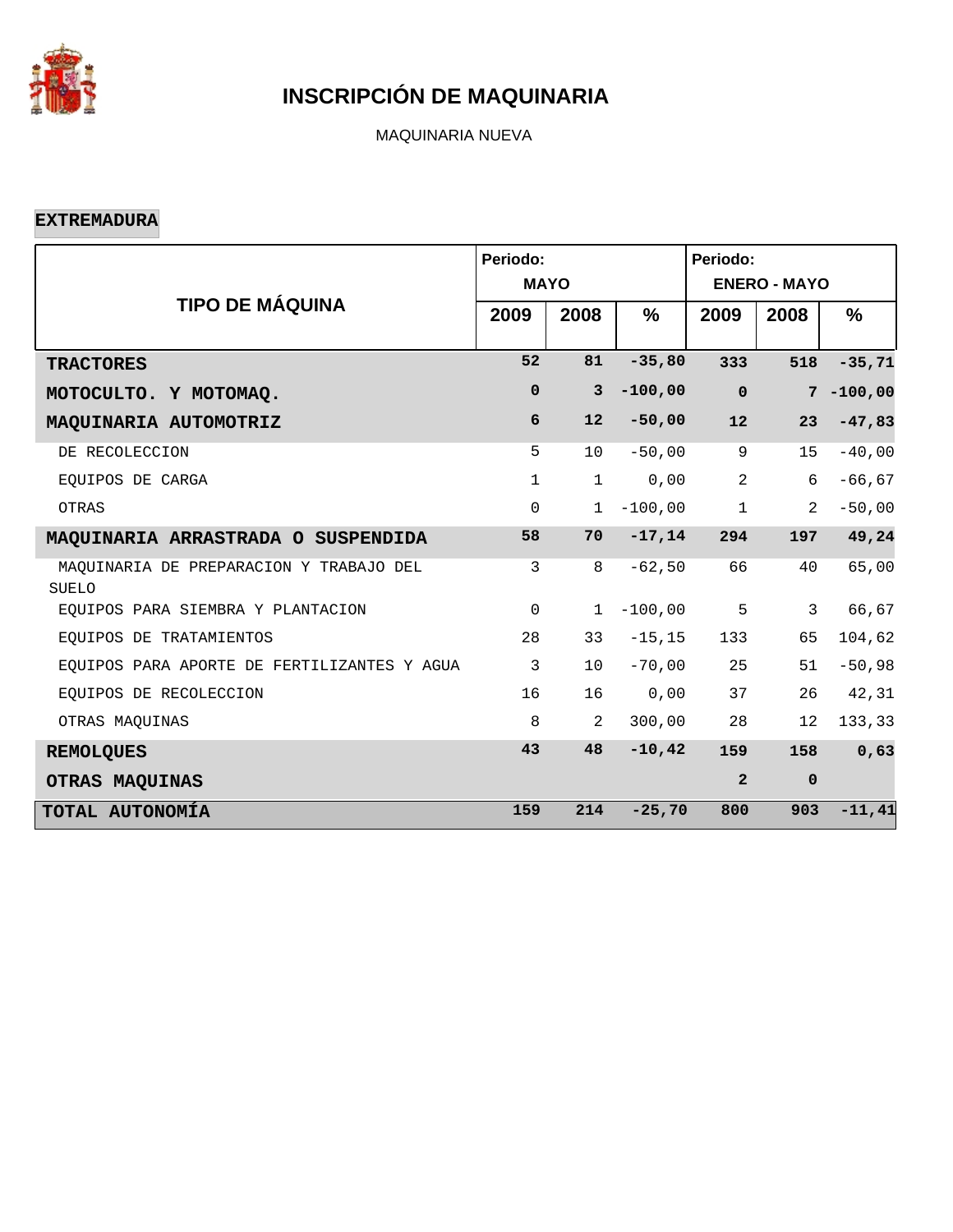

MAQUINARIA NUEVA

### **GALICIA**

|                                                         | Periodo:<br><b>MAYO</b> |                |               | Periodo:<br><b>ENERO - MAYO</b> |              |           |  |  |
|---------------------------------------------------------|-------------------------|----------------|---------------|---------------------------------|--------------|-----------|--|--|
| <b>TIPO DE MÁQUINA</b>                                  | 2009                    | 2008           | $\frac{9}{6}$ | 2009                            | 2008         | %         |  |  |
| <b>TRACTORES</b>                                        | 166                     | 185            | $-10, 27$     | 782                             | 863          | $-9,39$   |  |  |
| MOTOCULTO. Y MOTOMAQ.                                   | 35                      | 32             | 9,38          | 137                             | 133          | 3,01      |  |  |
| MAQUINARIA AUTOMOTRIZ                                   | 5                       | 8              | $-37,50$      | 19                              | 22           | $-13,64$  |  |  |
| DE RECOLECCION                                          | $\mathbf{1}$            | $\overline{4}$ | $-75,00$      | 6                               | 11           | $-45, 45$ |  |  |
| EQUIPOS DE CARGA                                        | $\mathbf{1}$            | $\mathbf{3}$   | $-66, 67$     | 5                               | 5            | 0,00      |  |  |
| TRACTOCARROS                                            |                         |                |               | 3                               | $\mathbf{1}$ | 200,00    |  |  |
| OTRAS                                                   | 3                       | $\mathbf{1}$   | 200,00        | 5                               | 5            | 0,00      |  |  |
| MAQUINARIA ARRASTRADA O SUSPENDIDA                      | 180                     | 213            | $-15,49$      | 797                             | 931          | $-14,39$  |  |  |
| MAQUINARIA DE PREPARACION Y TRABAJO DEL<br><b>SUELO</b> | 28                      | 34             | $-17,65$      | 122                             | 129          | $-5, 43$  |  |  |
| EOUIPOS PARA SIEMBRA Y PLANTACION                       | $\overline{4}$          | 8              | $-50,00$      | 14                              | 24           | $-41,67$  |  |  |
| EQUIPOS DE TRATAMIENTOS                                 | 11                      | 20             | $-45,00$      | 31                              | 55           | $-43,64$  |  |  |
| EQUIPOS PARA APORTE DE FERTILIZANTES Y AGUA             | 41                      | 63             | $-34,92$      | 226                             | 305          | $-25,90$  |  |  |
| EQUIPOS DE RECOLECCION                                  | 77                      | 74             | 4,05          | 303                             | 344          | $-11,92$  |  |  |
| OTRAS MAQUINAS                                          | 19                      | 14             | 35,71         | 101                             | 74           | 36,49     |  |  |
| <b>REMOLQUES</b>                                        | 132                     | 142            | $-7,04$       | 501                             | 576          | $-13,02$  |  |  |
| OTRAS MAQUINAS                                          | $\mathbf{1}$            | $\overline{2}$ | $-50,00$      | $\overline{4}$                  | 8            | $-50,00$  |  |  |
| TOTAL AUTONOMÍA                                         | 519                     | 582            | $-10,82$      | 2240                            | 2533         | $-11,57$  |  |  |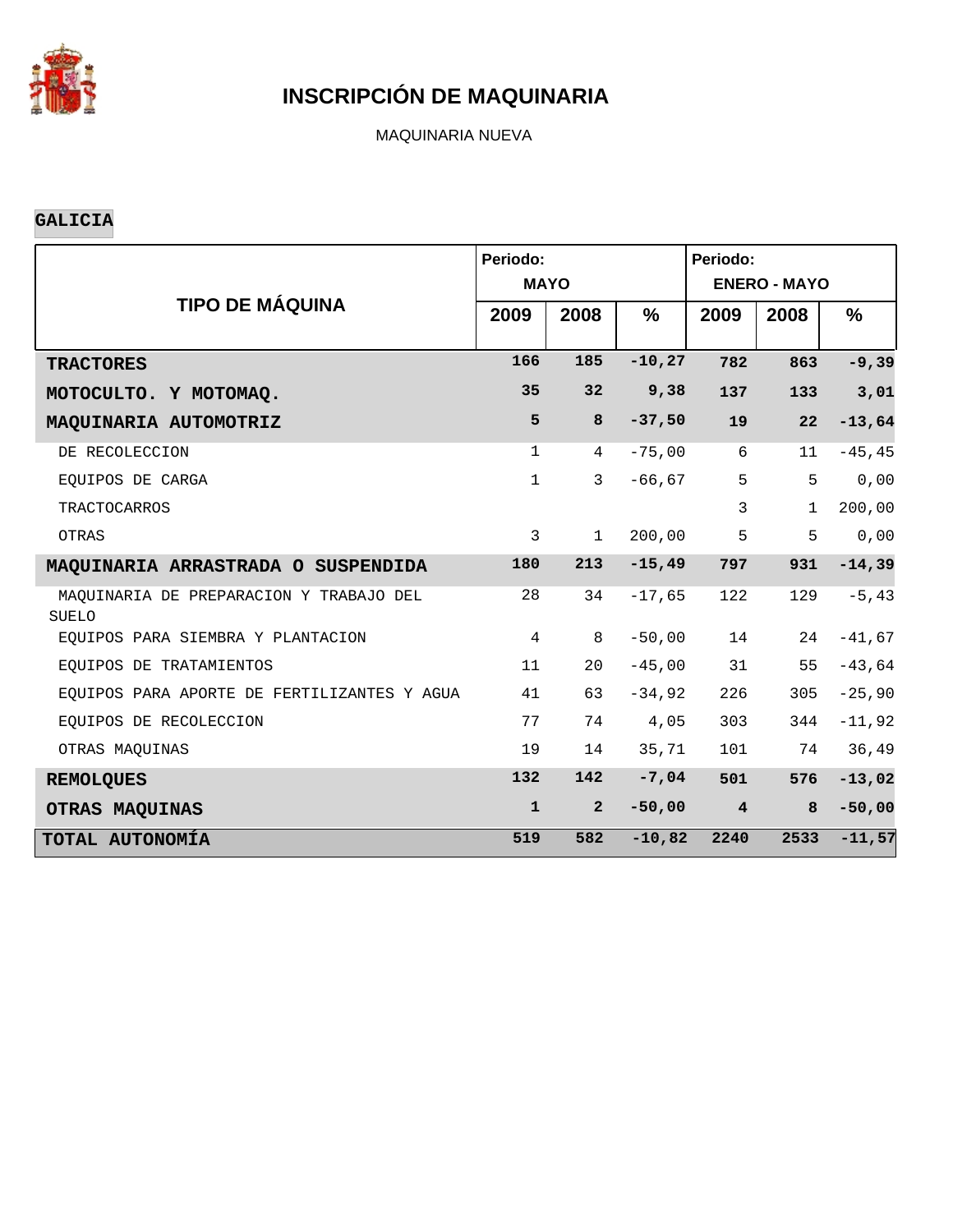

MAQUINARIA NUEVA

#### **MADRID**

|                                                  | Periodo:       | <b>MAYO</b>    |           | Periodo:<br><b>ENERO - MAYO</b> |                |           |  |  |
|--------------------------------------------------|----------------|----------------|-----------|---------------------------------|----------------|-----------|--|--|
| <b>TIPO DE MÁQUINA</b>                           | 2009           | 2008           | $\%$      | 2009                            | 2008           | $\%$      |  |  |
| <b>TRACTORES</b>                                 | 10             | $\mathbf{9}$   | 11, 11    | 47                              | 42             | 11,90     |  |  |
| MOTOCULTO. Y MOTOMAQ.                            | $\mathbf 0$    | $\mathbf{1}$   | $-100,00$ | $\mathbf{0}$                    | $\overline{2}$ | $-100,00$ |  |  |
| MAQUINARIA AUTOMOTRIZ                            | $\mathbf 0$    | 2 <sup>1</sup> | $-100,00$ | $\mathbf{1}$                    | $\overline{3}$ | $-66, 67$ |  |  |
| DE RECOLECCION                                   | $\Omega$       | 2              | $-100,00$ | $\mathbf{1}$                    | 2              | $-50,00$  |  |  |
| EQUIPOS DE CARGA                                 |                |                |           | $\mathbf 0$                     | $\mathbf{1}$   | $-100,00$ |  |  |
| MAQUINARIA ARRASTRADA O SUSPENDIDA               | 7              | $\overline{2}$ | 250,00    | 17                              | 12             | 41,67     |  |  |
| MAQUINARIA DE PREPARACION Y TRABAJO DEL<br>SUELO | 3              | $\Omega$       |           | 6                               | 3              | 100,00    |  |  |
| EOUIPOS DE TRATAMIENTOS                          |                |                |           | $\mathbf{1}$                    | $\mathsf 0$    |           |  |  |
| EOUIPOS PARA APORTE DE FERTILIZANTES Y AGUA      | 3              | $\mathbf{1}$   | 200,00    | $\overline{9}$                  | 8              | 12,50     |  |  |
| EQUIPOS DE RECOLECCION                           | $\mathbf{1}$   | 1              | 0,00      | $\mathbf{1}$                    | $\mathbf{1}$   | 0,00      |  |  |
| <b>REMOLQUES</b>                                 | $\overline{a}$ | 5              | $-60,00$  | 8                               | 31             | $-74,19$  |  |  |
| TOTAL AUTONOMÍA                                  | 19             | 19             | 0,00      | 73                              | 90             | $-18,89$  |  |  |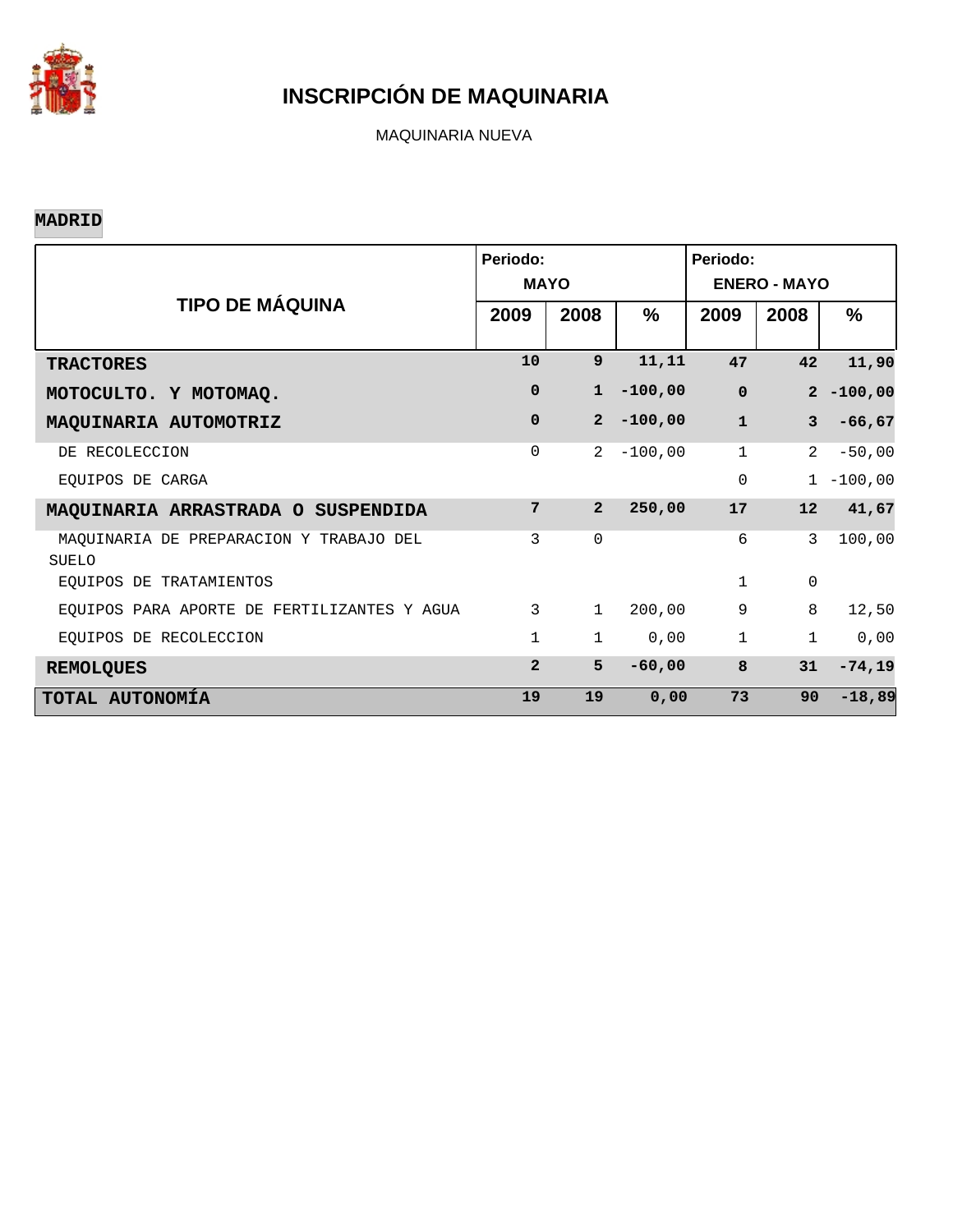

MAQUINARIA NUEVA

#### **MURCIA**

|                                                  | Periodo:<br><b>MAYO</b> |                |           | Periodo:<br><b>ENERO - MAYO</b> |                 |              |  |  |
|--------------------------------------------------|-------------------------|----------------|-----------|---------------------------------|-----------------|--------------|--|--|
| <b>TIPO DE MÁQUINA</b>                           | 2009                    | 2008           | %         | 2009                            | 2008            | %            |  |  |
| <b>TRACTORES</b>                                 | 43                      | 45             | $-4, 44$  | 153                             | 211             | $-27,49$     |  |  |
| MOTOCULTO. Y MOTOMAQ.                            | $\mathbf{1}$            | $\mathbf 0$    |           | $\mathbf{3}$                    | $\mathbf 0$     |              |  |  |
| MAQUINARIA AUTOMOTRIZ                            | $\overline{2}$          | $\overline{2}$ | 0,00      | $\overline{\mathbf{4}}$         | $6\overline{6}$ | $-33, 33$    |  |  |
| DE RECOLECCION                                   | $\Omega$                | $\overline{2}$ | $-100,00$ | $\Omega$                        |                 | $2 - 100,00$ |  |  |
| EOUIPOS DE CARGA                                 | $\overline{2}$          | $\Omega$       |           | 3                               | 3               | 0,00         |  |  |
| <b>TRACTOCARROS</b>                              |                         |                |           | $\mathsf{O}$                    |                 | $1 - 100,00$ |  |  |
| OTRAS                                            |                         |                |           | $\mathbf{1}$                    | $\mathbf 0$     |              |  |  |
| MAQUINARIA ARRASTRADA O SUSPENDIDA               | 15                      | 19             | $-21,05$  | 74                              | 54              | 37,04        |  |  |
| MAQUINARIA DE PREPARACION Y TRABAJO DEL<br>SUELO | 2                       | $\mathbf 1$    | 100,00    | 25                              | 6               | 316,67       |  |  |
| EOUIPOS DE TRATAMIENTOS                          | 6                       | 6              | 0,00      | 21                              | 16              | 31,25        |  |  |
| EQUIPOS PARA APORTE DE FERTILIZANTES Y AGUA      | 4                       | 11             | $-63,64$  | 17                              | 28              | $-39,29$     |  |  |
| EOUIPOS DE RECOLECCION                           | $\overline{2}$          | $\mathbf 1$    | 100,00    | $\overline{7}$                  | $\overline{4}$  | 75,00        |  |  |
| OTRAS MAQUINAS                                   | $\mathbf{1}$            | $\mathbf 0$    |           | $\overline{4}$                  | $\mathbf 0$     |              |  |  |
| <b>REMOLQUES</b>                                 | 10                      | 18             | $-44, 44$ | 29                              | 38              | $-23,68$     |  |  |
| OTRAS MAQUINAS                                   |                         |                |           | $\mathbf{1}$                    | $\mathbf 0$     |              |  |  |
| TOTAL AUTONOMÍA                                  | 71                      | 84             | $-15,48$  | 264                             | 309             | $-14,56$     |  |  |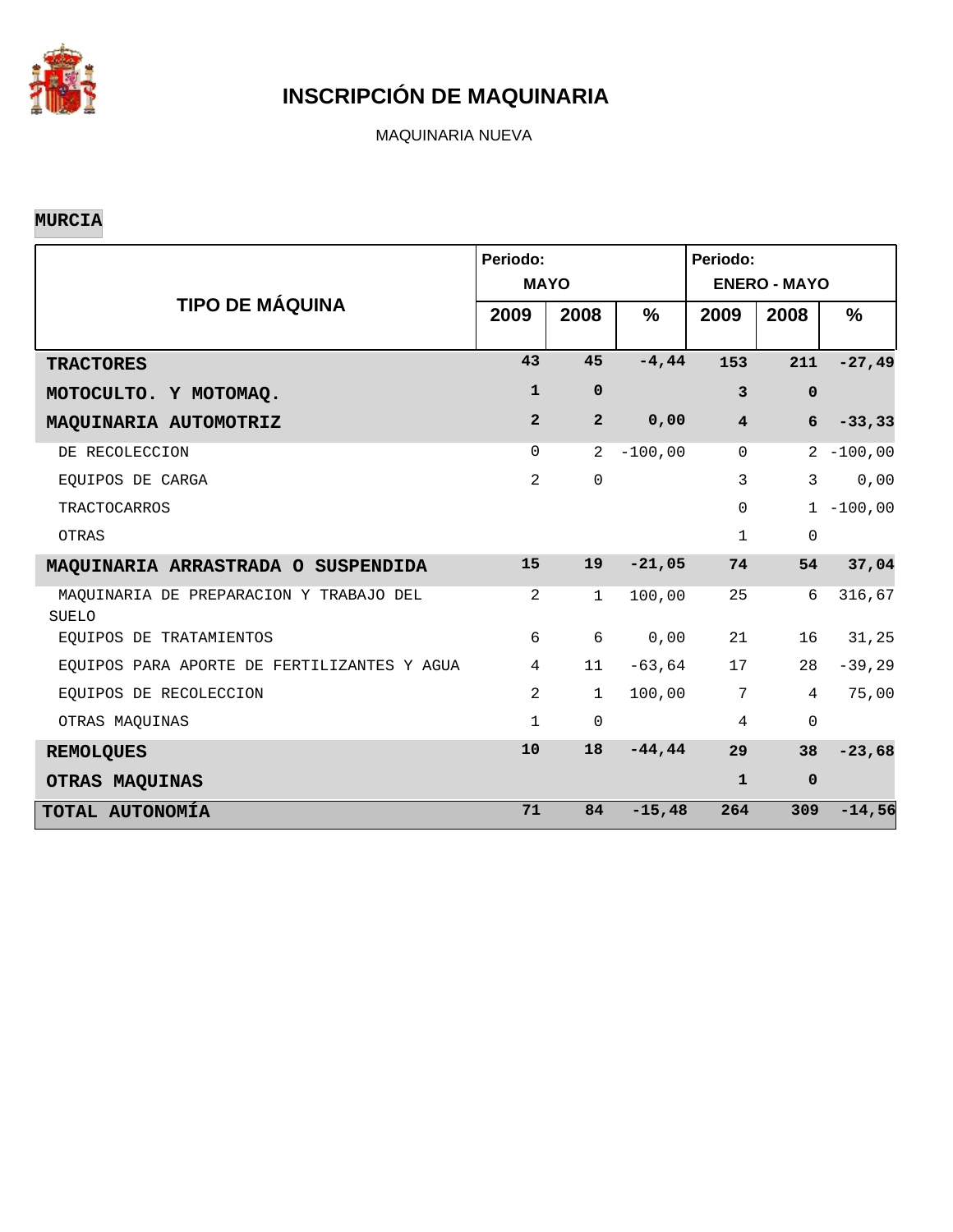

MAQUINARIA NUEVA

#### **NAVARRA**

|                                                         | Periodo:<br><b>MAYO</b> |                 |           | Periodo:<br><b>ENERO - MAYO</b> |                |               |  |  |
|---------------------------------------------------------|-------------------------|-----------------|-----------|---------------------------------|----------------|---------------|--|--|
| <b>TIPO DE MÁQUINA</b>                                  | 2009                    | 2008            | %         | 2009                            | 2008           | $\frac{9}{6}$ |  |  |
| <b>TRACTORES</b>                                        | 27                      | 29              | $-6,90$   | 113                             | 142            | $-20, 42$     |  |  |
| MOTOCULTO. Y MOTOMAQ.                                   |                         |                 |           | $\mathbf{1}$                    | $\overline{a}$ | $-50,00$      |  |  |
| MAQUINARIA AUTOMOTRIZ                                   | $12 \overline{ }$       | $4\overline{ }$ | 200,00    | 23                              | 12             | 91,67         |  |  |
| DE RECOLECCION                                          | 12                      | 3               | 300,00    | 18                              | 6              | 200,00        |  |  |
| EQUIPOS DE CARGA                                        | $\mathsf 0$             | $\mathbf{1}$    | $-100,00$ | $\overline{4}$                  | 6              | $-33, 33$     |  |  |
| <b>TRACTOCARROS</b>                                     |                         |                 |           | $\mathbf{1}$                    | $\mathbf 0$    |               |  |  |
| MAQUINARIA ARRASTRADA O SUSPENDIDA                      | 17                      | 31              | $-45, 16$ | 75                              | 84             | $-10,71$      |  |  |
| MAQUINARIA DE PREPARACION Y TRABAJO DEL<br><b>SUELO</b> |                         |                 |           | 5                               | 2              | 150,00        |  |  |
| EOUIPOS PARA SIEMBRA Y PLANTACION                       | $\mathbf{1}$            | 0               |           | $\overline{2}$                  | $\mathbf{1}$   | 100,00        |  |  |
| EOUIPOS DE TRATAMIENTOS                                 | 5                       | 10              | $-50,00$  | 16                              | 24             | $-33, 33$     |  |  |
| EQUIPOS PARA APORTE DE FERTILIZANTES Y AGUA             | 4                       | 6               | $-33, 33$ | 29                              | 28             | 3,57          |  |  |
| EOUIPOS DE RECOLECCION                                  | 7                       | 15              | $-53, 33$ | 18                              | 28             | $-35,71$      |  |  |
| OTRAS MAQUINAS                                          |                         |                 |           | 5                               | $\mathbf{1}$   | 400,00        |  |  |
| <b>REMOLQUES</b>                                        | 18                      | 12              | 50,00     | 47                              | 32             | 46,88         |  |  |
| TOTAL AUTONOMÍA                                         | 74                      | 76              | $-2,63$   | 259                             | 272            | $-4,78$       |  |  |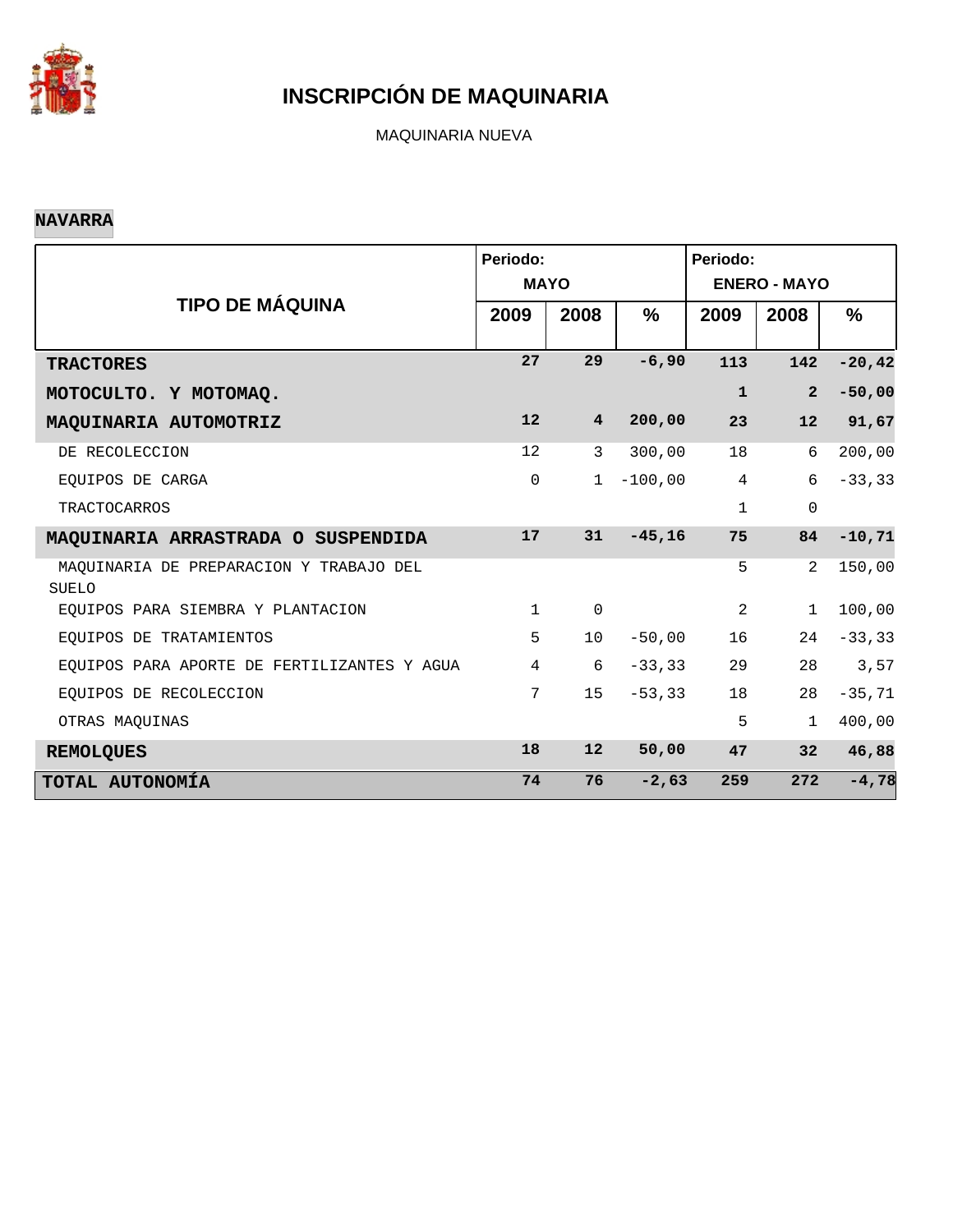

MAQUINARIA NUEVA

**PAIS VASCO**

|                                             | Periodo:<br><b>MAYO</b> |                |               | Periodo:<br><b>ENERO - MAYO</b> |                |           |  |  |
|---------------------------------------------|-------------------------|----------------|---------------|---------------------------------|----------------|-----------|--|--|
| <b>TIPO DE MÁQUINA</b>                      | 2009                    | 2008           | $\frac{9}{6}$ | 2009                            | 2008           | $\%$      |  |  |
| <b>TRACTORES</b>                            | 16                      | 30             | $-46,67$      | 75                              | 121            | $-38,02$  |  |  |
| MOTOCULTO. Y MOTOMAQ.                       | 1                       | $\mathbf{1}$   | 0,00          | $\mathbf{1}$                    | $\overline{a}$ | $-50,00$  |  |  |
| MAQUINARIA AUTOMOTRIZ                       | 3                       | $\mathbf{3}$   | 0,00          | 16                              | 14             | 14,29     |  |  |
| DE RECOLECCION                              | $\mathbf 1$             | $\mathbf{1}$   | 0,00          | 6                               | 3              | 100,00    |  |  |
| EOUIPOS DE CARGA                            | $\mathbf 1$             | $\mathbf 0$    |               | 5                               | 3              | 66,67     |  |  |
| <b>TRACTOCARROS</b>                         | $\Omega$                | 2              | $-100,00$     | $\overline{4}$                  | 8              | $-50,00$  |  |  |
| <b>OTRAS</b>                                | $\mathbf{1}$            | $\mathbf 0$    |               | $\mathbf{1}$                    | $\mathbf 0$    |           |  |  |
| MAQUINARIA ARRASTRADA O SUSPENDIDA          | 16                      | 36             | $-55,56$      | 45                              | 83             | $-45,78$  |  |  |
| EQUIPOS PARA SIEMBRA Y PLANTACION           |                         |                |               | $\mathbf{1}$                    | $\mathbf 0$    |           |  |  |
| EQUIPOS DE TRATAMIENTOS                     | 2                       | 20             | $-90,00$      | 10                              | 38             | $-73,68$  |  |  |
| EQUIPOS PARA APORTE DE FERTILIZANTES Y AGUA | 6                       | 5              | 20,00         | 18                              | 24             | $-25,00$  |  |  |
| EQUIPOS DE RECOLECCION                      | 7                       | 9              | $-22, 22$     | 15                              | 19             | $-21,05$  |  |  |
| OTRAS MAQUINAS                              | $\mathbf{1}$            | $\overline{2}$ | $-50,00$      | $\mathbf{1}$                    | 2              | $-50,00$  |  |  |
| <b>REMOLQUES</b>                            | $\overline{\mathbf{4}}$ | $7\phantom{.}$ | $-42,86$      | 25                              | 32             | $-21,88$  |  |  |
| TOTAL AUTONOMÍA                             | 40                      | 77             | $-48,05$      | 162                             | 252            | $-35, 71$ |  |  |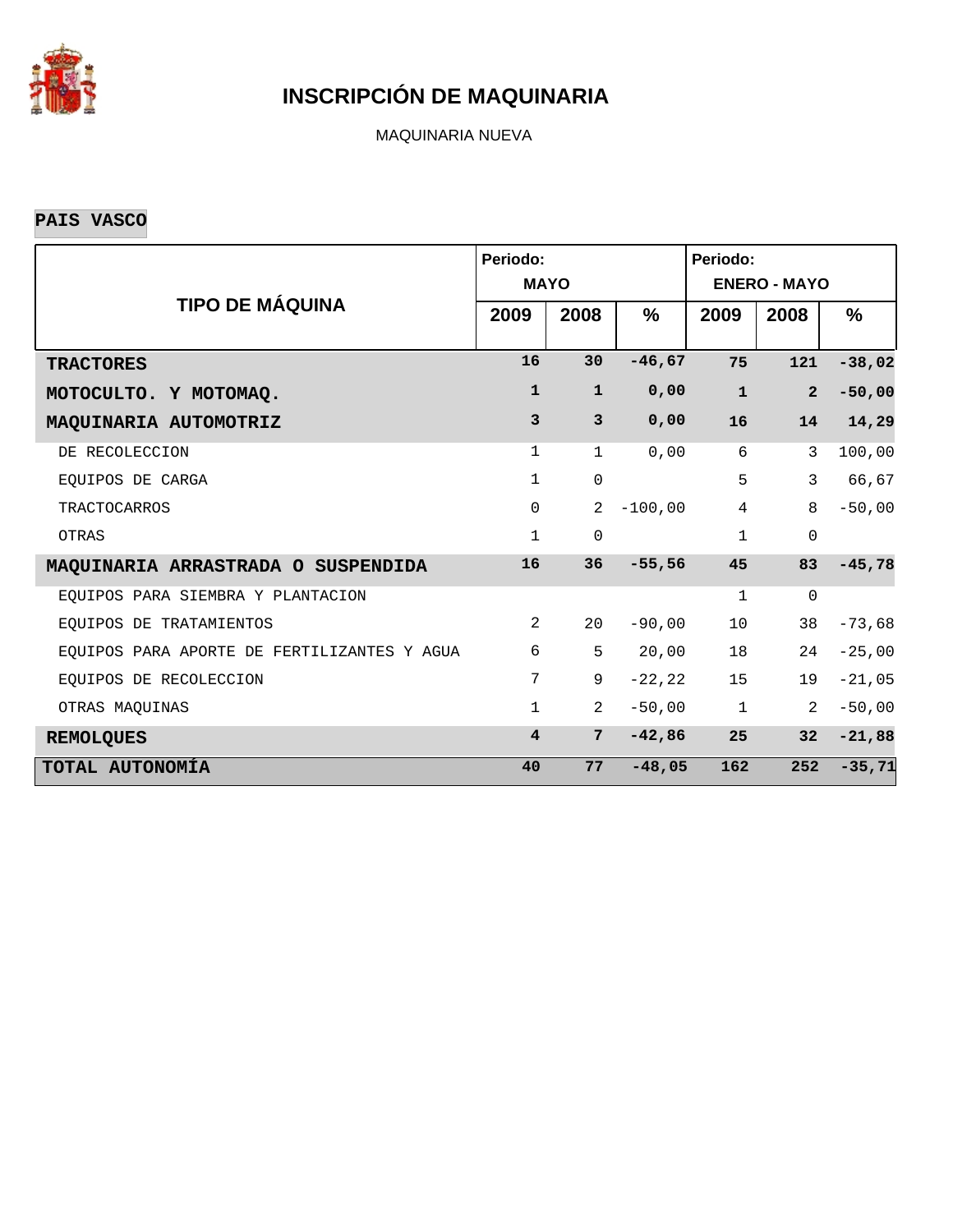

MAQUINARIA NUEVA

**RIOJA (LA)**

|                                                         | Periodo:     |                 |               | Periodo:            |                 |              |  |  |  |
|---------------------------------------------------------|--------------|-----------------|---------------|---------------------|-----------------|--------------|--|--|--|
|                                                         |              | <b>MAYO</b>     |               | <b>ENERO - MAYO</b> |                 |              |  |  |  |
| <b>TIPO DE MÁQUINA</b>                                  | 2009         | 2008            | $\frac{9}{6}$ | 2009                | 2008            | %            |  |  |  |
|                                                         |              |                 |               |                     |                 |              |  |  |  |
| <b>TRACTORES</b>                                        | 16           | 18              | $-11, 11$     | 86                  | 111             | $-22,52$     |  |  |  |
| MOTOCULTO. Y MOTOMAQ.                                   |              |                 |               | $\mathbf{1}$        | $\mathbf{1}$    | 0,00         |  |  |  |
| MAQUINARIA AUTOMOTRIZ                                   | $\mathbf 0$  | $\overline{4}$  | $-100,00$     | $\overline{2}$      | $7\phantom{.0}$ | $-71,43$     |  |  |  |
| DE RECOLECCION                                          | $\Omega$     | $4\overline{ }$ | $-100.00$     | 2                   | 6               | $-66, 67$    |  |  |  |
| EQUIPOS DE CARGA                                        |              |                 |               | $\Omega$            |                 | $1 - 100,00$ |  |  |  |
| MAQUINARIA ARRASTRADA O SUSPENDIDA                      | 15           | 38              | $-60,53$      | 59                  | 90              | $-34, 44$    |  |  |  |
| MAQUINARIA DE PREPARACION Y TRABAJO DEL<br><b>SUELO</b> |              |                 |               | $\mathsf{O}$        |                 | $3 - 100,00$ |  |  |  |
| EOUIPOS PARA SIEMBRA Y PLANTACION                       | $\mathbf{1}$ | $\Omega$        |               | $\mathbf 1$         | $\mathbf 1$     | 0,00         |  |  |  |
| EOUIPOS DE TRATAMIENTOS                                 | 14           | 34              | $-58,82$      | 54                  | 75              | $-28,00$     |  |  |  |
| EQUIPOS PARA APORTE DE FERTILIZANTES Y AGUA             | $\Omega$     | 2               | $-100,00$     | $\overline{4}$      | 6               | $-33, 33$    |  |  |  |
| EQUIPOS DE RECOLECCION                                  | $\Omega$     | $\overline{2}$  | $-100,00$     | $\mathsf{O}$        |                 | $4 - 100,00$ |  |  |  |
| OTRAS MAQUINAS                                          |              |                 |               | $\Omega$            |                 | $1 - 100,00$ |  |  |  |
| <b>REMOLQUES</b>                                        | 7            | 16              | $-56, 25$     | 20                  | 32              | $-37,50$     |  |  |  |
| TOTAL AUTONOMÍA                                         | 38           | 76              | $-50,00$      | 168                 | 241             | $-30, 29$    |  |  |  |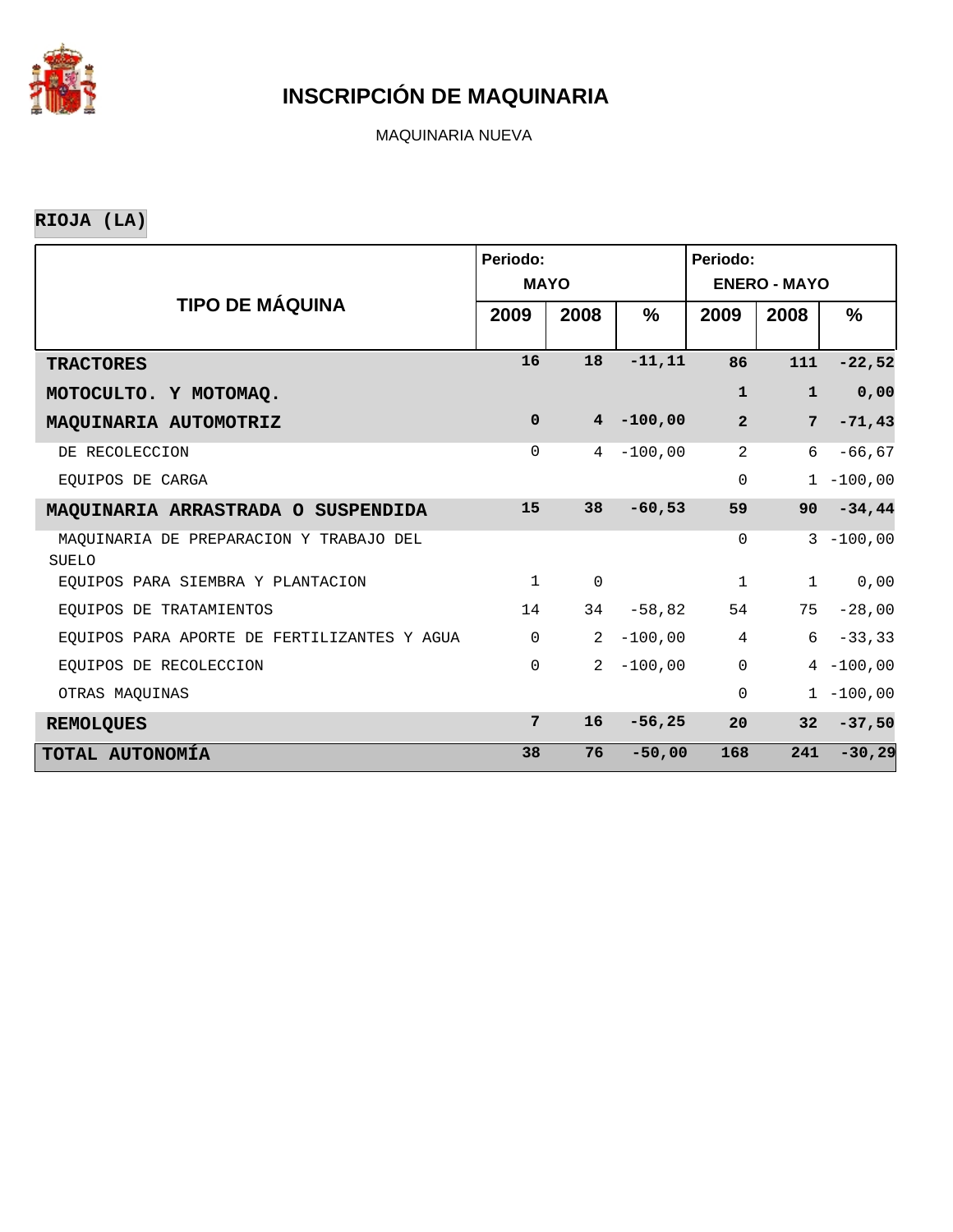

## **TRACTORES INSCRITOS POR COMUNIDADES AUTÓNOMAS**

MAQUINARIA NUEVA

|                   |                |       | SIMPLE TRACCIÓN       |           |               |       | DOBLE TRACCIÓN |         |                 |       |                       |                    |       |       |            |                |       |                       |        |        |
|-------------------|----------------|-------|-----------------------|-----------|---------------|-------|----------------|---------|-----------------|-------|-----------------------|--------------------|-------|-------|------------|----------------|-------|-----------------------|--------|--------|
|                   |                |       |                       |           |               |       |                | RÍGIDOS |                 |       |                       | <b>ARTICULADOS</b> |       |       |            | CADENAS        |       | OTROS                 | TOTAL  |        |
|                   | <b>NORMAL</b>  |       | <b>ESTRECHO</b>       |           | TOTAL         |       | <b>NORMAL</b>  |         | <b>ESTRECHO</b> |       | NORMAL                | <b>ESTRECHO</b>    |       | TOTAL |            |                |       |                       |        |        |
|                   |                |       | Unids.CV/U Unids.CV/U |           | Unids. $CV/U$ |       | Unids.CV/U     |         | Unids.CV/U      |       | Unids.CV/U Unids.CV/U |                    |       |       | Unids.CV/U |                |       | Unids.CV/U Unids.CV/U | Unids. | CV/U   |
| ANDALUCIA         | $\Omega$       |       | $\Omega$              |           | $\Omega$      |       | 136            | 109,75  | 33              | 62,03 | $\mathbf 0$           | 9                  | 56,22 | 178   | 98.2       | 10             | 88.70 | $\Omega$              | 188    | 97,69  |
| ARAGON            |                |       |                       |           |               |       | -57            | 134,39  | 18              | 64,72 | 0                     |                    |       | 75    | 117.67     | $\Omega$       |       |                       | 75     | 117,67 |
| ASTURIAS          |                |       |                       |           |               |       | 11             | 90,36   | 4               | 57,00 | $\mathbf{0}$          |                    |       | 15    | 81.47      | $\Omega$       |       |                       | 15     | 81,47  |
| BALEARES          |                |       |                       | 73,00     |               | 73,00 | 11             | 97,45   | 16              | 44,25 | $\mathbf{0}$          |                    | 48,60 | 32    | 63.22      |                | 73.00 |                       | 34     | 63,79  |
| CANARIAS          |                |       |                       |           |               |       |                | 41,00   | 12              | 41,83 | $\mathbf{0}$          |                    | 46,00 | 15    | 42.33      | $\Omega$       |       | 119,00                | 16     | 40,88  |
| CANTABRIA         |                |       |                       |           |               |       | 10             | 110,50  | $\mathbf 0$     |       | $\Omega$              | $\Omega$           |       | 10    | 110.5      |                |       |                       | 10     | 110,50 |
| CASTILLA Y LEON   | $\overline{0}$ |       |                       |           |               |       | 100            | 136,60  | 10              | 27,70 | $\mathbf 0$           |                    |       | 110   | 126.7      | $\Omega$       |       | 1 97,00               | 111    | 126,43 |
| CASTILLA-LA MANCH | 19             | 86,95 |                       |           | 19            | 86,95 | 67             | 125,36  | 13              | 53,31 | $\mathbf{0}$          |                    | 32,00 | 82    | 111.66     | - 0            |       | 1110,00               | 102    | 107,04 |
| CATALUÑA          | 0              |       |                       |           |               |       | -61            | 117,28  | 43              | 67,53 | $\mathbf 0$           | $\Omega$           |       | 104   | 96.71      |                |       | $\Omega$              | 104    | 96,71  |
| C.VALENCIANA      |                |       |                       |           |               |       | 15             | 107,67  | 38              | 68,03 | $\mathbf 0$           |                    | 46,00 | 54    | 78.63      | $\overline{0}$ |       | 240,50                | 56     | 77,27  |
| EXTREMADURA       |                |       |                       |           |               |       | 25             | 98,84   | 25              | 60,00 | $\Omega$              |                    | 24,00 | 51    | 78.33      |                | 85.00 |                       | 52     | 78,46  |
| GALICIA           |                | 92,00 |                       |           |               | 92,00 | 103            | 101,52  | 52              | 47,00 | $\Omega$              | 9                  | 40,00 | 164   | 80.86      | $\Omega$       |       | 1, 20, 00             | 166    | 80,56  |
| MADRID            |                |       |                       |           |               |       |                | 101,56  |                 | 52,00 | $\Omega$              |                    |       | 10    | 96.6       | $\Omega$       |       |                       | 10     | 96,60  |
| MURCIA            |                |       |                       |           |               |       | 16             | 112,13  | 25              | 76,52 | 0                     |                    | 37,50 | 43    | 87.95      |                |       |                       | 43     | 87,95  |
| NAVARRA           |                |       |                       |           |               |       | 19             | 148,95  | 8               | 83,13 | $\mathbf{0}$          | $\Omega$           |       | 27    | 129.44     | $\Omega$       |       |                       | 27     | 129,44 |
| PAIS VASCO        |                |       |                       |           |               |       |                | 104,44  | 6               | 54,33 | $\mathbf{0}$          |                    | 54,00 | 16    | 82.5       | - 0            |       |                       | 16     | 82,50  |
| RIOJA<br>(LA)     |                |       |                       |           |               |       |                | 107,80  | 10              | 83,80 | 0                     |                    | 33,00 | 16    | 88.13      | - 0            |       |                       | 16     | 88,13  |
| <b>TOTAL</b>      | 20             | 87,20 |                       | 1, 73, 00 | 21            | 86,52 | 655            | 116,90  | 314             | 60,02 | 0                     | 33                 | 45,36 | 1002  | 96,72      | 12             | 87,08 | 654,50                | 1041   | 96,16  |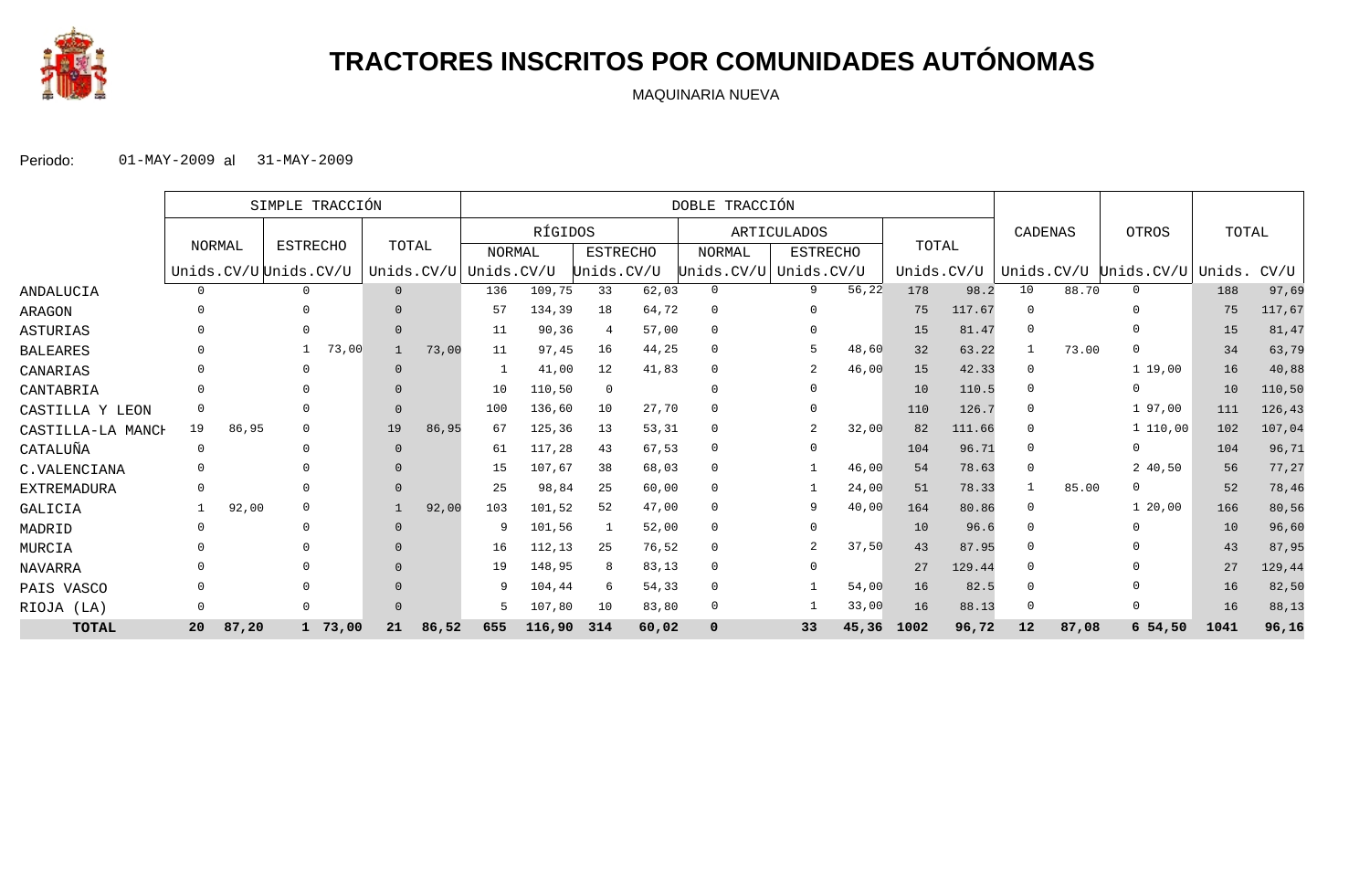

# **TRACTORES INSCRITOS POR PROVINCIAS Y COMUNIDADES AUTÓNOMAS**

MAQUINARIA NUEVA

|                 |                                                                                  | SIMPLE TRACCIÓN |          | DOBLE TRACCIÓN |         |                 |       |                |                 |       |                 |           |                |       |                       |                 |        |
|-----------------|----------------------------------------------------------------------------------|-----------------|----------|----------------|---------|-----------------|-------|----------------|-----------------|-------|-----------------|-----------|----------------|-------|-----------------------|-----------------|--------|
|                 |                                                                                  |                 |          |                | RÍGIDOS |                 |       |                | ARTICULADOS     |       |                 |           | CADENAS        |       | OTROS                 | TOTAL           |        |
|                 | <b>NORMAL</b>                                                                    | <b>ESTRECHO</b> | TOTAL    | <b>NORMAL</b>  |         | <b>ESTRECHO</b> |       | NORMAL         | <b>ESTRECHO</b> |       | TOTAL           |           |                |       |                       |                 |        |
|                 | Unids.CV/U Unids. CV/U Unids.CV/U Unids. CV/U Unids. CV/U Unids.CV/U Unids. CV/U |                 |          |                |         |                 |       |                |                 |       | Unids.CV/U      |           |                |       | Unids.CV/U Unids.CV/U | Unids.          | CV/U   |
| ALMERIA         | $\Omega$                                                                         |                 | $\Omega$ | 3              | 109,33  | 4               | 81,50 | 0              | 5               | 66,80 | 12              | 82,33     | 1              | 96,00 | 0                     | 13              | 83,38  |
| CADIZ           |                                                                                  |                 |          | 13             | 110,31  | 4               | 41,75 | $\Omega$       |                 | 64,00 | 18              | 92,50     | 0              |       | O                     | 18              | 92,50  |
| CORDOBA         |                                                                                  |                 |          | 29             | 114,38  |                 | 31,00 | $\Omega$       |                 | 37,50 | 33 <sup>2</sup> | 104,67    | 2              | 90,00 | $\Omega$              | 35              | 103,83 |
| GRANADA         |                                                                                  |                 |          | 25             | 108,24  |                 | 54,67 | $\Omega$       |                 | 33,00 | 29              | 100,10    | 3              | 88,33 | $\Omega$              | 32              | 99,00  |
| HUELVA          |                                                                                  |                 |          | 5              | 90,00   |                 | 81,00 | $\Omega$       |                 |       |                 | 87,43     | 0              |       |                       |                 | 87,43  |
| JAEN            |                                                                                  |                 |          | 17             | 99,94   |                 | 87,00 | $\Omega$       |                 |       | 20              | 98,00     | 0              |       |                       | 20              | 98,00  |
| MALAGA          |                                                                                  |                 |          | 11             | 99,73   |                 | 21,00 | $\Omega$       |                 |       | 14              | 82,86     | 2              | 85,50 |                       | 16              | 83,19  |
| SEVILLA         |                                                                                  |                 |          | 33             | 118,03  | 12              | 70,17 | $\Omega$       |                 |       | 45              | 105,27    | 2              | 87,50 | 0                     | 47              | 104,51 |
| ANDALUCIA       | $\overline{0}$                                                                   | $\overline{0}$  | $\Omega$ | 136            | 109,75  | 33              | 62,03 | $\overline{0}$ | 9               | 56,22 | 178             | 98,20     | 10             | 88,70 | $\overline{0}$        | 188             | 97,69  |
| HUESCA          | $\Omega$                                                                         |                 | O        | 17             | 142,12  |                 | 41,67 | $\Omega$       | $\Omega$        |       | 20              | 127,05    | $\mathbf 0$    |       | $\Omega$              | 20              | 127,05 |
| TERUEL          |                                                                                  |                 |          | 13             | 128,38  |                 | 52,00 | $\Omega$       |                 |       | 15 <sub>1</sub> | 118,20    | $\Omega$       |       |                       | 15              | 118,20 |
| ZARAGOZA        | O                                                                                |                 |          | 27             | 132,41  | 13              | 72,00 | $\Omega$       | O               |       |                 | 40 112,78 | 0              |       |                       | 40              | 112,78 |
| ARAGON          | $\overline{0}$                                                                   | $\mathbf 0$     | $\Omega$ | 57             | 134,39  | 18              | 64,72 | $\overline{0}$ | $\overline{0}$  |       | 75              | 117,67    | $\overline{0}$ |       | $\mathbf 0$           | 75              | 117,67 |
| OVIEDO          | $\Omega$                                                                         | $\Omega$        | 0        | 11             | 90,36   | 4               | 57,00 | $\Omega$       | $\mathbf 0$     |       | 15              | 81,47     | 0              |       | $\mathbf{0}$          | 15              | 81,47  |
| ASTURIAS        | $\Omega$                                                                         | $\overline{0}$  | $\Omega$ | 11             | 90,36   | 4               | 57,00 | $\Omega$       | $\Omega$        |       | 15              | 81,47     | $\mathbf 0$    |       | $\Omega$              | 15              | 81,47  |
| BALEARES        | $\mathbf{0}$                                                                     | 73,00           | 73,00    | 11             | 97,45   | 16              | 44,25 | 0              | 5               | 48,60 | 32              | 63,22     | 1              | 73,00 | $\mathbf{0}$          | 34              | 63,79  |
| <b>BALEARES</b> | $\overline{0}$                                                                   | 73,00           | 73,00    | 11             | 97,45   | 16              | 44,25 | $\Omega$       | 5               | 48,60 | 32              | 63,22     | $\mathbf 1$    | 73,00 | $\overline{0}$        | 34              | 63,79  |
| LAS PALMAS DE   | $\Omega$                                                                         |                 | 0        |                | 41,00   |                 | 36,50 | $\Omega$       | 2               | 46,00 | 7               | 39,86     | 0              |       | $\mathbf{0}$          |                 | 39,86  |
| SANTA CRUZ DE T | $\mathbf{0}$                                                                     |                 |          | 0              |         | 8               | 44,50 | $\Omega$       | $\Omega$        |       | 8               | 44,50     | 0              |       | 19,00<br>$\mathbf{1}$ | 9               | 41,67  |
| CANARIAS        | $\Omega$                                                                         | $\overline{0}$  | $\Omega$ | 1              | 41,00   | 12              | 41,83 | $\overline{0}$ | 2               | 46,00 | 15              | 42,33     | $\overline{0}$ |       | 1 19,00               | 16              | 40,88  |
| SANTANDER       | $\Omega$                                                                         | $\Omega$        |          | 10             | 110,50  | $\Omega$        |       | $\Omega$       | $\Omega$        |       | 10 <sup>°</sup> | 110,50    | 0              |       | 0                     | 10 <sup>°</sup> | 110,50 |
| CANTABRIA       | $\Omega$                                                                         | $\Omega$        | 0        | 10             | 110,50  | $\Omega$        |       | $\Omega$       | $\Omega$        |       |                 | 10 110,50 | $\Omega$       |       | $\Omega$              | 10 <sup>°</sup> | 110,50 |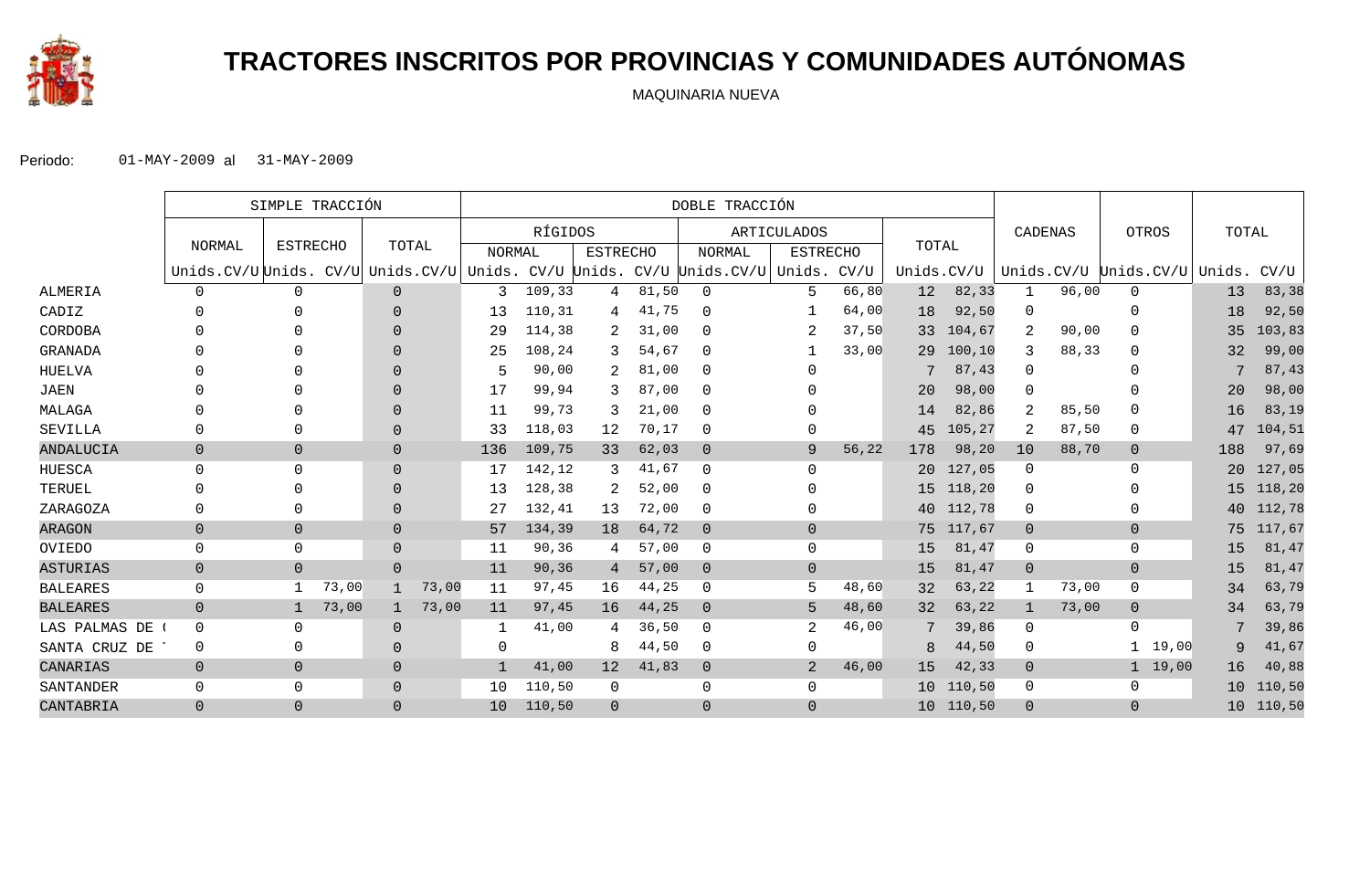

# **TRACTORES INSCRITOS POR PROVINCIAS Y COMUNIDADES AUTÓNOMAS**

MAQUINARIA NUEVA

|                  | SIMPLE TRACCIÓN |               |                                                                                  |          |       | DOBLE TRACCIÓN |         |                 |       |                |                    |       |                 |           |                                   |                       |                 |           |
|------------------|-----------------|---------------|----------------------------------------------------------------------------------|----------|-------|----------------|---------|-----------------|-------|----------------|--------------------|-------|-----------------|-----------|-----------------------------------|-----------------------|-----------------|-----------|
|                  |                 |               |                                                                                  |          |       |                | RÍGIDOS |                 |       |                | <b>ARTICULADOS</b> |       |                 |           | CADENAS                           | <b>OTROS</b>          | TOTAL           |           |
|                  |                 | <b>NORMAL</b> | <b>ESTRECHO</b>                                                                  | TOTAL    |       | NORMAL         |         | <b>ESTRECHO</b> |       | <b>NORMAL</b>  | <b>ESTRECHO</b>    |       | TOTAL           |           |                                   |                       |                 |           |
|                  |                 |               | Unids.CV/U Unids. CV/U Unids.CV/U Unids. CV/U Unids. CV/U Unids.CV/U Unids. CV/U |          |       |                |         |                 |       |                |                    |       | Unids.CV/U      |           | Unids.CV/U Unids.CV/U Unids. CV/U |                       |                 |           |
| AVILA            | $\mathbf 0$     |               | $\mathbf{0}$                                                                     | $\Omega$ |       | 3              | 112,00  |                 | 37,00 | $\Omega$       | $\mathbf 0$        |       | $4\overline{ }$ | 93,25     | $\mathbf 0$                       | 97,00<br>$\mathbf{1}$ | $5^{\circ}$     | 94,00     |
| <b>BURGOS</b>    |                 |               | 0                                                                                | $\Omega$ |       | 9              | 149,44  |                 | 12,00 | $\mathbf 0$    | U                  |       |                 | 10 135,70 | $\Omega$                          | <sup>0</sup>          | 10              | 135,70    |
| LEON             |                 |               |                                                                                  | $\Omega$ |       | 13             | 113,77  |                 | 33,00 | $\mathbf 0$    |                    |       | 15              | 103,00    | $\Omega$                          |                       | 15              | 103,00    |
| PALENCIA         |                 |               | $\Omega$                                                                         | $\Omega$ |       | 18             | 145,50  | $\Omega$        |       | $\mathbf 0$    |                    |       |                 | 18 145,50 | $\Omega$                          |                       | 18              | 145,50    |
| SALAMANCA        |                 |               |                                                                                  | $\Omega$ |       | -11            | 138,82  | 3               | 28,67 | $\Omega$       |                    |       |                 | 14 115,21 | 0                                 |                       |                 | 14 115,21 |
| SEGOVIA          |                 |               |                                                                                  | $\Omega$ |       | 10             | 151,90  | $\Omega$        |       | $\Omega$       |                    |       |                 | 10 151,90 | $\Omega$                          |                       | 10 <sup>°</sup> | 151,90    |
| SORIA            |                 |               |                                                                                  | $\Omega$ |       |                | 197,00  | $\Omega$        |       | 0              |                    |       |                 | 1 197,00  | 0                                 |                       | $\mathbf{1}$    | 197,00    |
| VALLADOLID       |                 |               | 0                                                                                | $\Omega$ |       | 26             | 137,65  | $\Omega$        |       | $\Omega$       |                    |       |                 | 26 137,65 | 0                                 |                       | 26              | 137,65    |
| ZAMORA           | $\Omega$        |               | 0                                                                                | $\Omega$ |       | 9              | 117,67  |                 | 25,33 | $\mathbf 0$    | 0                  |       | 12              | 94,58     | 0                                 | 0                     | 12              | 94,58     |
| CASTILLA Y LEO   | $\overline{0}$  |               | $\mathbf 0$                                                                      | $\Omega$ |       | 100            | 136,60  | 10              | 27,70 | $\overline{0}$ | $\overline{0}$     |       | 110             | 126,70    | $\overline{0}$                    | 97,00<br>$\mathbf{1}$ | 111             | 126,43    |
| <b>ALBACETE</b>  | 3               | 86,67         | $\mathbf 0$                                                                      | 3        | 86,67 | 19             | 122,63  | 4               | 78,50 | $\mathbf 0$    | $\Omega$           |       |                 | 23 114,96 | 0                                 | $\mathbf{0}$          | 26              | 111,69    |
| CIUDAD REAL      | 9               | 89,56         | $\mathbf{0}$                                                                     | 9        | 89,56 | 12             | 118,33  | 2               | 42,00 | $\mathbf 0$    | U                  |       |                 | 14 107,43 | 0                                 | ******                |                 | 24 100,83 |
| <b>CUENCA</b>    | 3               | 86,00         | 0                                                                                | 3        | 86,00 | 20             | 123,70  |                 | 85,00 | 0              |                    |       |                 | 21 121,86 | 0                                 |                       |                 | 24 117,38 |
| GUADALAJARA      |                 |               | 0                                                                                | $\Omega$ |       | 3              | 171,33  |                 | 13,00 | $\Omega$       |                    | 32,00 | $5^{\circ}$     | 111,80    | 0                                 |                       | 5               | 111,80    |
| TOLEDO           | 4               | 82,00         | 0                                                                                | 4        | 82,00 | 13             | 127,77  |                 | 39,40 | $\mathbf 0$    |                    | 32,00 | 19              | 99,47     | 0                                 | 0                     | 23              | 96,43     |
| CASTILLA-LA MAI  | 19              | 86,95         | $\overline{0}$                                                                   | 19       | 86,95 | 67             | 125,36  | 13              | 53,31 | $\Omega$       | 2                  | 32,00 | 82              | 111,66    | $\overline{0}$                    | $1******$             | 102             | 107,04    |
| <b>BARCELONA</b> | $\Omega$        |               | $\Omega$                                                                         | $\Omega$ |       | 17             | 117,00  | 10              | 40,40 | $\Omega$       | 0                  |       | 27              | 88,63     | 0                                 | $\Omega$              | 27              | 88,63     |
| GIRONA           | ∩               |               | $\Omega$                                                                         | $\Omega$ |       | 11             | 111,18  |                 | 63,33 | $\mathbf 0$    |                    |       |                 | 14 100,93 | 0                                 | ∩                     | 14              | 100,93    |
| LLEIDA           |                 |               | $\Omega$                                                                         | $\Omega$ |       | 28             | 119,25  | 15              | 80,33 | $\mathbf 0$    |                    |       |                 | 43 105,67 | $\Omega$                          |                       | 43              | 105,67    |
| TARRAGONA        | $\Omega$        |               | 0                                                                                | $\Omega$ |       | 5              | 120,60  | 15              | 73,67 | 0              | $\Omega$           |       | 20              | 85,40     | 0                                 | $\mathbf 0$           | 20              | 85,40     |
| CATALUÑA         | $\overline{0}$  |               | $\overline{0}$                                                                   | $\Omega$ |       | 61             | 117,28  | 43              | 67,53 | $\overline{0}$ | $\overline{0}$     |       | 104             | 96,71     | $\overline{0}$                    | $\overline{0}$        | 104             | 96,71     |
| ALICANTE         | $\Omega$        |               | $\mathbf 0$                                                                      | $\Omega$ |       | 5              | 108,60  | 9               | 67,56 | $\mathbf 0$    | $\Omega$           |       | 14              | 82,21     | $\mathbf 0$                       | $\mathbf 0$           | 14              | 82,21     |
| CASTELLON        | $\Omega$        |               | 0                                                                                | $\Omega$ |       | 5              | 101,40  | 13              | 66,69 | $\mathbf 0$    | U                  |       | 18              | 76,33     | $\Omega$                          | <sup>n</sup>          | 18              | 76,33     |
| VALENCIA         | $\Omega$        |               | 0                                                                                | $\Omega$ |       | 5              | 113,00  | 16              | 69,38 | 0              |                    | 46,00 | 22              | 78,23     | 0                                 | 2<br>40,50            | 24              | 75,08     |
| C. VALENCIANA    | $\Omega$        |               | $\Omega$                                                                         | $\Omega$ |       | 15             | 107,67  | 38              | 68,03 | $\Omega$       | -1                 | 46,00 | 54              | 78,63     | $\Omega$                          | 2 40,50               | 56              | 77,27     |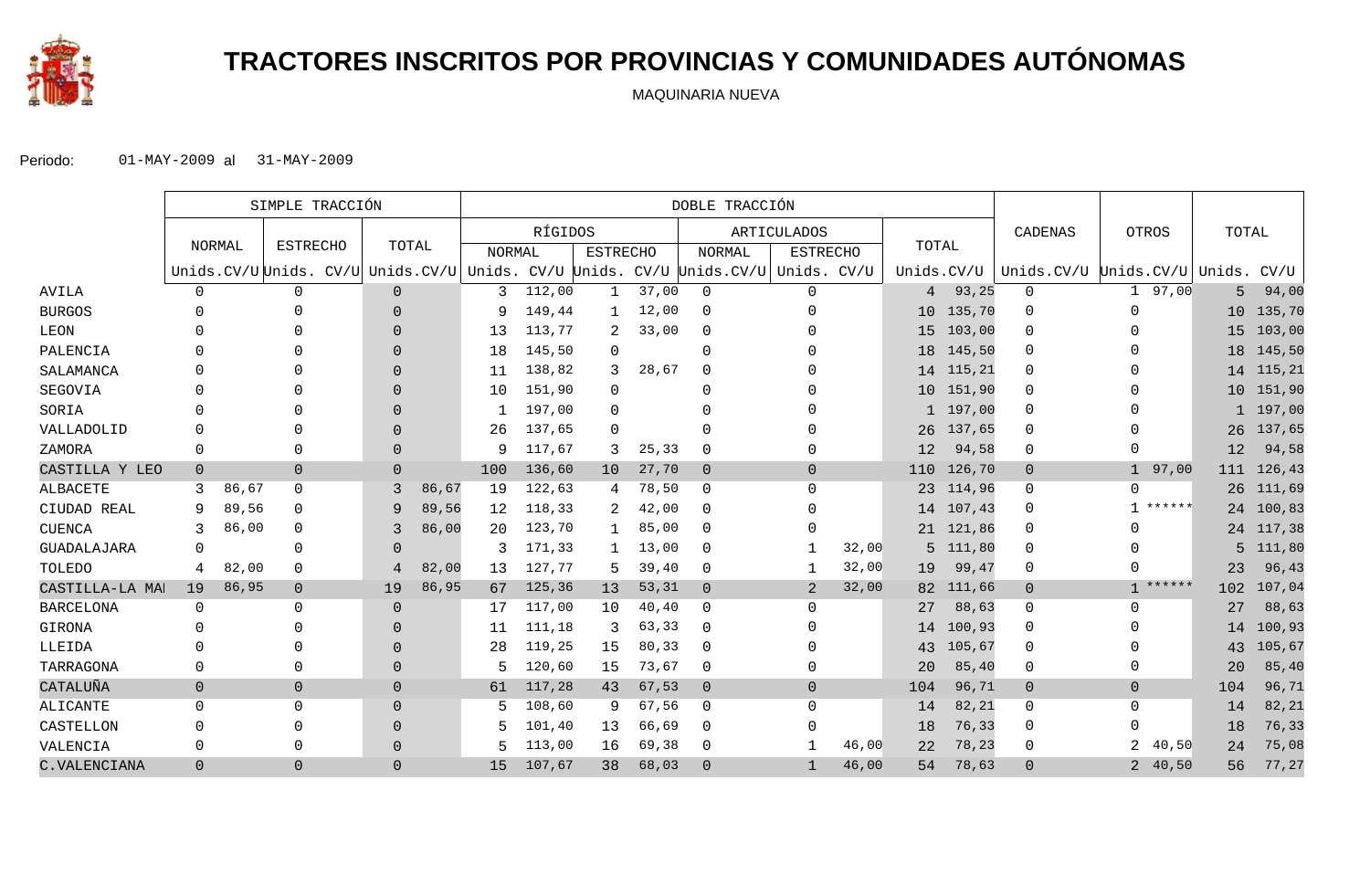

# **TRACTORES INSCRITOS POR PROVINCIAS Y COMUNIDADES AUTÓNOMAS**

MAQUINARIA NUEVA

|                    | SIMPLE TRACCIÓN |        |                 |       |                |       | DOBLE TRACCIÓN |         |                 |       |                                                                                  |                    |       |            |        |                |       |                              |       |        |
|--------------------|-----------------|--------|-----------------|-------|----------------|-------|----------------|---------|-----------------|-------|----------------------------------------------------------------------------------|--------------------|-------|------------|--------|----------------|-------|------------------------------|-------|--------|
|                    |                 |        |                 |       |                |       |                | RÍGIDOS |                 |       |                                                                                  | <b>ARTICULADOS</b> |       |            |        | CADENAS        |       | OTROS                        | TOTAL |        |
|                    |                 | NORMAL | <b>ESTRECHO</b> |       | TOTAL          |       | NORMAL         |         | <b>ESTRECHO</b> |       | NORMAL                                                                           | <b>ESTRECHO</b>    |       | TOTAL      |        |                |       |                              |       |        |
|                    |                 |        |                 |       |                |       |                |         |                 |       | Unids.CV/U Unids. CV/U Unids.CV/U Unids. CV/U Unids. CV/U Unids.CV/U Unids. CV/U |                    |       | Unids.CV/U |        |                |       | Unids.CV/U Unids.CV/U Unids. |       | CV/U   |
| <b>BADAJOZ</b>     | $\Omega$        |        | $\Omega$        |       | $\overline{0}$ |       | 17             | 103,47  | 19              | 65,47 | $\mathbf{0}$                                                                     | $\Omega$           |       | 36         | 83,42  | $\mathbf{0}$   |       | $\mathbf 0$                  | 36    | 83,42  |
| CACERES            | $\Omega$        |        |                 |       | $\Omega$       |       | 8              | 89,00   | 6               | 42,67 | 0                                                                                |                    | 24,00 | 15         | 66,13  |                | 85,00 | $\Omega$                     | 16    | 67,31  |
| <b>EXTREMADURA</b> | $\Omega$        |        | $\overline{0}$  |       | $\overline{0}$ |       | 25             | 98,84   | 25              | 60,00 | $\overline{0}$                                                                   |                    | 24,00 | 51         | 78,33  |                | 85,00 | $\Omega$                     | 52    | 78,46  |
| A CORUÑA           | $\Omega$        |        | $\Omega$        |       | $\Omega$       |       | 30             | 100,70  | 17              | 45,24 | $\Omega$                                                                         |                    | 32,00 | 48         | 79,63  | $\mathbf 0$    |       | 20,00                        | 49    | 78,41  |
| LUGO               |                 | 92,00  | $\Omega$        |       |                | 92,00 | 39             | 107,13  | 6               | 23,17 | $\Omega$                                                                         |                    | 32,00 | 46         | 94,54  | $\mathbf 0$    |       | $\Omega$                     | 47    | 94,49  |
| OURENSE            | $\Omega$        |        |                 |       | $\Omega$       |       | 9              | 87,11   |                 | 49,57 | $\Omega$                                                                         | $\Omega$           |       | 16         | 70,69  | $\Omega$       |       | <sup>0</sup>                 | 16    | 70,69  |
| PONTEVEDRA         | $\Omega$        |        |                 |       | $\Omega$       |       | 25             | 98,96   | 22              | 54,05 | $\Omega$                                                                         |                    | 42,29 | 54         | 73,31  | $\mathbf 0$    |       | $\Omega$                     | 54    | 73,31  |
| GALICIA            | $\mathbf{1}$    | 92,00  | $\overline{0}$  |       |                | 92,00 | 103            | 101,52  | 52              | 47,00 | $\overline{0}$                                                                   | 9                  | 40,00 | 164        | 80,86  | $\overline{0}$ |       | 20,00                        | 166   | 80,56  |
| MADRID             | 0               |        | $\mathbf 0$     |       | $\overline{0}$ |       | 9              | 101,56  |                 | 52,00 | 0                                                                                | $\mathbf 0$        |       | 10         | 96,60  | $\mathbf 0$    |       | $\mathbf 0$                  | 10    | 96,60  |
| MADRID             | $\Omega$        |        | $\mathbf 0$     |       | $\overline{0}$ |       | 9              | 101,56  |                 | 52,00 | $\overline{0}$                                                                   | $\Omega$           |       | 10         | 96,60  | $\mathbf 0$    |       | $\overline{0}$               | 10    | 96,60  |
| MURCIA             | $\Omega$        |        | 0               |       | $\mathbf{0}$   |       | 16             | 112,13  | 25              | 76,52 | 0                                                                                | $\overline{2}$     | 37,50 | 43         | 87,95  | $\mathbf{0}$   |       | $\mathbf 0$                  | 43    | 87,95  |
| MURCIA             | $\overline{0}$  |        | $\overline{0}$  |       | $\overline{0}$ |       | 16             | 112,13  | 25              | 76,52 | $\overline{0}$                                                                   | 2                  | 37,50 | 43         | 87,95  | $\overline{0}$ |       | $\overline{0}$               | 43    | 87,95  |
| NAVARRA            | 0               |        | $\mathbf 0$     |       | $\mathbf{0}$   |       | 19             | 148,95  | 8               | 83,13 | 0                                                                                | $\Omega$           |       | 27         | 129,44 | $\mathbf{0}$   |       | $\mathbf 0$                  | 27    | 129,44 |
| <b>NAVARRA</b>     | $\overline{0}$  |        | $\mathbf 0$     |       | $\overline{0}$ |       | 19             | 148,95  | 8               | 83,13 | $\overline{0}$                                                                   | $\Omega$           |       | 27         | 129,44 | $\mathbf 0$    |       | $\overline{0}$               | 27    | 129,44 |
| ALAVA              | $\Omega$        |        | $\Omega$        |       | $\Omega$       |       |                | 120,00  | 2               | 83,50 | $\Omega$                                                                         |                    | 54,00 | 4          | 85,25  | $\mathbf{0}$   |       | $\Omega$                     | 4     | 85,25  |
| GUIPUZCOA          | $\Omega$        |        |                 |       | $\overline{0}$ |       | 5              | 106,60  |                 | 46,00 | $\Omega$                                                                         | $\Omega$           |       | 6          | 96,50  | $\mathbf{0}$   |       | <sup>n</sup>                 | 6     | 96,50  |
| VIZCAYA            | $\Omega$        |        |                 |       | $\Omega$       |       | 3              | 95,67   | 3.              | 37,67 | $\Omega$                                                                         | $\Omega$           |       | 6          | 66,67  | $\mathbf 0$    |       | $\Omega$                     | 6     | 66,67  |
| PAIS VASCO         | $\overline{0}$  |        | $\mathbf 0$     |       | $\overline{0}$ |       | 9              | 104,44  | 6               | 54,33 | $\overline{0}$                                                                   |                    | 54,00 | 16         | 82,50  | $\mathbf 0$    |       | $\mathbf{0}$                 | 16    | 82,50  |
| LA RIOJA           | $\Omega$        |        | $\Omega$        |       | $\mathbf{0}$   |       | 5              | 107,80  | 10              | 83,80 | 0                                                                                | -1                 | 33,00 | 16         | 88,13  | 0              |       | $\Omega$                     | 16    | 88,13  |
| RIOJA (LA)         | $\overline{0}$  |        | $\overline{0}$  |       | $\overline{0}$ |       | 5              | 107,80  | 10              | 83,80 | $\overline{0}$                                                                   |                    | 33,00 | 16         | 88,13  | $\overline{0}$ |       | $\overline{0}$               | 16    | 88,13  |
| <b>TOTAL</b>       | 20              | 87,20  | $\mathbf{1}$    | 73,00 | 21             | 86,52 | 655            | 116,90  | 314             | 60,02 | $\mathbf 0$                                                                      | 33                 | 45,36 | 1002       | 96,72  | 12             | 87,08 | 654,5                        | 1041  | 96, 16 |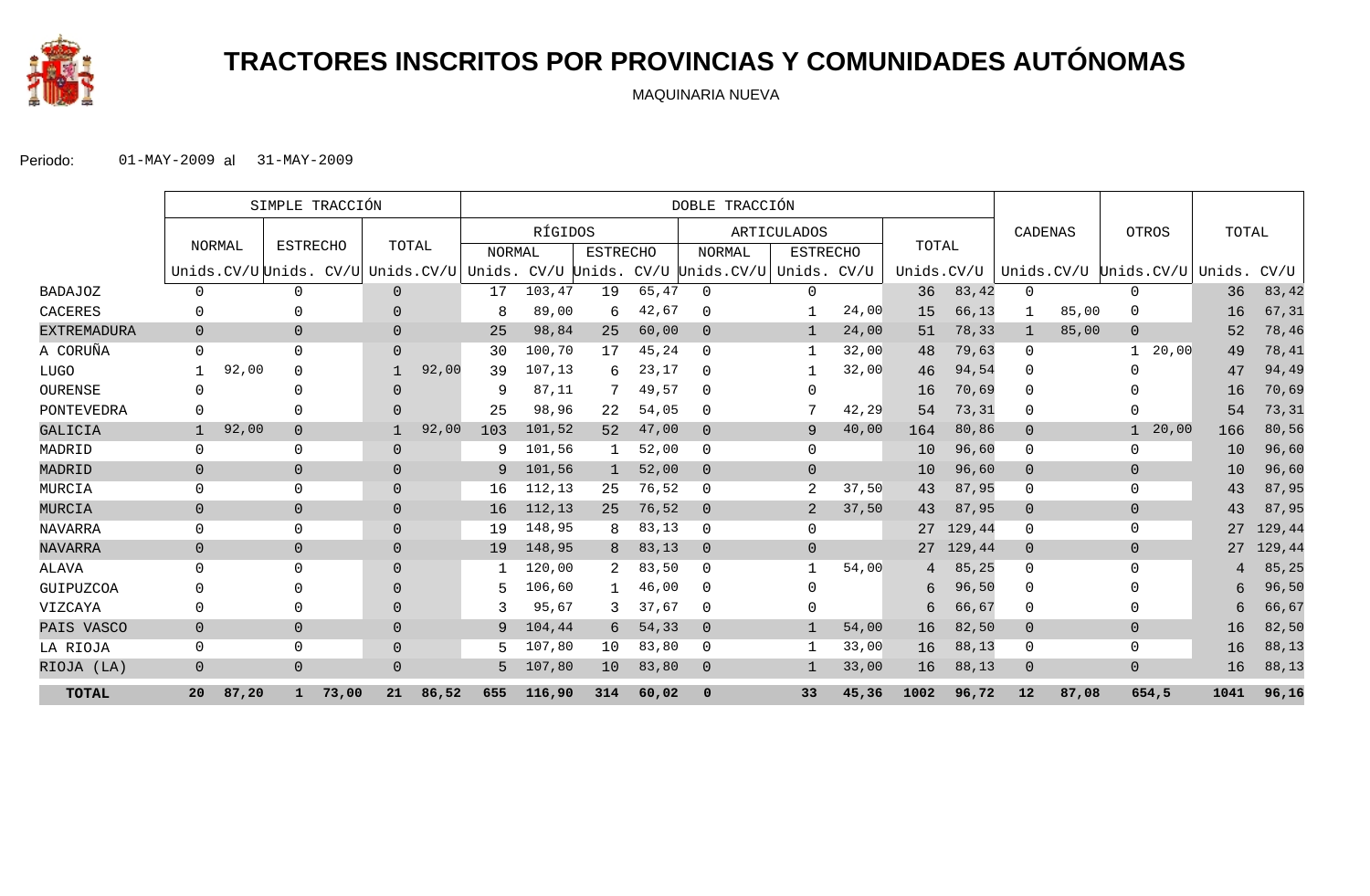

## **TRACTORES INSCRITOS POR MARCAS**

MAQUINARIA NUEVA

|                | SIMPLE TRACCIÓN |      |                 |      |                | DOBLE TRACCIÓN |               |         |                 |          |                                                                                  |                 |       |                |       |              |                                   |                |       |
|----------------|-----------------|------|-----------------|------|----------------|----------------|---------------|---------|-----------------|----------|----------------------------------------------------------------------------------|-----------------|-------|----------------|-------|--------------|-----------------------------------|----------------|-------|
|                |                 |      |                 |      |                |                |               | RÍGIDOS |                 |          |                                                                                  | ARTICULADOS     |       |                |       | CADENAS      | <b>OTROS</b>                      |                | TOTAL |
|                | NORMAL          |      | <b>ESTRECHO</b> |      | TOTAL          |                | <b>NORMAL</b> |         | <b>ESTRECHO</b> |          | <b>NORMAL</b>                                                                    | <b>ESTRECHO</b> |       | TOTAL          |       |              |                                   |                |       |
|                |                 |      |                 |      |                |                |               |         |                 |          | Unids.CV/U Unids. CV/U Unids.CV/U Unids. CV/U Unids. CV/U Unids.CV/U Unids. CV/U |                 |       | Unids.CV/U     |       |              | Unids.CV/U Unids.CV/U Unids. CV/U |                |       |
| AGRIA          | $\Omega$        |      | $\mathbf 0$     |      | $\overline{0}$ |                | $\mathbf 0$   |         | 2               | 52,0     | $\mathbf 0$                                                                      | 5               | 48,2  | 7              | 49,3  | $\mathbf 0$  | 0                                 | 7              | 49,3  |
| AGRIMAC        | $\Omega$        |      | $\Omega$        |      | $\Omega$       |                | $\Omega$      |         | $\overline{0}$  |          | $\Omega$                                                                         |                 | 88,0  | -1             | 88,0  | $\Omega$     | 0                                 | $\mathbf{1}$   | 88,0  |
| ANTONIO CARRAR | $\Omega$        |      |                 |      | $\Omega$       |                | $\Omega$      |         | 20              | 51,1     | - 0                                                                              | 2               | 68,0  | 22             | 52,6  | $\Omega$     | 60, 0                             | 23             | 53,0  |
| B.C.S.         | $\Omega$        |      |                 |      | $\Omega$       |                | 1             | 36,0    | 6               | 40,7     | 0                                                                                |                 | 38,5  | 9              | 39,7  | <sup>n</sup> |                                   | 9              | 39,7  |
| <b>BELARUS</b> |                 |      |                 |      | $\Omega$       |                | 2             | 96,0    | $\Omega$        |          | $\Omega$                                                                         |                 |       | -2             | 96,0  |              |                                   | $\overline{2}$ | 96,0  |
| CARRARO        |                 |      |                 |      | $\Omega$       |                | $\mathbf 0$   |         | 2               | 71,0     | - 0                                                                              |                 |       | 2              | 71,0  |              |                                   | $\overline{2}$ | 71,0  |
| CASE IH        |                 | 86,0 | $\Omega$        |      | 2              | 86,0           | 53            | 120, 5  | 3               | 93,0     | 0                                                                                |                 |       | 56             | 119,0 |              |                                   | 58             | 117,9 |
| CATERPILLAR    | $\Omega$        |      | $\Omega$        |      | $\Omega$       |                | $\Omega$      |         | $\Omega$        |          | $\Omega$                                                                         |                 |       | $\Omega$       |       |              | 97,0                              | 1              | 97,0  |
| <b>CLAAS</b>   |                 |      |                 |      | $\Omega$       |                | 14            | 120, 5  | 6               | 84,5     | 0                                                                                |                 |       | 20             | 109,7 |              |                                   | 20             | 109,7 |
| CLUB CAR       | $\Omega$        |      |                 |      | $\Omega$       |                | $\Omega$      |         | $\Omega$        |          | $\Omega$                                                                         |                 |       | $\Omega$       |       |              | 20, 0                             | $\mathbf{1}$   | 20,0  |
| DEUTZ-FAHR     | $\Omega$        |      | $\mathbf{1}$    | 73,0 | $\mathbf{1}$   | 73,0           | 28            | 136,4   | 12              | 61,3     | -0                                                                               |                 |       | 40             | 113,9 |              |                                   | 41             | 112,9 |
| FARMTRAC       |                 |      | $\Omega$        |      | $\Omega$       |                | -1            | 48,0    | $\overline{0}$  |          | $\overline{0}$                                                                   |                 |       |                | 48,0  | $\Omega$     |                                   | 1              | 48,0  |
| FENDT          |                 |      |                 |      | $\Omega$       |                | 45            | 171,2   | 4               | 82,8     | 0                                                                                |                 |       | 49             | 164,0 |              |                                   | 49             | 164,0 |
| FENG SHOU      |                 |      |                 |      | $\Omega$       |                | $\Omega$      |         | 4               | 26,0     | - 0                                                                              |                 |       | $\overline{4}$ | 26,0  |              |                                   |                | 26,0  |
| FERRARI        | $\Omega$        |      |                 |      | $\Omega$       |                | $\Omega$      |         |                 | 28,0     | 0                                                                                |                 | 46, 5 | - 9            | 32,1  | <sup>0</sup> |                                   |                | 32,1  |
| FOTON          |                 |      |                 |      | $\Omega$       |                | $\mathbf{1}$  | 38,0    | $\Omega$        |          | $\overline{0}$                                                                   |                 |       |                | 38,0  |              |                                   |                | 38,0  |
| ISEKI          |                 |      |                 |      |                |                | $\mathbf 0$   |         | 5               | 22,6     | $\overline{0}$                                                                   |                 |       | .5             | 22,6  |              |                                   | 5              | 22,6  |
| JOHN DEERE     | 6               | 84,2 | $\Omega$        |      | 6              | 84,2           | 190           | 122,1   | 41              | 66,5     | 0                                                                                |                 | 43,0  | 233            | 111,6 | <sup>n</sup> | 19,0                              | 240            | 110,6 |
| KIOTI          | $\Omega$        |      | $\cap$          |      | $\Omega$       |                | 7             | 52, 4   | 3               | 29,0     | - 0                                                                              |                 |       | 10             | 45, 4 | $\Omega$     | U                                 | 10             | 45,4  |
| KUBOTA         |                 |      |                 |      | $\Omega$       |                | 33            | 91, 3   | 50              | 44,4     | - 0                                                                              |                 |       | 83             | 63,1  | $\Omega$     | 21,0                              | 84             | 62,6  |
| KUKJE          |                 |      |                 |      | $\Omega$       |                | $\mathbf 0$   |         | 2               | 32,0     | - 0                                                                              |                 |       | 2              | 32,0  |              |                                   | $\overline{2}$ | 32,0  |
| LAMBORGHINI    |                 |      |                 |      | $\Omega$       |                | 10            | 86,4    | 6               | $59,2$ 0 |                                                                                  |                 |       | 16             | 76, 2 | 96,0         |                                   | 17             | 77,4  |
| LANDER         | $\Omega$        |      |                 |      | $\Omega$       |                | $\mathbf 0$   |         | 2               | 24,0     | - 0                                                                              |                 |       | 2              | 24,0  | 0            | 0                                 | 2              | 24,0  |
| LANDINI        | 5               | 84,6 | $\Omega$        |      | 5              | 84,6           | 14            | 87,3    | 31              | 75,9     | 0                                                                                |                 |       | 45             | 79,4  | 95,0         | 0                                 | 51             | 80,2  |
| LINDNER        |                 |      | $\Omega$        |      | $\Omega$       |                | 1             | 121,0   | 0               |          | $\Omega$                                                                         |                 |       | -1             | 121,0 |              |                                   | 1              | 121,0 |
| LS             |                 |      |                 |      | $\Omega$       |                | $\Omega$      |         | 4               | 41,5     | - 0                                                                              |                 |       |                | 41,5  |              |                                   |                | 41,5  |
| LS CABLE LTD   | $\Omega$        |      |                 |      | $\Omega$       |                | $\Omega$      |         | -1              | 28,0     | 0                                                                                |                 |       |                | 28,0  |              |                                   |                | 28,0  |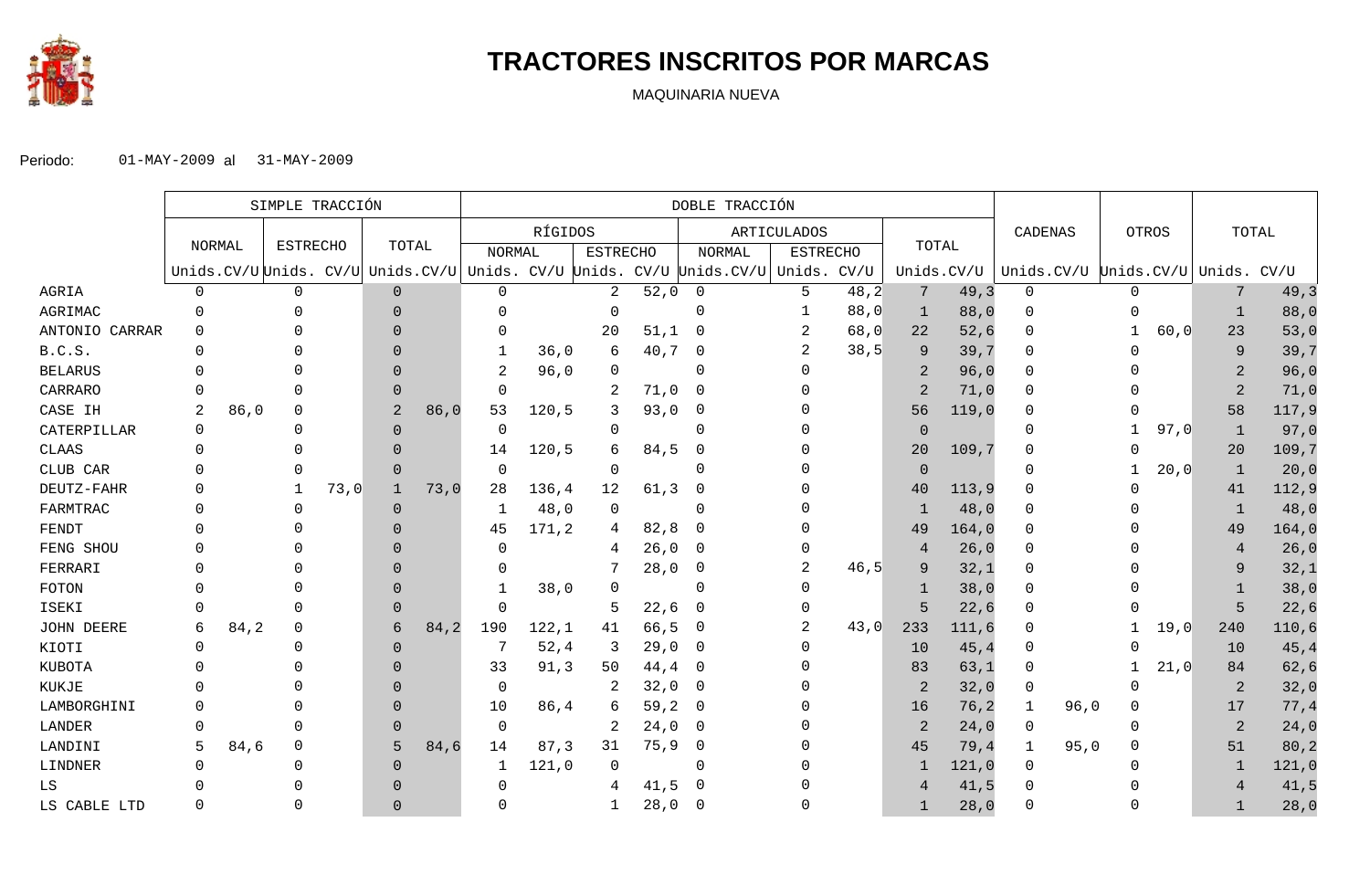

## **TRACTORES INSCRITOS POR MARCAS**

MAQUINARIA NUEVA

|                |          | SIMPLE TRACCIÓN |                 |      |          |      | DOBLE TRACCIÓN                                                                   |        |                 |              |                          |        |                 |       |          |            |       |            |               |                |       |
|----------------|----------|-----------------|-----------------|------|----------|------|----------------------------------------------------------------------------------|--------|-----------------|--------------|--------------------------|--------|-----------------|-------|----------|------------|-------|------------|---------------|----------------|-------|
|                |          |                 |                 |      |          |      | RÍGIDOS<br>ARTICULADOS                                                           |        |                 |              |                          |        |                 |       | CADENAS  |            | OTROS |            | TOTAL         |                |       |
|                | NORMAL   |                 | <b>ESTRECHO</b> |      | TOTAL    |      | NORMAL                                                                           |        | <b>ESTRECHO</b> |              |                          | NORMAL | <b>ESTRECHO</b> |       | TOTAL    |            |       |            |               |                |       |
|                |          |                 |                 |      |          |      | Unids.CV/U Unids. CV/U Unids.CV/U Unids. CV/U Unids. CV/U Unids.CV/U Unids. CV/U |        |                 |              |                          |        |                 |       |          | Unids.CV/U |       | Unids.CV/U | Unids. $CV/U$ | Unids.         | CV/U  |
| MASSEY FERGUSO | $\Omega$ |                 | $\Omega$        |      | $\Omega$ |      | 55                                                                               | 112,3  | 16              | $70$ , $0$   | $\overline{0}$           |        |                 |       | 71       | 102,8      | 3     | 90,0       | $\Omega$      | 74             | 102,2 |
| MC.CORMICK     |          |                 |                 |      |          |      | 9                                                                                | 125, 4 | 4               | 87,8         | $\overline{\phantom{0}}$ |        |                 |       | 13       | 113,9      |       | 73,0       | 0             | 14             | 110,9 |
| MERLO          |          |                 |                 |      | $\Omega$ |      |                                                                                  |        |                 |              |                          |        |                 |       | $\Omega$ |            |       |            | 1 110, 0      | 1              | 110,0 |
| MITSUBISHI     |          |                 |                 |      |          |      |                                                                                  |        |                 | 29,5         | $\overline{0}$           |        |                 |       |          | 29,5       |       |            |               | $\overline{2}$ | 29,5  |
| NEW HOLLAND    |          | 92,0            |                 |      | 7        | 92,0 | 127                                                                              | 112, 2 | 38              | $80,0$ 0     |                          |        |                 |       | 165      | 104,8      |       | 85,0       |               | 177            | 103,7 |
| PASQUALI       |          |                 |                 |      |          |      |                                                                                  |        |                 | $41,3$ 0     |                          |        | 19              | 40, 8 | 26       | 41,0       |       |            |               | 26             | 41,0  |
| SAME           |          |                 |                 |      | $\Omega$ |      | 36                                                                               | 94,6   | 26              | 71,4         |                          |        |                 |       | 62       | 84,8       |       | 86,0       |               | 63             | 84,9  |
| SHIBAURA       |          |                 |                 |      |          |      |                                                                                  | 38,0   |                 |              | $\Omega$                 |        |                 |       |          | 38,0       |       |            |               |                | 38,0  |
| TONG YANG      |          |                 |                 |      |          |      | 3                                                                                | 54, 3  |                 | 26,0         | $\overline{0}$           |        |                 |       |          | 47,3       |       |            |               |                | 47,3  |
| VALPADANA      |          |                 |                 |      | $\Omega$ |      |                                                                                  |        |                 | $26,0$ 0     |                          |        |                 |       |          | 26,0       |       |            |               |                | 26,0  |
| VALTRA         |          |                 |                 |      | $\Omega$ |      | 20                                                                               | 123, 8 |                 | 1, 153, 0, 0 |                          |        |                 |       | 21       | 125, 2     |       |            |               | 21             | 125,2 |
| YANMAR         |          |                 |                 |      |          |      |                                                                                  |        |                 | 15,4         | $\overline{\phantom{0}}$ |        |                 |       |          | 15,4       |       |            |               |                | 15,4  |
| YTO            |          |                 |                 |      |          |      | 3                                                                                | 60,0   |                 |              |                          |        |                 |       |          | 60,0       |       |            |               |                | 60,0  |
| ZETOR          |          |                 |                 |      |          |      |                                                                                  | 59,0   | $\Omega$        |              |                          |        |                 |       |          | 59,0       |       |            |               |                | 59,0  |
| <b>TOTAL</b>   | 20       | 87,2            | 1               | 73,0 | 21       | 86,5 | 655                                                                              | 116,9  | 314             | 60, 0 0      |                          |        | 33              | 45,4  | 1002     | 96,7       | 12    | 87,1       | 654,5         | 1041           | 96,2  |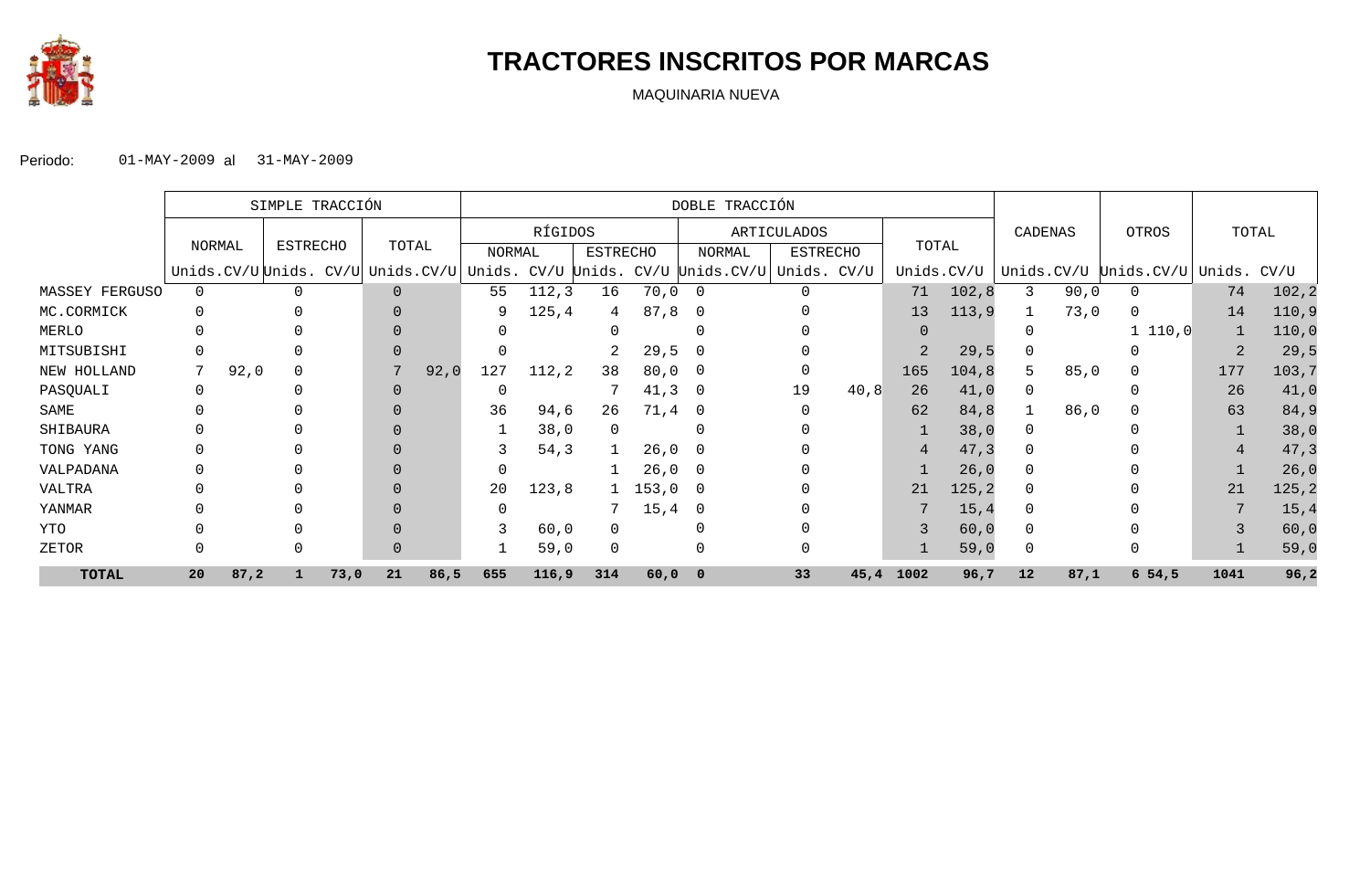

| MARCA           |                                                                                                                                                                                                                                                                          | MODELO      | UNIDADES                                                                                                                                                                                                                                                         |  |  |
|-----------------|--------------------------------------------------------------------------------------------------------------------------------------------------------------------------------------------------------------------------------------------------------------------------|-------------|------------------------------------------------------------------------------------------------------------------------------------------------------------------------------------------------------------------------------------------------------------------|--|--|
| AGRIA           | 860<br>860<br>9080<br>9100<br>940 N<br>940 N                                                                                                                                                                                                                             |             | $\mathbf 1$<br>1<br>1<br>1<br>2<br>1                                                                                                                                                                                                                             |  |  |
|                 |                                                                                                                                                                                                                                                                          | TOTAL MARCA | 7                                                                                                                                                                                                                                                                |  |  |
| AGRIMAC         | 9095                                                                                                                                                                                                                                                                     | TOTAL MARCA | $\mathbf{1}$<br>$\mathbf 1$                                                                                                                                                                                                                                      |  |  |
| ANTONIO CARRARO | COUNTRY 4400<br>SN-6500 V<br>SRX-9400<br>TC-8400 F<br>TGF-9400<br>TGF-9400<br>TIGRE 3100<br>TIGRE 3200<br>TIGRECAR 8400-CC<br>TIGRONE 5500<br>$TN-6500$<br>TRG-10400<br>TRG-9400                                                                                         |             | 4<br>1<br>1<br>1<br>3<br>1<br>1<br>4<br>$\mathbf 1$<br>3<br>1<br>$\mathbf{1}$<br>$\mathbf 1$                                                                                                                                                                     |  |  |
|                 |                                                                                                                                                                                                                                                                          | TOTAL MARCA | 23                                                                                                                                                                                                                                                               |  |  |
| B.C.S.          | VALIANT 400 AR<br>VALIANT 500 AR<br>VALIANT 500 RS<br>VICTOR 400 AR<br>VICTOR 400 RS<br>VIVID 400                                                                                                                                                                        |             | $\mathbf{1}$<br>1<br>4<br>1<br>1<br>1<br>$\mathsf{Q}$                                                                                                                                                                                                            |  |  |
| <b>BELARUS</b>  | 920.3                                                                                                                                                                                                                                                                    | TOTAL MARCA | $\overline{c}$                                                                                                                                                                                                                                                   |  |  |
|                 |                                                                                                                                                                                                                                                                          | TOTAL MARCA | $\overline{a}$                                                                                                                                                                                                                                                   |  |  |
| CARRARO         | AGRIPLUS 65-4 V<br>AGRIPLUS 85-4 V                                                                                                                                                                                                                                       |             | $\mathbf{1}$<br>$\mathbf{1}$                                                                                                                                                                                                                                     |  |  |
| CASE IH         | $CS-105$<br>$CVX-140$<br>$Cvx-150$<br>$CVX-175$<br>$Cvx-195$<br>JXU-105 4WD<br>JX-1085 C (4WD)<br>JX-1095 C (4WD)<br>JX-80 4WD<br>JX-90 (2RM)<br>JX-90 2WD<br>JX-90 (4RM)<br>JX-95 4WD<br>MAGNUM 225<br>MAGNUM 310<br>MAXXUM 110 4WD<br>MAXXUM 115 4WD<br>MAXXUM 125 4WD | TOTAL MARCA | $\overline{2}$<br>$\mathbf{1}$<br>$\overline{2}$<br>$\mathbf{3}$<br>$\mathbf 1$<br>$\mathbf 1$<br>б<br>$\mathbf{1}$<br>$\mathbf 1$<br>$\mathbf{1}$<br>$\mathbf 1$<br>$\mathbf{1}$<br>$\mathbf 1$<br>б<br>$\mathbf 1$<br>$\mathbf{1}$<br>3<br>$\overline{4}$<br>5 |  |  |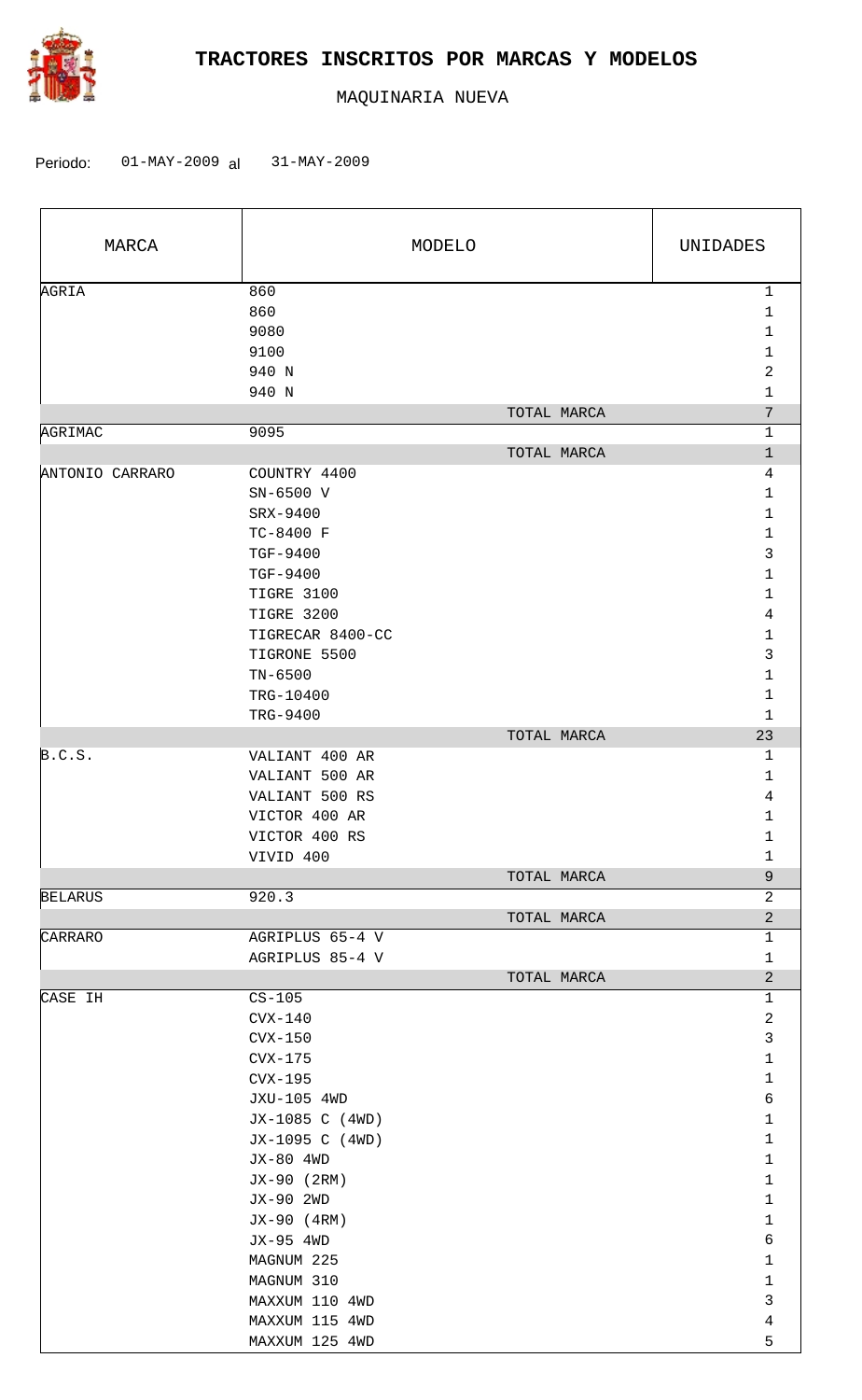

| MARCA       |                                                                                                                                                                                                                                                                                                                                                         | MODELO      | UNIDADES                                                                                                   |
|-------------|---------------------------------------------------------------------------------------------------------------------------------------------------------------------------------------------------------------------------------------------------------------------------------------------------------------------------------------------------------|-------------|------------------------------------------------------------------------------------------------------------|
| CASE IH     | MAXXUM 140 4WD<br>$MXM-155$<br>MXU-100 4WD<br>PUMA 115 4WD<br>PUMA 125 4WD<br>PUMA 155 4WD<br>PUMA 180<br><b>PUMA 195</b><br>QUANTUM 85C 4WD<br>QUANTUM 95C 4WD<br>QUANTUM 95N 4WD                                                                                                                                                                      |             | $\mathsf{3}$<br>1<br>1<br>1<br>1<br>1<br>1<br>1<br>1<br>4<br>3                                             |
|             |                                                                                                                                                                                                                                                                                                                                                         | TOTAL MARCA | 58                                                                                                         |
| CATERPILLAR | TH-407 AG                                                                                                                                                                                                                                                                                                                                               | TOTAL MARCA | 1<br>$\mathbf 1$                                                                                           |
| CLAAS       | ARION 510<br>ARION 610<br>ARION 610 C<br>ARION 620<br>ARION 630 C<br>ARION 640<br>AXION 850                                                                                                                                                                                                                                                             |             | 1<br>1<br>1<br>1<br>1<br>1<br>$\mathbf 1$                                                                  |
|             | AXOS 330<br>AXOS 340<br>CELTIS 436 4RM<br>CELTIS 446 4RM<br>NECTIS 247 F 4RM<br>NECTIS 257 F 4RM<br>NECTIS 257 VL 4RM                                                                                                                                                                                                                                   |             | $\overline{\mathbf{c}}$<br>$\overline{a}$<br>1<br>2<br>3<br>1<br>1                                         |
|             | NECTIS 267 VL 4RM                                                                                                                                                                                                                                                                                                                                       | TOTAL MARCA | 1<br>20                                                                                                    |
| CLUB CAR    | CARRYALL-295                                                                                                                                                                                                                                                                                                                                            |             | 1                                                                                                          |
|             |                                                                                                                                                                                                                                                                                                                                                         | TOTAL MARCA | $\mathbf 1$                                                                                                |
| DEUTZ-FAHR  | AGROFARM 100 DT<br>AGROKID 230 4WD<br>AGROKID 55<br>AGROLUX F80<br>AGROPLUS F 100<br>AGROPLUS F 75<br>AGROPLUS S 90<br>AGROTRON K 100<br>AGROTRON K 110<br>AGROTRON K 410<br>AGROTRON K 420<br>AGROTRON K 610<br>AGROTRON M 600<br>AGROTRON M 620<br>AGROTRON M 640<br>AGROTRON M 650<br>AGROTRON X 710<br>AGROTRON 130<br>AGROTRON 150<br>AGROTRON 150 |             | 2<br>6<br>1<br>1<br>3<br>$\mathbf 1$<br>1<br>1<br>4<br>1<br>2<br>1<br>2<br>4<br>2<br>4<br>1<br>1<br>1<br>2 |
|             |                                                                                                                                                                                                                                                                                                                                                         | TOTAL MARCA | 41                                                                                                         |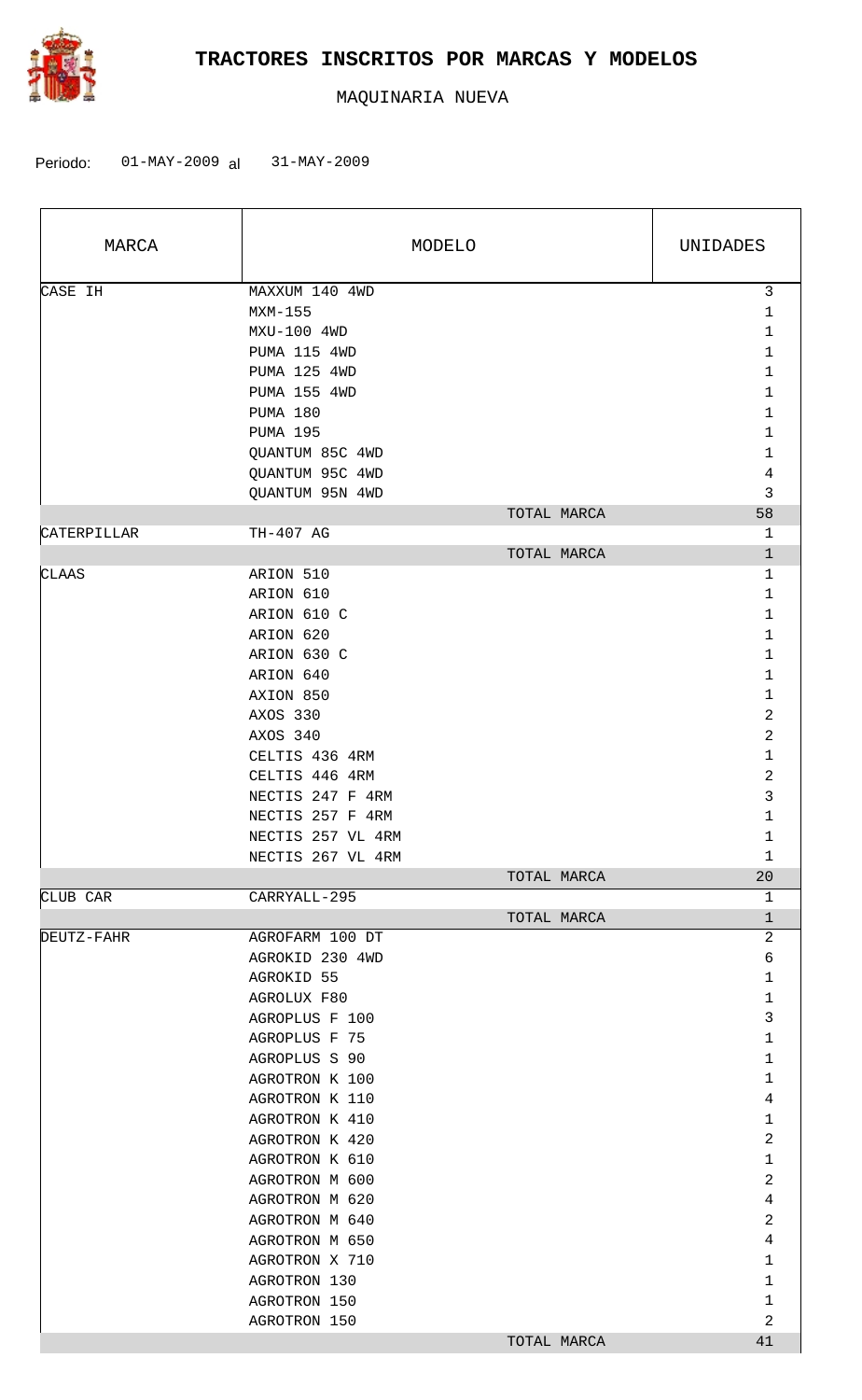

| MARCA      |                        | MODELO      |             | UNIDADES       |
|------------|------------------------|-------------|-------------|----------------|
| FARMTRAC   | 555 DT                 |             |             | $\mathbf{1}$   |
|            |                        | TOTAL MARCA |             | $\mathbf 1$    |
| FENDT      | FARMER 208 F 4WD       |             |             | 1              |
|            | 208 V 4WD              |             |             | $\mathbf{1}$   |
|            | 209 S 4WD<br>209 V 4WD |             |             | 1<br>1         |
|            | 310 VARIO 4WD          |             |             | $\mathbf{1}$   |
|            | 311 VARIO              |             |             | $\overline{a}$ |
|            | 312 VARIO              |             |             | 6              |
|            | 411 VARIO              |             |             | $\mathbf{1}$   |
|            | 413 VARIO              |             |             | 1              |
|            | 414 VARIO              |             |             | $\mathbf{1}$   |
|            | 415 VARIO              |             |             | $\overline{4}$ |
|            | 714 VARIO              |             |             | $\overline{a}$ |
|            | 716 VARIO              |             |             | 5              |
|            | 718 VARIO              |             |             | 8              |
|            | 818 VARIO              |             |             | 1              |
|            | 820 VARIO              |             |             | 6              |
|            | 922 VARIO              |             |             | 3              |
|            | 924 VARIO              |             |             | $\mathbf{1}$   |
|            | 927 VARIO              |             |             | $\mathbf{1}$   |
|            | 936 VARIO              |             |             | $\overline{a}$ |
|            |                        | TOTAL MARCA |             | 49             |
| FENG SHOU  | 275                    |             |             | 4              |
|            |                        | TOTAL MARCA |             | $\overline{4}$ |
| FERRARI    | COBRAM 40.0 RS         |             |             | $\mathbf{1}$   |
|            | RAPTOR 40              |             |             | 1              |
|            | VEGA 75 AR             |             |             | 1              |
|            | VIPAR 30 RS            |             |             | 3              |
|            | VIPAR 30 RS            |             |             | $\mathbf 1$    |
|            | VIPAR 40 AR            |             |             | $\mathbf{1}$   |
|            | VIPAR 40 RS            |             |             | $\mathbf{1}$   |
|            |                        |             | TOTAL MARCA | $\overline{9}$ |
| FOTON      | $FT-404$               |             |             | $\mathbf{1}$   |
|            |                        |             | TOTAL MARCA | $\mathbf{1}$   |
| ISEKI      | TH-4335 FSA            |             |             | $\mathbf{1}$   |
|            | TM-3200 FURE4          |             |             | 3              |
|            | TM-3240 FURE4          |             |             | $\mathbf 1$    |
|            |                        |             | TOTAL MARCA | 5              |
| JOHN DEERE | GATOR HPX 4X4 DIESEL   |             |             | $\mathbf{1}$   |
|            | MILENIO 100 F          |             |             | $\mathbf{3}$   |
|            | MILENIO 20 A           |             |             | $\overline{a}$ |
|            | MILENIO 35 C           |             |             | $\mathbf{1}$   |
|            | MILENIO 45 A           |             |             | $\overline{a}$ |
|            | MILENIO 50 C           |             |             | $\mathbf{1}$   |
|            | MILENIO 60 C           |             |             | $\mathfrak{Z}$ |
|            | MILENIO 60 C           |             |             | $\mathbf{1}$   |
|            | MILENIO 70 C           |             |             | $\sqrt{6}$     |
|            | MILENIO 70 V           |             |             | $\overline{a}$ |
|            | MILENIO 85 F           |             |             | $\mathbf{3}$   |
|            | 25 C                   |             |             | 5              |
|            | 4720                   |             |             | $\mathbf 1$    |
|            | 50 C                   |             |             | $\overline{2}$ |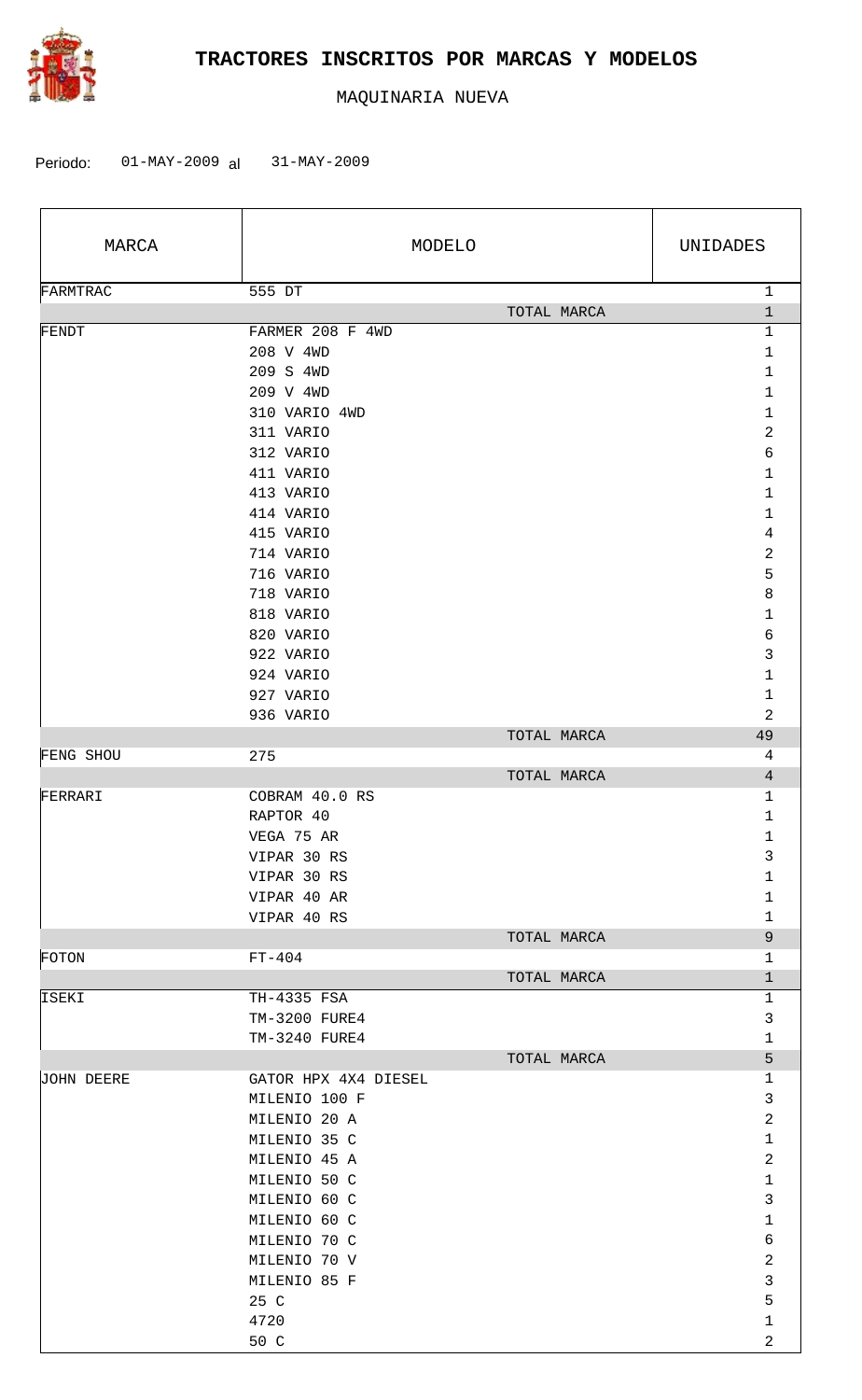

| MARCA      | MODELO         | UNIDADES                  |
|------------|----------------|---------------------------|
| JOHN DEERE | 5080 R         | $\mathbf 1$               |
|            | 5100 R         | $\mathbf{1}$              |
|            | 5315 F 4WD     | $1\,$                     |
|            | 5315 4WD       | $\mathbf{1}$              |
|            | 5415 4WD       | $1\,$                     |
|            | 5515 F 4WD     | $\mathbf{3}$              |
|            | 5515 HC 2WD    | 3                         |
|            | 5515 V 4WD     | $\mathbf 1$               |
|            | 5515 4WD       | $\overline{\mathbf{c}}$   |
|            | 5615 F 4WD     | 9                         |
|            | 5720 4WD       | $\overline{a}$            |
|            | 5820 4WD       | 14                        |
|            | 6130 2WD       | $1\,$                     |
|            | 6130 4WD       | $\mathbf{1}$              |
|            | 6220 4WD       | $1\,$                     |
|            | 6225 2WD       | $\mathbf{1}$              |
|            | 6225 4WD       | $\overline{\mathbf{c}}$   |
|            | 6230 2WD       | $\mathbf 1$               |
|            | 6230 4WD       | $\mathbf{3}$              |
|            | 6230 4WD       | 18                        |
|            | 6330 4WD       | 11                        |
|            | 6330 4WD       | 20                        |
|            | 6430 4WD       | $1\,$                     |
|            | 6430 4WD       | 5                         |
|            | 6525 4WD       | $\mathbf{1}$              |
|            | 6530 4WD       | 6                         |
|            | 6530 4WD       | 18                        |
|            | 6630 4WD       | $\sqrt{4}$                |
|            | 6630 4WD       | 5                         |
|            | 6820           | $\mathbf{1}$              |
|            | 6830           | $\mathsf S$               |
|            | 6830           | $\mathsf S$               |
|            | 6930           | 9                         |
|            | 6930           | 19                        |
|            | 7430           | $\mathsf 3$               |
|            | 7430           | $\epsilon$                |
|            | 7530           | $\mathfrak{Z}$            |
|            | 7530           | $\overline{4}$            |
|            | 7730           | $\overline{\mathbf{4}}$   |
|            | 7830           | $\sqrt{2}$                |
|            | 8130           | $\mathbf 1$               |
|            | 8230           | $\mathbf 1$               |
|            | 8230           | $\mathbf 1$               |
|            | 8330           | $\sqrt{2}$                |
|            | 8330           | $\mathbf 1$               |
|            | 8430           | $\mathbf 1$               |
|            | 8430           | $\mathbf{1}$              |
|            | TOTAL MARCA    | 240                       |
| KIOTI      | $CK-22$ (4WD)  | $\mathbf{1}$              |
|            | CK-35 (EEM/22) | $\overline{a}$            |
|            | DK-451 C (4RM) | $\mathbf 1$<br>$\sqrt{2}$ |
|            | DK-551 C (4RM) | $\overline{\mathbf{c}}$   |
|            | DK-551 (4RM)   |                           |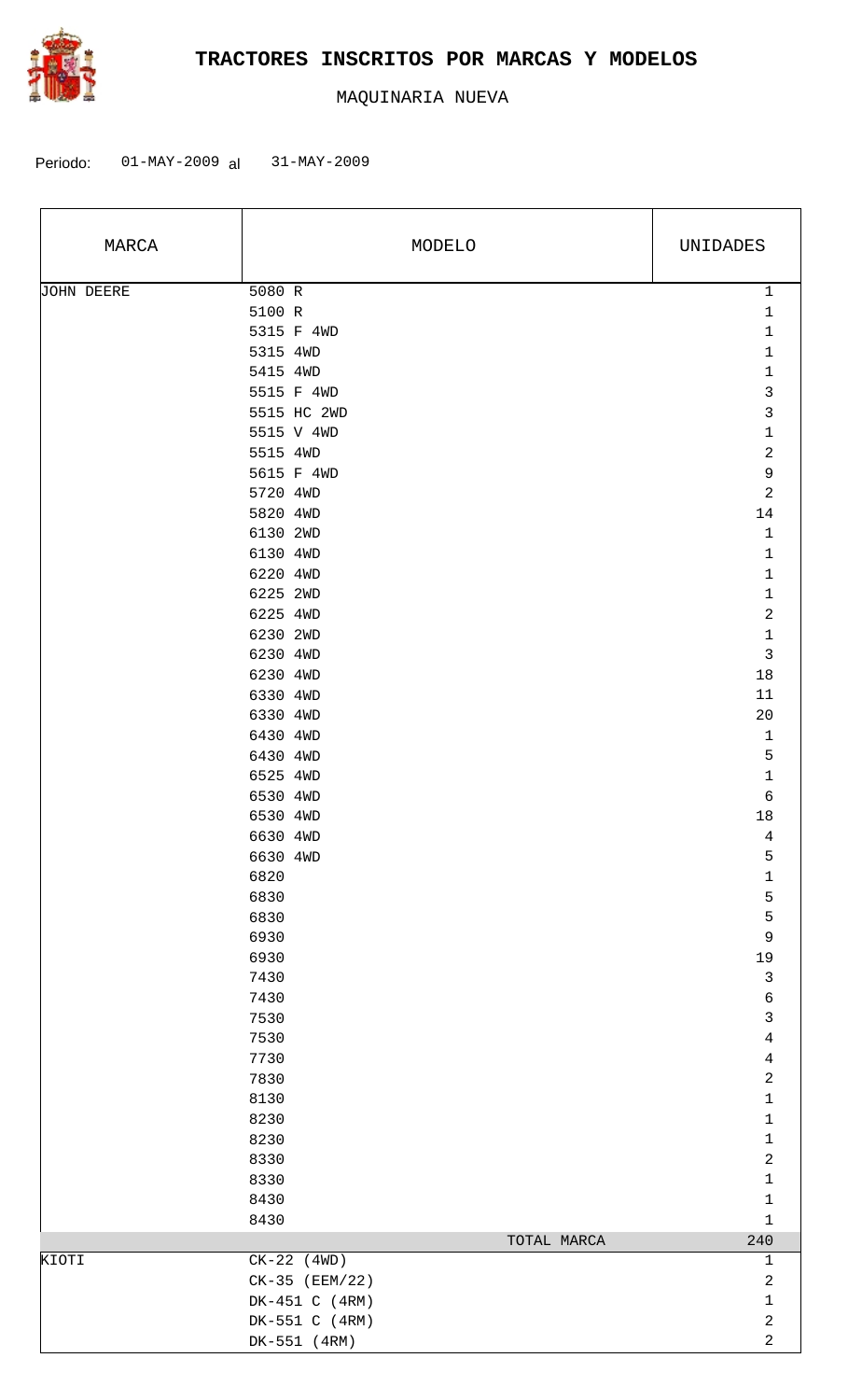

| MARCA         | MODELO                    |             | UNIDADES                |
|---------------|---------------------------|-------------|-------------------------|
| KIOTI         | DK-904 C                  |             | $1\,$                   |
|               | $EX-40$ 4WD               |             | $1\,$<br>$10$           |
| <b>KUBOTA</b> | $B-1410$                  | TOTAL MARCA | $\mathfrak{Z}$          |
|               | B-1610 D                  |             | $\sqrt{4}$              |
|               | B-1620 D                  |             | 3                       |
|               | B-1820 D                  |             | $\overline{\mathbf{c}}$ |
|               | B-2230 DB                 |             | $1\,$                   |
|               | B-2410 HD                 |             | $\mathbf 1$             |
|               | B-2530 DB                 |             | 4                       |
|               | B-3030 HDB                |             | $\overline{\mathbf{c}}$ |
|               | $L - 3200$                |             | 5                       |
|               | $L - 3540$                |             | $\overline{\mathbf{c}}$ |
|               | $L - 4240$                |             | 3                       |
|               | $L - 5040$                |             | 3                       |
|               | ME-8200 DT N              |             | $\mathbf 1$             |
|               | ME-8200 DTNC              |             | $\overline{\mathbf{c}}$ |
|               | ME-9000 DT C              |             | $\mathbf 1$             |
|               | $M-108$ S                 |             | 3                       |
|               | $M-128$ X                 |             | $\overline{4}$          |
|               | M-6040 DT                 |             | $\mathbf 1$             |
|               | M-7040 DT                 |             | 3                       |
|               |                           |             | $\overline{\mathbf{c}}$ |
|               | M-7040 DTN                |             | $\overline{\mathbf{c}}$ |
|               | M-8540 DT                 |             | $\sqrt{6}$              |
|               | M-8540 DTN<br>M-8540 DTNQ |             | $\epsilon$              |
|               | M-8540 DTQ                |             | $\sqrt{2}$              |
|               | M-9540 DTL                |             | 8                       |
|               | M-9540 DTQ                |             | 9                       |
|               | RTV-900                   |             | $\mathbf 1$             |
|               |                           | TOTAL MARCA | 84                      |
| KUKJE         | BRANSON 2400              |             | 1                       |
|               | BRANSON 4220              |             | $\mathbf{1}$            |
|               |                           | TOTAL MARCA | $\overline{a}$          |
| LAMBORGHINI   | $C-105$                   |             | $\mathbf{1}$            |
|               | REKORD 70                 |             | $\mathbf 1$             |
|               | RF.75                     |             | $\mathbf{1}$            |
|               | RF.90                     |             | $\mathbf 1$             |
|               | R1.55                     |             | $\overline{4}$          |
|               | R3 EVO 100 DT             |             | 5                       |
|               | R3 EVO 85 DT              |             | $\overline{c}$          |
|               | R3.95 T 4WD               |             | $\mathbf 1$             |
|               | R3.95 TB 4WD              |             | $\mathbf{1}$            |
|               |                           | TOTAL MARCA | 17                      |
| LANDER        | 635 DTN                   |             | 2                       |
|               |                           | TOTAL MARCA | $\overline{a}$          |
| LANDINI       | LANDPOWER 125 TDI         |             | $\mathbf{1}$            |
|               | MISTRAL 40 4RM            |             | $\overline{2}$          |
|               | MISTRAL 50 4RM            |             | $\mathbf{1}$            |
|               | MISTRAL 55                |             | $\mathbf 1$             |
|               | MISTRAL 55 4RM            |             | $\mathbf{1}$            |
|               | POWER FARM 100 HC (2RM)   |             | $\overline{c}$          |
|               | POWER FARM 100 LP (4RM)   |             | $\mathbf{1}$            |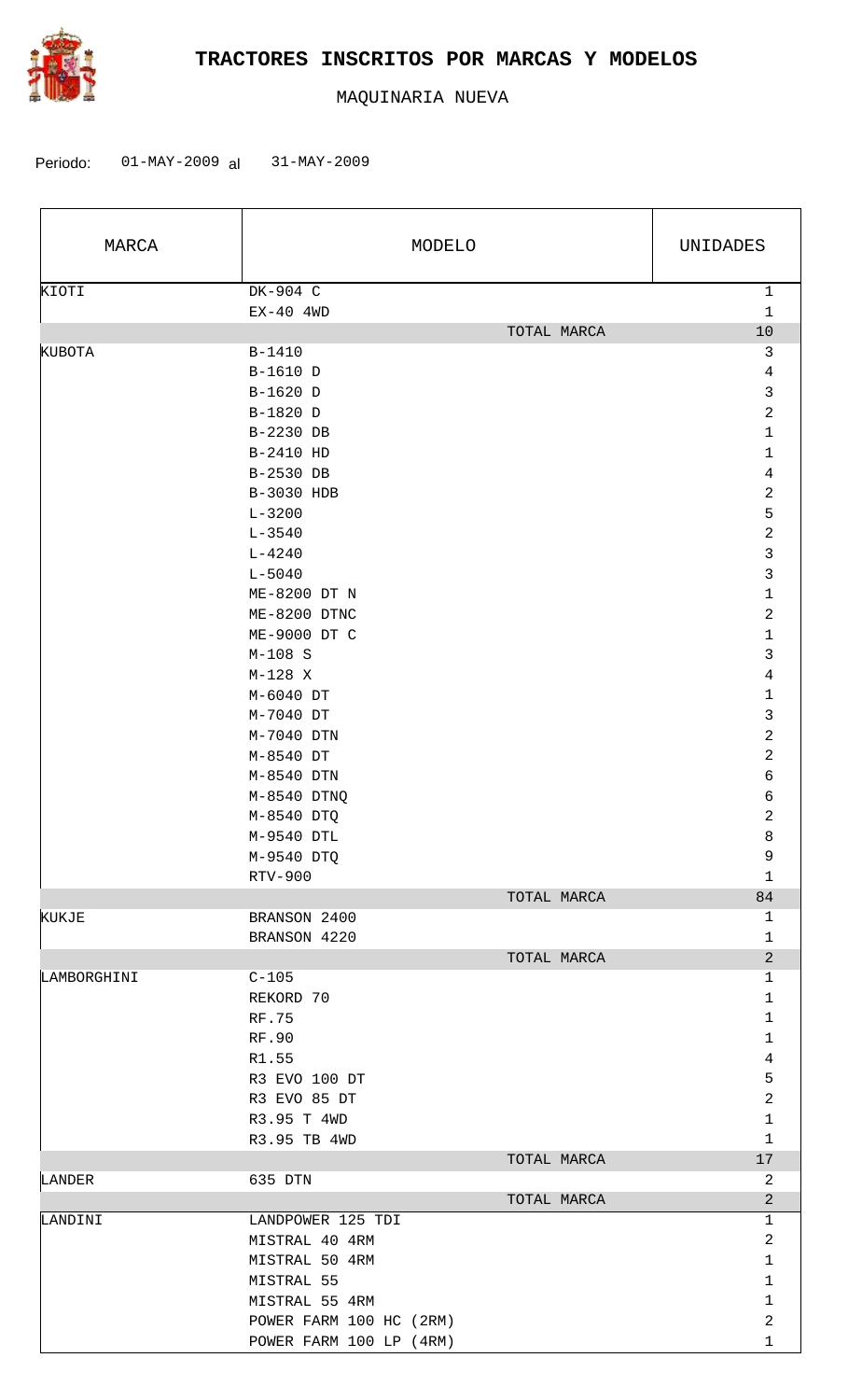

| MARCA                  | MODELO                  |             | UNIDADES       |
|------------------------|-------------------------|-------------|----------------|
| LANDINI                | POWER FARM 100 (4RM)    |             | $\overline{2}$ |
|                        | POWER FARM 105 (4RM)    |             | $\sqrt{2}$     |
|                        | POWER FARM 80 (2RM)     |             | $\mathbf{1}$   |
|                        | POWER FARM 90 HC (2RM)  |             | $\mathbf 1$    |
|                        | POWER FARM 90 (4RM)     |             | 1              |
|                        | POWER FARM 95 4WD       |             | 2              |
|                        | REX DT-105 F            |             | $\mathbf{1}$   |
|                        | REX DT-60 F             |             | 2              |
|                        | REX DT-85 F             |             | $\mathbf{1}$   |
|                        | REX DT-95 F             |             | $\mathbf 1$    |
|                        | REX DT-95 GT            |             | $\mathbf{1}$   |
|                        | REX-100 F 4WD           |             | 3              |
|                        | REX-100 GT 4WD          |             | $\mathbf{1}$   |
|                        | REX-105 F 4WD           |             | 4              |
|                        | REX-105 GT 4WD          |             | 2              |
|                        | REX-80 F 4WD TECHNO     |             | 2              |
|                        | REX-80 GT 4WD           |             | $\mathbf{1}$   |
|                        | REX-80 S 4WD            |             | $\mathbf 1$    |
|                        | REX-80 V 4WD            |             | $\mathbf{1}$   |
|                        | REX-90 F 4WD            |             | 2              |
|                        | REX-90 F 4WD TECHNO     |             | 2              |
|                        | REX-90 GE 4WD           |             | $\mathbf 1$    |
|                        | TECHNO FARM 75 4WD      |             | $\mathbf 1$    |
|                        | TECHNO FARM 80 4WD      |             | 2              |
|                        | TREKKER 105 M (TIPO T3) |             | $\mathbf{1}$   |
|                        | VISION 105 2WD          |             | $\mathbf 1$    |
|                        | VISION 105 4WD          |             | $\overline{a}$ |
|                        |                         | TOTAL MARCA | 51             |
| LINDNER                | GEOTRAC 124             |             | 1              |
|                        |                         | TOTAL MARCA | 1              |
| LS                     | $R-36$ I                |             | $\mathbf{1}$   |
|                        | $R-41$                  |             | $\mathbf{1}$   |
|                        | $R-50$                  |             | $\overline{a}$ |
|                        |                         | TOTAL MARCA | $\overline{4}$ |
| LS CABLE LTD           | $CT-28$                 |             | $\mathbf 1$    |
|                        |                         | TOTAL MARCA | $\mathbf{1}$   |
| <b>MASSEY FERGUSON</b> | MF-1519 F               |             | $\mathbf 1$    |
|                        | MF-1532                 |             | $\mathbf{1}$   |
|                        | $MF-2415$               |             | 4              |
|                        | $MF-420$ (4WD)          |             | $\mathbf 1$    |
|                        | $MF-430$ (4WD)          |             | 2              |
|                        | $MF-4445$ (4WD)         |             | $\mathbf 1$    |
|                        | MF-5445 4RM             |             | 3              |
|                        | MF-5445 4RM             |             | 7              |
|                        | MF-5455 4RM             |             | 4              |
|                        | MF-5460 4RM             |             | 3              |
|                        | MF-5465 4RM             |             | $1\,$          |
|                        | MF-5465 4RM             |             | 5              |
|                        | MF-5475 4RM             |             | 5              |
|                        | MF-6465                 |             | 6              |
|                        | MF-6465                 |             | $\mathbf 1$    |
|                        | MF-6475                 |             | $\mathbf{1}$   |
|                        | MF-6480                 |             | 2              |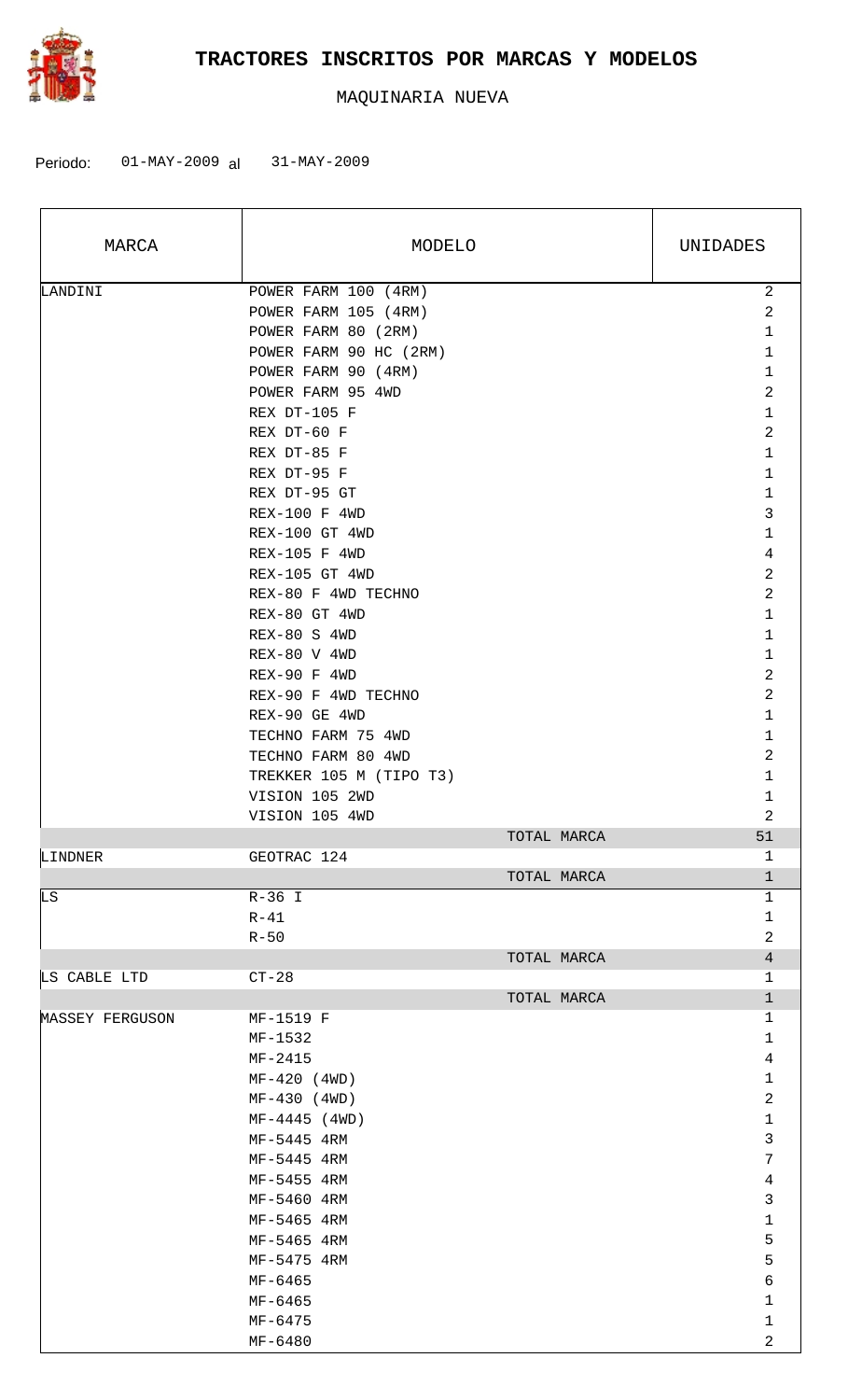

| MARCA           |                     | MODELO      | UNIDADES                |
|-----------------|---------------------|-------------|-------------------------|
| MASSEY FERGUSON | MF-7465             |             | $\mathbf{1}$            |
|                 | MF-7480             |             | $\mathbf 1$             |
|                 | MF-7480             |             | $\mathbf 1$             |
|                 | MF-7485             |             | $\mathbf 2$             |
|                 | MF-7495             |             | 1                       |
|                 | MF-8460             |             | $\mathbf 1$             |
|                 | 3455 C              |             | $\mathbf 1$             |
|                 | 3455 CF             |             | $\mathbf 2$             |
|                 | 3455 F 4WD          |             | $\overline{\mathbf{c}}$ |
|                 | 3625 4RM            |             | $\mathbf 1$             |
|                 | 3635 S 4RM          |             | $\mathbf 1$             |
|                 | 3645 F 4RM          |             | 3                       |
|                 | 3645 S 4RM          |             | $\mathbf 2$             |
|                 | 3645 4RM            |             | 3                       |
|                 | 3655 F 4RM          |             | $\mathbf 1$             |
|                 | 3655 S 4RM          |             | 1                       |
|                 | 6485                |             | 2                       |
|                 |                     | TOTAL MARCA | 74                      |
| MC.CORMICK      | $C-100$ MAX $(4RM)$ |             | $\sqrt{2}$              |
|                 | C-105 MAX HC 4WD    |             | $\mathbf{1}$            |
|                 | $C-75$ L $4WD$      |             | $\mathbf{1}$            |
|                 |                     |             |                         |
|                 | $F-100$ XL 4WD      |             | 1                       |
|                 | $F-100$ 4WD         |             | $\mathbf{1}$            |
|                 | F-105 XL 4WD        |             | 1                       |
|                 | $F-90$ 4WD          |             | $\mathbf{1}$            |
|                 | $MC-115$            |             | 1                       |
|                 | $TTX-190$           |             | 1                       |
|                 | $T-80$ F            |             | 1                       |
|                 | $XTX-165$           |             | 1                       |
|                 | XTX-185             |             | $\mathbf 1$             |
|                 | $XTX-200$           |             | $\mathbf{1}$            |
|                 |                     | TOTAL MARCA | 14                      |
| MERLO           | MULTIFARMER 30.9    |             | $\mathbf{1}$            |
|                 |                     | TOTAL MARCA | $\mathbf{1}$            |
| MITSUBISHI      | $MT-2600$           |             | $\mathbf{1}$            |
|                 | $MT - 3500$         |             | $\mathbf{1}$            |
|                 |                     | TOTAL MARCA | $\overline{a}$          |
| NEW HOLLAND     | $TC-24$ D           |             | $\mathbf{1}$            |
|                 | TD-5050 2WD         |             | $\overline{7}$          |
|                 | TD-5050 4WD         |             | 18                      |
|                 | TD-80 D 4WD         |             | $\mathbf{1}$            |
|                 | TG-255              |             | $\mathbf{1}$            |
|                 | TK-100 A            |             | 5                       |
|                 | TN-75 A 4WD         |             | $\mathbf{1}$            |
|                 | TN-75 NA 4WD        |             | $\mathbf{1}$            |
|                 | TN-75 VA 4WD        |             | $\mathbf{1}$            |
|                 | TN-85 DA 4WD        |             | $\mathbf{1}$            |
|                 | TN-95 A 4WD         |             | $\mathbf{1}$            |
|                 | TN-95 FA 4WD        |             | $\overline{7}$          |
|                 | $T-3030$ (4WD)      |             | $\overline{4}$          |
|                 | $T-4020$ 4WD        |             | $\mathsf{3}$            |
|                 | T-4030 F 4WD        |             | $\mathbf{3}$            |
|                 | T-4030 V 4WD        |             | $\mathbf{1}$            |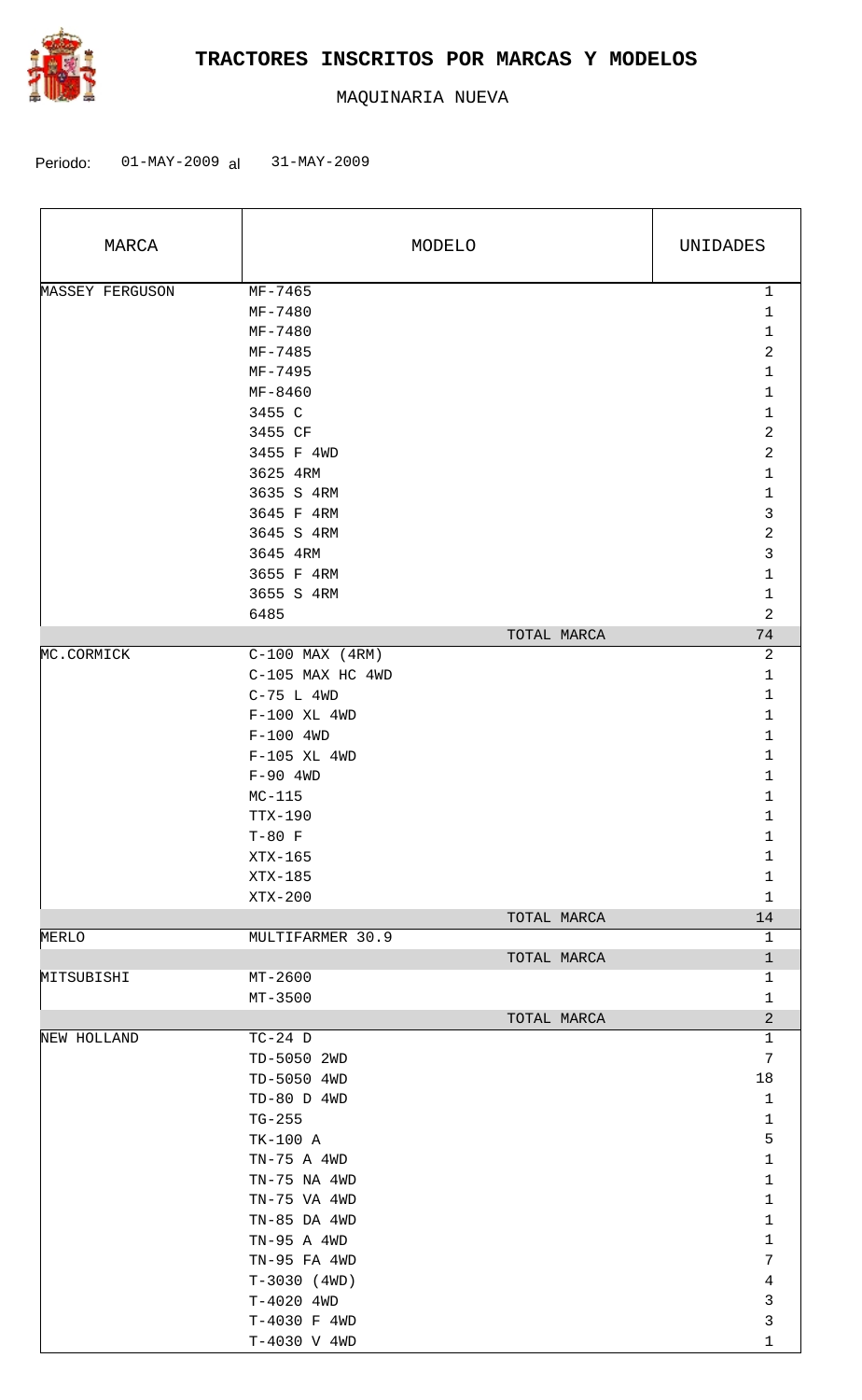

| MARCA       |                    | MODELO      | UNIDADES       |
|-------------|--------------------|-------------|----------------|
| NEW HOLLAND | $T-4030$ 4WD       |             | $\mathsf 9$    |
|             | T-4040 F 4WD       |             | $\overline{7}$ |
|             | $T-4040$ 4WD       |             | $\overline{4}$ |
|             | T-4050 F 4WD       |             | $12\,$         |
|             | T-4050 N 4WD       |             | $\mathbf{1}$   |
|             | T-4050 4WD         |             | 12             |
|             | T-5060 4WD         |             | 13             |
|             | T-6010 4WD         |             | $\sqrt{6}$     |
|             | T-6010 4WD         |             | 8              |
|             | T-6020 4WD         |             | $\mathbf 1$    |
|             | T-6030 4WD         |             | 11             |
|             | T-6030 4WD         |             | $1\,$          |
|             | T-6050 4WD         |             | $\overline{4}$ |
|             | T-6080 4WD         |             | $\mathfrak{Z}$ |
|             | T-6080 4WD         |             | 13             |
|             | $T - 7030$         |             | $\sqrt{6}$     |
|             | $T - 7030$         |             | $\mathbf{1}$   |
|             | $T - 7040$         |             | 1              |
|             | $T - 7520$         |             | $1\,$          |
|             | $T - 7540$         |             | $\overline{c}$ |
|             | $T - 7550$         |             | 5              |
|             |                    | TOTAL MARCA | 177            |
| PASQUALI    | EOS 5.50           |             | 5              |
|             | EOS 5.50 LE AR     |             | $\mathbf 1$    |
|             | EOS 6.40.0         |             | 1              |
|             | EOS 6.50           |             | 2              |
|             | MARS 7.75 AR       |             | 1              |
|             | MARS 7.85 AR       |             | 1              |
|             | MARS 8.85          |             | $\mathbf 1$    |
|             | ORION 7.75         |             | $\mathbf{1}$   |
|             | $VANTH-5.30$       |             | $\mathfrak{Z}$ |
|             | VANTH-5.40         |             | 5              |
|             | $VANTH-5.40$       |             | 2              |
|             | $VANTH-6.30$       |             | $\mathbf 1$    |
|             | $VANTH-6.30$       |             | $\mathbf{1}$   |
|             | $VANTH-6.40$       |             | $\mathbf{1}$   |
|             |                    | TOTAL MARCA | 26             |
| <b>SAME</b> | DORADO F 100       |             | 7              |
|             | DORADO F 75        |             | 4              |
|             | DORADO F 90        |             | б              |
|             | DORADO S 90        |             | $\mathbf 1$    |
|             | DORADO 86 DT       |             | $\mathbf 1$    |
|             | EXPLORER 3 100 DT  |             | 12             |
|             | EXPLORER 3 85 DT   |             | 3              |
|             | EXPLORER 95 TB 4WD |             | 10             |
|             | FRUTTETO II 90     |             | $\mathbf{1}$   |
|             | IRON 110           |             | $\mathbf{1}$   |
|             | IRON 110           |             | $\mathbf{1}$   |
|             | IRON 150           |             | $\overline{2}$ |
|             | IRON 160           |             | $\mathbf{1}$   |
|             | KRYPTON F 100 M    |             | $\mathbf 1$    |
|             | SILVER 105         |             | $\mathbf{1}$   |
|             | SILVER 110         |             | $\mathbf 1$    |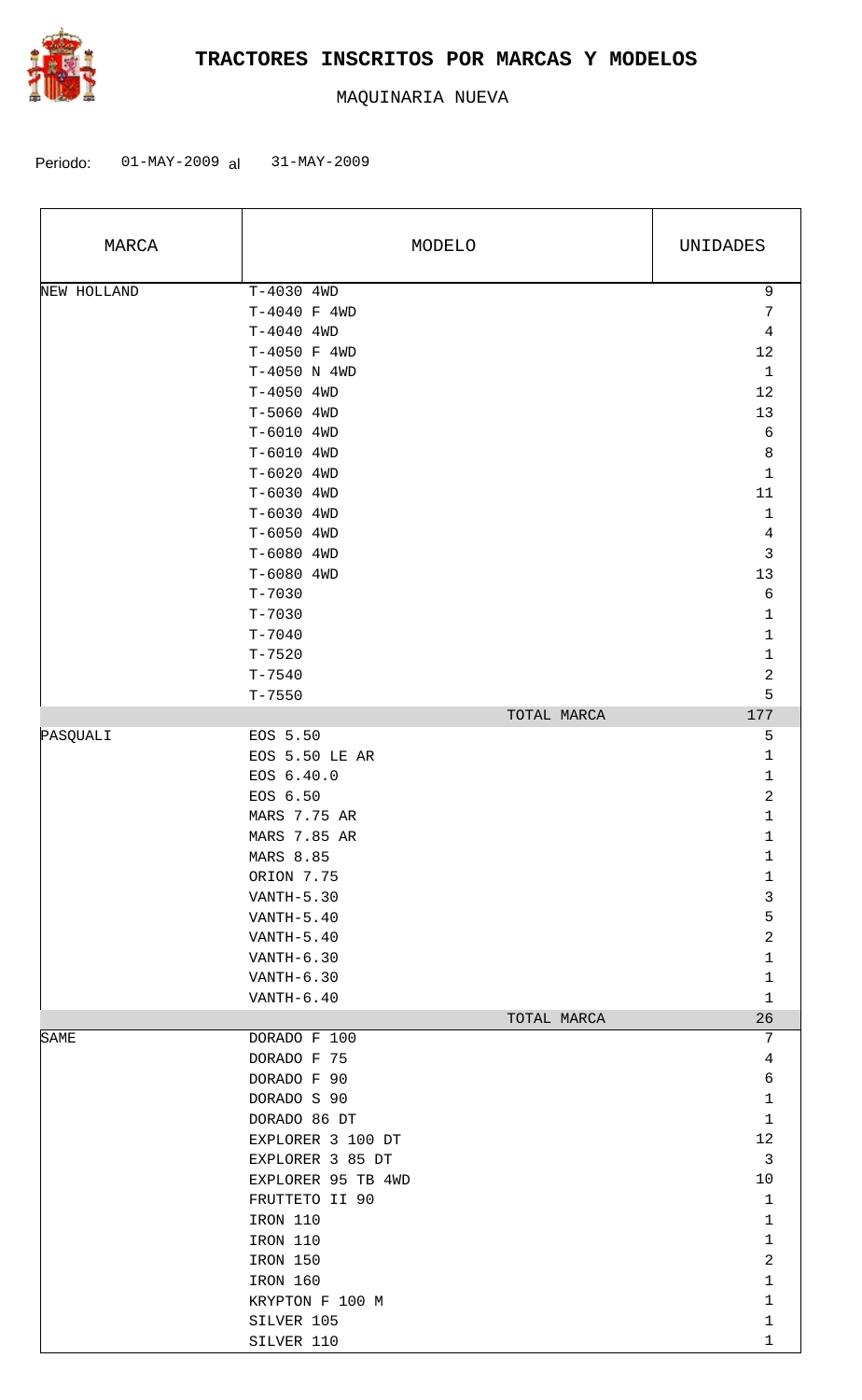

| MARCA         |                       | UNIDADES        |                |
|---------------|-----------------------|-----------------|----------------|
| <b>SAME</b>   | SILVER 130            |                 | $\mathbf{1}$   |
|               | SOLARIS <sub>35</sub> |                 | $\mathbf 1$    |
|               | SOLARIS <sub>45</sub> |                 | $\mathbf 1$    |
|               | SOLARIS 55            |                 | 5              |
|               | TIGER 70              |                 | $\overline{a}$ |
|               |                       | TOTAL MARCA     | 63             |
| SHIBAURA      | $ST-440$ 4WD          |                 | $\mathbf{1}$   |
|               |                       | TOTAL MARCA     | $\mathbf{1}$   |
| TONG YANG     | T-273 HST             |                 | 1              |
|               | $T - 400$             |                 | $\mathbf{1}$   |
|               | $T - 450$             |                 | 1              |
|               | $T - 903$             |                 | $\mathbf{1}$   |
|               |                       | TOTAL MARCA     | $\overline{4}$ |
| VALPADANA     | 1430 HST              |                 | $\mathbf 1$    |
|               |                       | TOTAL MARCA     | $1\,$          |
| <b>VALTRA</b> | $A-92$ (4WD)          |                 | 4              |
|               | $N-101$               |                 | 6              |
|               | $N-111$ E             |                 | 2              |
|               | $N - 121$             |                 | $1\,$          |
|               | $T - 131$             |                 | 3              |
|               | $T-151$ E             |                 | $1\,$          |
|               | $T - 161$             |                 | 2              |
|               | $T-162$ E             |                 | $\mathbf{1}$   |
|               | $T-171$               |                 | $\mathbf{1}$   |
|               |                       | TOTAL MARCA     | 21             |
| YANMAR        | $EF-233$              |                 | 1              |
|               | $KE-140$              |                 | 1              |
|               | $KE-160$              |                 | 5              |
|               |                       | TOTAL MARCA     | 7              |
| <b>YTO</b>    | YTO-X904              |                 | $\mathbf{1}$   |
|               | $YTO-404$             |                 | $\mathbf{1}$   |
|               | $YTO-554$             |                 | $1\,$          |
|               |                       | TOTAL MARCA     | $\mathsf{3}$   |
| ZETOR         | 6441 PROXIMA          |                 | 1              |
|               |                       | TOTAL MARCA     | $1\,$          |
|               |                       | TOTAL TRACTORES | 1041           |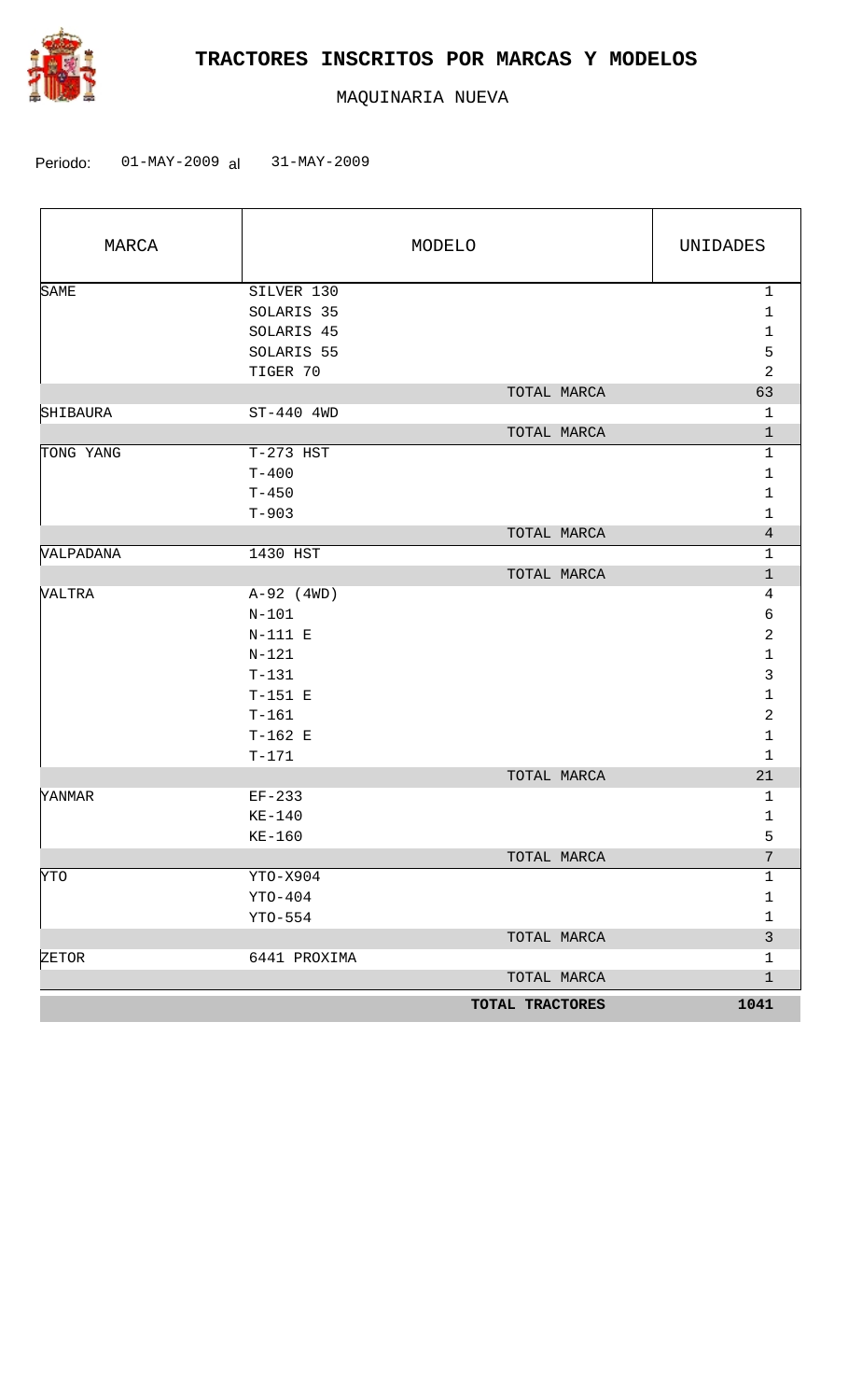

### **MAQUINARIA AUTOMOTRIZ INSCRITA POR COMUNIDADES AUTÓNOMAS**

MAQUINARIA NUEVA

|                    |              |             |                             |               |             |                       | DE RECOLECCIÓN        |                 |                       |                |        |                |                       |         |                         |                                 |                                  |
|--------------------|--------------|-------------|-----------------------------|---------------|-------------|-----------------------|-----------------------|-----------------|-----------------------|----------------|--------|----------------|-----------------------|---------|-------------------------|---------------------------------|----------------------------------|
|                    | CEREAL       | FORRA<br>JE | PATATAS                     | REMOLA<br>CHA | ALGODÓN     | VIBRA<br><b>DORES</b> | BARRE<br><b>DORAS</b> | PLATA<br>FORMAS | VENDI<br>MIA<br>DORAS | HORTA<br>LIZAS | MADERA | OTRAS<br>MAQ.  | TOTAL<br>RECOL. CARGA | EQUIPOS | <b>TRACTO</b><br>CARROS | <b>OTRAS</b><br>AUTO<br>MOTRIC. | TOTAL<br><b>AUTOMO</b><br>TRICES |
| ANDALUCIA          | 18           |             | 0<br>O                      |               |             | 2                     | 0                     | 0               |                       | $\Omega$       | 0      | $\Omega$       | 21                    |         |                         |                                 | 25                               |
| ARAGON             | 15           |             | 0                           |               |             | $\mathbf{0}$          |                       | 0               | C                     | 0              | 0      | $\Omega$       | 15                    |         |                         |                                 | 22                               |
| <b>CANARIAS</b>    |              |             | $\Omega$                    |               | $\Omega$    | $\mathbf{0}$          | 0                     | 0               |                       |                | 0      |                |                       | 2       |                         |                                 |                                  |
| <b>CANTABRIA</b>   |              |             | 0                           |               | $\Omega$    | $\mathbf{0}$          | 0                     | 0               | 0                     |                | 2      | $\mathcal{C}$  |                       |         |                         |                                 |                                  |
| CASTILLA Y LEON    | 26           |             |                             |               | $\Omega$    | $\mathbf 0$           | 0                     | 0               | $\mathbf 0$           | 0              | 0      | $\Omega$       | 27                    | 9       |                         |                                 | 36                               |
| CASTILLA-LA MANCHA | 17           |             | $\Omega$<br>$\Omega$        |               |             | 0                     | 0                     | 0               |                       | 0              | 0      |                | 19                    | 2       |                         |                                 | 21                               |
| CATALUÑA           | $\mathbf{r}$ |             | $\Omega$                    |               |             | $\mathbf{0}$          | 0                     | 2               |                       | 0              | 0      | $\mathbf 0$    | 10                    | 4       |                         |                                 | 14                               |
| C.VALENCIANA       |              |             | 0<br>$\Omega$               |               |             | $\mathbf{0}$          | 0                     |                 | C                     | 0              | 0      | $\Omega$       |                       |         |                         |                                 |                                  |
| <b>EXTREMADURA</b> |              |             | 0<br>$\Omega$               |               | $\Omega$    | 0                     | 0                     | 0               | 0                     | 0              | 0      |                |                       |         |                         |                                 |                                  |
| <b>GALICIA</b>     |              |             | 0<br>$\Omega$               |               | $\Omega$    | $\mathbf{0}$          | 0                     | 0               | 0                     | 0              |        |                |                       |         |                         |                                 |                                  |
| <b>MURCIA</b>      |              |             | $\Omega$                    |               | $\Omega$    | $\mathbf{0}$          | 0                     | 0               | C                     | 0              | 0      | C              |                       | 2       |                         |                                 |                                  |
| NAVARRA            | 12           |             | $\Omega$<br>$\Omega$        |               | $\Omega$    | $\mathbf{0}$          | 0                     | 0               | 0                     | 0              | 0      | $\mathbf{0}$   | 12                    |         |                         |                                 | 12                               |
| PAIS VASCO         |              |             | 0                           |               | $\Omega$    | 0                     | 0                     | 0               | 0                     | 0              | 0      | 0              |                       |         |                         |                                 |                                  |
| <b>TOTAL</b>       | 101          |             | $\mathbf{1}$<br>$\mathbf 0$ | 0             | $\mathbf 0$ | $\overline{a}$        | $\mathbf 0$           | 3               | З                     | $\mathbf 0$    | 3      | $\overline{3}$ | 116                   | 33      | 1                       | 4                               | 154                              |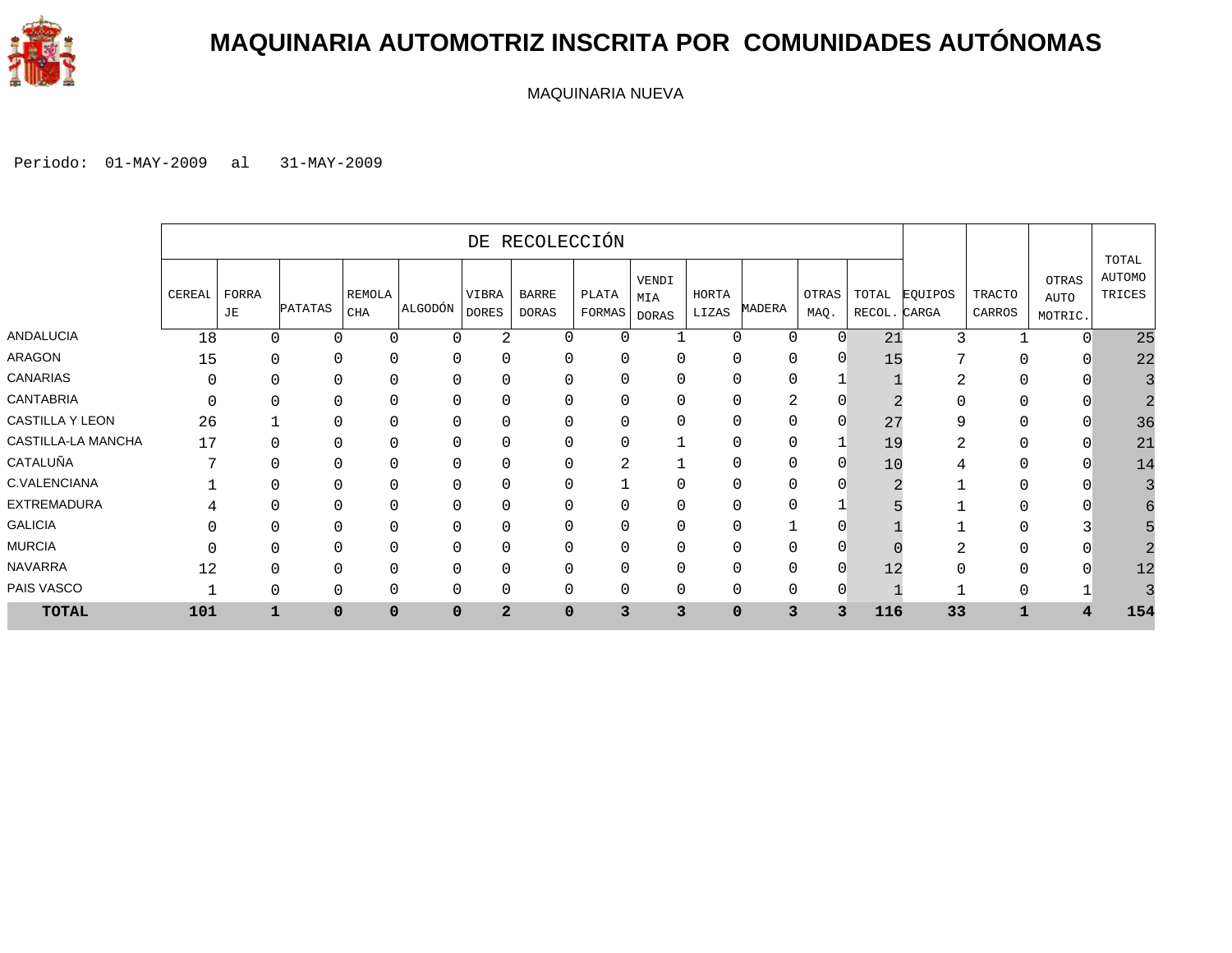

### **MAQUINARIA AUTOMOTRIZ INSCRITA POR PROVINCIAS Y COMUNIDADES AUTÓNOMAS**

MAQUINARIA NUEVA

|                    |                |                |                |                             |              |                              | DE RECOLECCIÓN        |                 |                              |                |                  |               |                 |                  |                         |                                       |                                  |
|--------------------|----------------|----------------|----------------|-----------------------------|--------------|------------------------------|-----------------------|-----------------|------------------------------|----------------|------------------|---------------|-----------------|------------------|-------------------------|---------------------------------------|----------------------------------|
|                    | CEREAL         | FORRA<br>JE    | PATATAS        | <b>REMOLA</b><br><b>CHA</b> | ALGODÓN      | <b>VIBRA</b><br><b>DORES</b> | <b>BARRE</b><br>DORAS | PLATA<br>FORMAS | VENDI<br>MIA<br><b>DORAS</b> | HORTA<br>LIZAS | MADERA           | OTRAS<br>MAQ. | TOTAL<br>RECOL. | EQUIPOS<br>CARGA | <b>TRACTO</b><br>CARROS | <b>OTRAS</b><br><b>AUTO</b><br>MOTRIC | TOTAL<br><b>AUTOMO</b><br>TRICES |
| <b>ALMERIA</b>     | 2              | $\mathbf 0$    | $\mathbf 0$    | $\mathbf 0$                 | 0            | $\mathbf 0$                  | 0                     | 0               | $\mathbf 1$                  | $\mathbf 0$    | 0                | 0             | 3               | $\mathbf{1}$     | $\mathbf 0$             | $\mathbf 0$                           |                                  |
| CADIZ              | 1              | $\Omega$       | 0              | $\Omega$                    | 0            | $\mathbf{0}$                 | 0                     | O               | 0                            | $\Omega$       | $\Omega$         | 0             |                 | $\mathbf 0$      | $\Omega$                | 0                                     |                                  |
| CORDOBA            | 6              | 0              | $\mathbf{0}$   | $\Omega$                    | 0            | 1                            | 0                     | $\mathbf{0}$    | 0                            | $\Omega$       | $\Omega$         | $\mathbf 0$   | 7               | $\mathbf{1}$     | $\mathbf{0}$            | $\mathbf 0$                           |                                  |
| GRANADA            |                | $\mathbf 0$    | $\Omega$       | $\Omega$                    | 0            | $\mathbf{0}$                 | 0                     | $\Omega$        | 0                            | $\Omega$       | $\mathbf{0}$     | 0             | $\mathbf{1}$    | $\Omega$         | $\Omega$                | $\mathbf 0$                           |                                  |
| HUELVA             | 2              | $\Omega$       | 0              | 0                           | 0            | $\mathbf{0}$                 | 0                     | 0               | 0                            | $\Omega$       | $\Omega$         | 0             | $\overline{2}$  | $\mathbf 0$      | 0                       | 0                                     |                                  |
| <b>JAEN</b>        | $\Omega$       | $\mathbf 0$    | $\mathbf{0}$   | $\Omega$                    | 0            | 1                            | 0                     | 0               | 0                            | $\mathbf{0}$   | 0                | $\mathbf 0$   | $\mathbf{1}$    | $\mathbf{1}$     | 1                       | $\mathbf 0$                           |                                  |
| MALAGA             | 4              | $\mathbf 0$    | $\Omega$       | $\Omega$                    | 0            | $\mathbf{0}$                 | 0                     | 0               | 0                            | $\Omega$       | 0                | 0             | 4               | $\mathbf 0$      | $\mathbf 0$             | 0                                     |                                  |
| SEVILLA            | $\overline{a}$ | $\mathbf 0$    | $\mathbf{0}$   | $\mathbf 0$                 | 0            | $\mathbf 0$                  | 0                     | 0               | $\mathbf{0}$                 | $\mathbf 0$    | 0                | 0             | $\overline{2}$  | $\mathbf 0$      | $\mathbf 0$             | 0                                     |                                  |
| ANDALUCIA          | 18             | $\mathbf 0$    | $\mathbf{0}$   | $\mathbf{0}$                | $\mathbf{0}$ | $\overline{2}$               | 0                     | $\mathbf 0$     | $\mathbf{1}$                 | $\mathbf{0}$   | $\mathbf 0$      | $\mathbf 0$   | 21              | 3                | $\mathbf{1}$            | $\mathbf{0}$                          | 25                               |
| HUESCA             | 4              | $\mathbf 0$    | 0              | $\Omega$                    | 0            | $\mathbf{0}$                 | 0                     | $\Omega$        | 0                            | $\Omega$       | 0                | 0             | 4               | 5                | $\mathbf 0$             | $\mathbf 0$                           |                                  |
| TERUEL             | 6              | $\mathbf 0$    | $\Omega$       | $\Omega$                    | 0            | $\mathbf 0$                  | 0                     | $\Omega$        | 0                            | $\mathbf{0}$   | $\mathbf 0$      | $\mathbf 0$   | 6               | $\mathbf 0$      | $\Omega$                | $\Omega$                              |                                  |
| ZARAGOZA           | 5              | $\mathbf 0$    | $\mathbf{0}$   | $\mathbf{0}$                | 0            | $\mathbf{0}$                 | 0                     | 0               | 0                            | $\Omega$       | 0                | $\mathbf 0$   | 5               | $\overline{2}$   | $\mathbf 0$             | 0                                     |                                  |
| <b>ARAGON</b>      | 15             | $\overline{0}$ | $\overline{0}$ | $\overline{0}$              | 0            | $\mathsf 0$                  | 0                     | $\mathbf 0$     | 0                            | $\mathbf 0$    | $\overline{0}$   | $\mathbf{0}$  | 15              | 7                | $\overline{0}$          | $\mathbf{0}$                          | 22                               |
| LAS PALMAS DE GRAN | 0              | $\mathbf 0$    | 0              | $\Omega$                    | 0            | $\mathbf 0$                  | 0                     | $\mathbf{0}$    | 0                            | $\Omega$       | 0                | 0             | $\overline{0}$  | $\overline{2}$   | $\mathbf 0$             | $\Omega$                              |                                  |
| SANTA CRUZ DE TENE | 0              | $\mathbf 0$    | 0              | $\mathbf{0}$                | 0            | 0                            | 0                     | 0               | 0                            | $\Omega$       | 0                | $\mathbf{1}$  | 1               | 0                | $\mathbf 0$             | 0                                     |                                  |
| CANARIAS           | $\overline{0}$ | $\mathbf{0}$   | $\mathbf{0}$   | $\overline{0}$              | 0            | $\mathbf{0}$                 | $\mathbf 0$           | $\overline{0}$  | $\Omega$                     | $\overline{0}$ | $\overline{0}$   | $\mathbf{1}$  | $\mathbf{1}$    | $\overline{2}$   | $\overline{0}$          | $\Omega$                              |                                  |
| SANTANDER          | 0              | 0              | 0              | 0                           | 0            | 0                            | 0                     | 0               | $\mathbf 0$                  | $\mathbf{0}$   | 2                | 0             | 2               | 0                | 0                       | 0                                     |                                  |
| CANTABRIA          | $\mathbf 0$    | $\overline{0}$ | $\overline{0}$ | $\mathbf{0}$                | 0            | $\mathsf 0$                  | 0                     | $\mathbf 0$     | $\mathbf 0$                  | $\mathbf 0$    | $\boldsymbol{2}$ | $\mathbf 0$   | $\overline{2}$  | $\overline{0}$   | $\overline{0}$          | $\mathbf 0$                           |                                  |
| AVILA              | $\Omega$       | $\mathbf 0$    | $\mathbf{0}$   | $\Omega$                    | 0            | $\mathbf 0$                  | 0                     | $\Omega$        | 0                            | $\Omega$       | 0                | 0             | $\Omega$        | $\mathbf{1}$     | $\mathbf 0$             | $\Omega$                              |                                  |
| <b>BURGOS</b>      | 6              | 0              | 0              | $\Omega$                    | 0            | $\mathbf{0}$                 | 0                     | 0               | 0                            | $\mathbf{0}$   | $\Omega$         | 0             | 6               | 0                | $\mathbf 0$             | $\mathbf 0$                           |                                  |
| LEON               | 1              | $\mathbf 0$    | $\Omega$       | $\mathbf{0}$                | 0            | $\mathbf 0$                  | 0                     | $\mathbf{0}$    | 0                            | $\Omega$       | 0                | $\mathbf 0$   | $\mathbf{1}$    | 1                | $\Omega$                | $\mathbf 0$                           |                                  |
| PALENCIA           | 3              | 1              | $\mathbf{0}$   | $\Omega$                    | 0            | $\Omega$                     | 0                     | 0               | 0                            | $\Omega$       | $\mathbf{0}$     | 0             | 4               | 4                | $\mathbf 0$             | 0                                     |                                  |
| SALAMANCA          | 5              | 0              | $\Omega$       | 0                           | 0            | $\mathbf{0}$                 | 0                     | $\Omega$        | 0                            | $\Omega$       | $\Omega$         | 0             | 5               | 1                | 0                       | $\mathbf 0$                           |                                  |
| SORIA              | 2              | $\Omega$       | $\Omega$       | $\Omega$                    | 0            | $\mathbf{0}$                 | 0                     | 0               | 0                            | $\Omega$       | $\mathbf{0}$     | 0             | 2               | $\mathbf 0$      | $\mathbf 0$             | $\mathbf 0$                           |                                  |
| VALLADOLID         | 7              | $\Omega$       | $\mathbf{0}$   | $\Omega$                    | 0            | $\mathbf{0}$                 | 0                     | 0               | 0                            | $\Omega$       | $\mathbf{0}$     | 0             | 7               | 1                | $\mathbf 0$             | $\mathbf 0$                           |                                  |
| ZAMORA             | $\overline{2}$ | $\mathbf 0$    | $\mathbf{0}$   | $\Omega$                    | 0            | $\mathbf{0}$                 | 0                     | $\mathbf{0}$    | 0                            | $\mathbf{0}$   | $\mathbf 0$      | $\mathbf 0$   | $\overline{2}$  | -1               | $\mathbf 0$             | $\mathbf 0$                           |                                  |
| CASTILLA Y LEON    | 26             | $\mathbf 1$    | 0              | $\mathbf{0}$                | 0            | $\overline{0}$               | $\overline{0}$        | $\overline{0}$  | 0                            | $\overline{0}$ | $\overline{0}$   | 0             | 27              | 9                | $\overline{0}$          | $\Omega$                              | 36                               |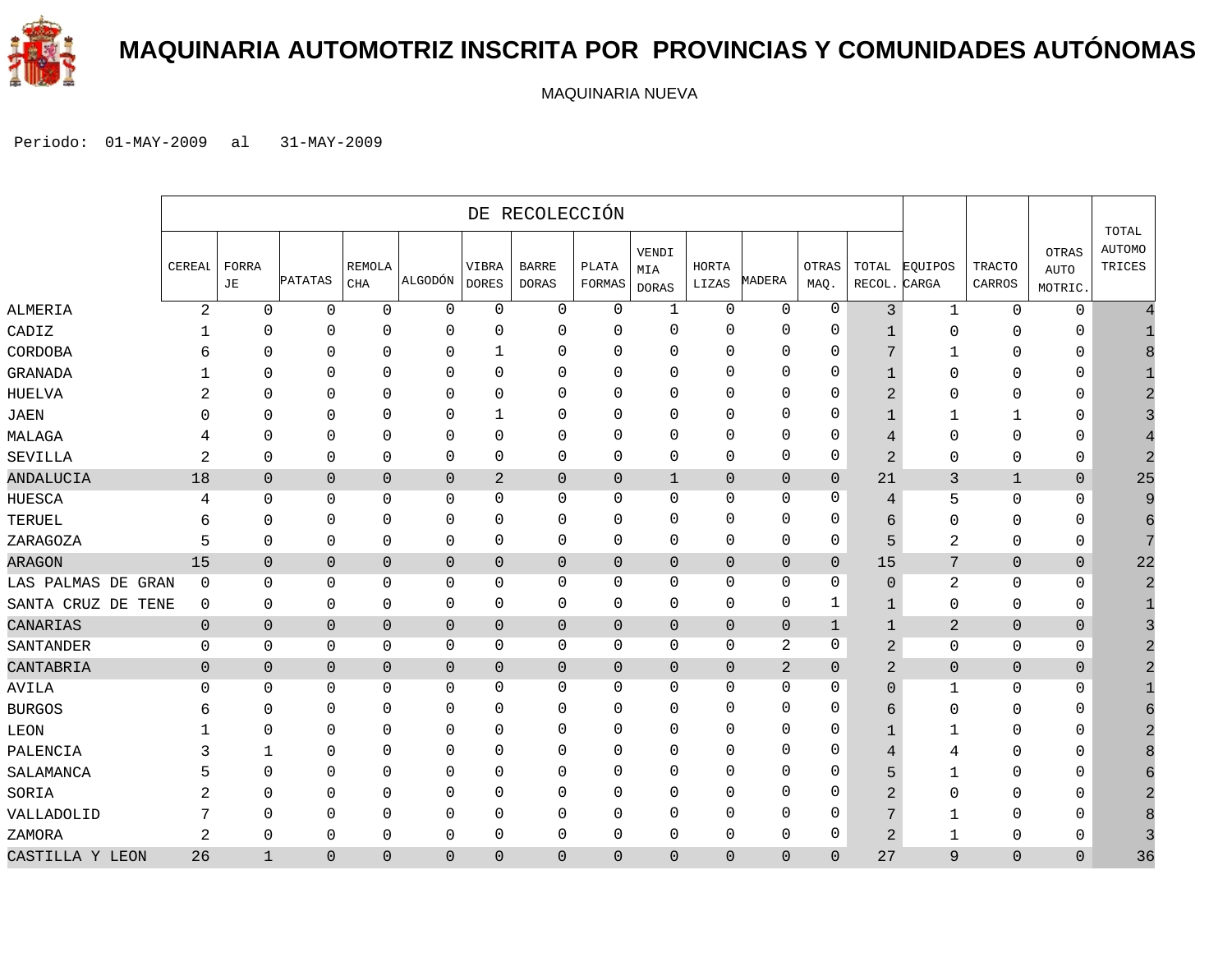

### **MAQUINARIA AUTOMOTRIZ INSCRITA POR PROVINCIAS Y COMUNIDADES AUTÓNOMAS**

MAQUINARIA NUEVA

|                    |                |                |                |                      |                |                       | DE RECOLECCIÓN               |                 |                              |                |                |                |                 |                  |                  |                                 |                                  |
|--------------------|----------------|----------------|----------------|----------------------|----------------|-----------------------|------------------------------|-----------------|------------------------------|----------------|----------------|----------------|-----------------|------------------|------------------|---------------------------------|----------------------------------|
|                    | CEREAL         | FORRA<br>JE    | <b>PATATAS</b> | <b>REMOLA</b><br>CHA | ALGODÓN        | VIBRA<br><b>DORES</b> | <b>BARRE</b><br><b>DORAS</b> | PLATA<br>FORMAS | VENDI<br>MIA<br><b>DORAS</b> | HORTA<br>LIZAS | MADERA         | OTRAS<br>MAQ.  | TOTAL<br>RECOL. | EQUIPOS<br>CARGA | TRACTO<br>CARROS | OTRAS<br><b>AUTO</b><br>MOTRIC. | TOTAL<br><b>AUTOMO</b><br>TRICES |
| ALBACETE           | 3              | $\Omega$       | 0              | 0                    | $\mathbf 0$    | $\Omega$              | $\mathbf{0}$                 | $\mathbf 0$     | $\mathbf{1}$                 | $\mathbf 0$    | $\mathbf 0$    | 1              | 5               | 0                | $\mathbf 0$      | $\mathbf 0$                     |                                  |
| CIUDAD REAL        | 2              | 0              | 0              | $\mathbf 0$          | 0              | $\Omega$              | 0                            | 0               | 0                            | $\mathbf{0}$   | $\mathbf 0$    | 0              | 2               | 1                | $\mathbf{0}$     | 0                               |                                  |
| CUENCA             |                | $\Omega$       | $\mathbf 0$    | 0                    | $\mathbf 0$    | $\mathbf 0$           | 0                            | 0               | 0                            | $\mathbf{0}$   | 0              | 0              | 3               | 0                | $\mathbf{0}$     | 0                               |                                  |
| GUADALAJARA        |                | O              | 0              | $\Omega$             | $\mathbf 0$    | $\Omega$              | 0                            | $\Omega$        | $\Omega$                     | 0              | $\mathbf 0$    | 0              | 5               | 1                | $\Omega$         | 0                               |                                  |
| TOLEDO             | 4              | $\Omega$       | 0              | 0                    | 0              | 0                     | 0                            | 0               | $\Omega$                     | $\mathbf{0}$   | $\mathbf 0$    | 0              | 4               | 0                | $\mathbf{0}$     | 0                               |                                  |
| CASTILLA-LA MANCHA | 17             | $\mathbf{0}$   | $\mathbf 0$    | $\mathbf{0}$         | $\theta$       | $\mathbf 0$           | 0                            | $\overline{0}$  | $\mathbf{1}$                 | $\mathbf 0$    | $\mathbf{0}$   | $\mathbf{1}$   | 19              | $\overline{2}$   | $\overline{0}$   | $\mathbf 0$                     | 21                               |
| BARCELONA          | $\overline{c}$ | 0              | 0              | $\mathbf 0$          | $\mathbf 0$    | $\mathbf 0$           | 0                            | $\mathbf 0$     | $\mathbf{1}$                 | $\mathbf 0$    | $\mathbf 0$    | $\mathbf 0$    | 3               | $\mathbf{1}$     | $\mathbf 0$      | $\mathbf{0}$                    |                                  |
| GIRONA             | $\Omega$       | $\Omega$       | $\mathbf 0$    | $\Omega$             | 0              | $\Omega$              | 0                            | 2               | $\Omega$                     | $\mathbf 0$    | $\mathbf 0$    | 0              | $\overline{2}$  | 0                | $\Omega$         | $\mathbf 0$                     |                                  |
| LLEIDA             | 4              | 0              | $\Omega$       | $\Omega$             | $\mathbf 0$    | $\Omega$              | 0                            | $\Omega$        | 0                            | $\mathbf 0$    | $\mathbf 0$    | 0              | $\overline{4}$  | 3                | $\Omega$         | $\Omega$                        |                                  |
| TARRAGONA          | -1             | $\Omega$       | 0              | $\mathbf 0$          | $\mathbf 0$    | $\Omega$              | $\mathbf{0}$                 | $\mathbf 0$     | $\Omega$                     | $\mathbf 0$    | $\mathbf 0$    | 0              | $\mathbf{1}$    | $\Omega$         | $\Omega$         | $\mathbf{0}$                    |                                  |
| CATALUÑA           | 7              | $\mathbf{0}$   | $\overline{0}$ | $\overline{0}$       | $\mathbf{0}$   | $\mathbf 0$           | 0                            | $\overline{2}$  | $\mathbf{1}$                 | 0              | $\overline{0}$ | $\overline{0}$ | 10              | 4                | $\overline{0}$   | $\mathbf 0$                     | 14                               |
| ALICANTE           | 1              | $\Omega$       | $\mathbf 0$    | $\mathbf 0$          | $\mathbf 0$    | 0                     | 0                            | $\mathbf 0$     | 0                            | 0              | $\mathbf 0$    | 0              | $1\,$           | 0                | $\mathbf 0$      | 0                               |                                  |
| CASTELLON          | $\Omega$       | O              | 0              | $\mathbf 0$          | $\mathbf{0}$   | $\Omega$              | 0                            | 1               | 0                            | $\mathbf 0$    | $\mathbf 0$    | 0              | $\mathbf{1}$    | 0                | $\Omega$         | 0                               |                                  |
| VALENCIA           | 0              | $\mathbf 0$    | 0              | 0                    | 0              | 0                     | 0                            | 0               | $\Omega$                     | $\mathbf 0$    | $\mathbf 0$    | 0              | $\mathbf{0}$    | 1                | $\mathbf 0$      | $\mathbf{0}$                    |                                  |
| C. VALENCIANA      | $\mathbf 1$    | $\mathbf 0$    | $\mathbf 0$    | $\mathbf 0$          | $\mathbf 0$    | $\mathbf 0$           | 0                            | 1               | 0                            | $\mathbf 0$    | $\mathbf 0$    | $\mathbf{0}$   | 2               | $\mathbf{1}$     | $\overline{0}$   | $\mathbf 0$                     |                                  |
| BADAJOZ            | 4              | 0              | 0              | 0                    | 0              | 0                     | 0                            | 0               | 0                            | $\mathbf{0}$   | 0              | 0              | 4               | 1                | $\mathbf 0$      | $\mathbf{0}$                    |                                  |
| CACERES            | 0              | $\mathbf 0$    | $\mathbf 0$    | 0                    | $\mathbf 0$    | 0                     | 0                            | $\mathbf 0$     | 0                            | 0              | $\mathbf 0$    | 1              | $\mathbf 1$     | 0                | $\mathbf{0}$     | 0                               |                                  |
| <b>EXTREMADURA</b> | 4              | $\mathbf{0}$   | $\overline{0}$ | $\mathbf{0}$         | $\overline{0}$ | $\mathbf 0$           | 0                            | $\overline{0}$  | $\overline{0}$               | $\mathbf{0}$   | $\mathbf{0}$   | $\mathbf 1$    | 5               | $\mathbf{1}$     | $\overline{0}$   | $\mathbf 0$                     |                                  |
| A CORUÑA           | $\Omega$       | $\Omega$       | $\Omega$       | 0                    | $\mathbf 0$    | $\Omega$              | 0                            | $\Omega$        | 0                            | 0              | $\mathbf 0$    | 0              | $\Omega$        | 0                | $\Omega$         | 2                               |                                  |
| LUGO               | 0              | $\mathbf 0$    | 0              | 0                    | $\mathbf 0$    | 0                     | 0                            | $\mathbf 0$     | 0                            | 0              | $\mathbf 1$    | 0              | 1               | $\mathbf{1}$     | $\mathbf 0$      | 1                               |                                  |
| GALICIA            | $\mathbf 0$    | $\overline{0}$ | $\mathbf{0}$   | $\overline{0}$       | $\mathbf{0}$   | $\mathbf 0$           | 0                            | $\overline{0}$  | $\overline{0}$               | $\overline{0}$ | $\mathbf 1$    | $\overline{0}$ | 1               | $\mathbf{1}$     | $\overline{0}$   | 3                               |                                  |
| MURCIA             | 0              | $\mathbf 0$    | 0              | $\mathbf 0$          | $\mathbf 0$    | $\mathbf 0$           | 0                            | 0               | 0                            | 0              | $\mathbf 0$    | 0              | $\overline{0}$  | $\mathbf 2$      | $\mathbf 0$      | 0                               |                                  |
| MURCIA             | $\Omega$       | $\mathbf{0}$   | $\overline{0}$ | $\mathbf{0}$         | $\overline{0}$ | $\mathbf{0}$          | 0                            | $\overline{0}$  | $\overline{0}$               | $\overline{0}$ | $\mathbf{0}$   | $\overline{0}$ | $\overline{0}$  | $\overline{2}$   | $\overline{0}$   | $\mathbf{0}$                    | $\overline{2}$                   |
| NAVARRA            | 12             | 0              | 0              | 0                    | $\mathbf 0$    | $\Omega$              | 0                            | $\Omega$        | $\Omega$                     | $\Omega$       | $\mathbf 0$    | 0              | 12              | 0                | $\mathbf 0$      | 0                               | 12                               |
| NAVARRA            | 12             | $\mathbf 0$    | 0              | $\mathbf 0$          | $\mathbf 0$    | $\mathbf{0}$          | 0                            | $\mathbf 0$     | 0                            | 0              | $\overline{0}$ | $\mathbf 0$    | 12              | $\mathbf 0$      | $\overline{0}$   | $\mathbf 0$                     | 12                               |
| ALAVA              | 1              | $\mathbf 0$    | 0              | $\mathbf 0$          | $\mathbf 0$    | $\mathbf 0$           | 0                            | $\mathbf 0$     | 0                            | 0              | $\mathbf 0$    | 0              | $\mathbf 1$     | 0                | $\mathbf 0$      | $\mathbf{1}$                    | $\overline{2}$                   |
| GUIPUZCOA          | 0              | 0              | 0              | 0                    | 0              | 0                     | 0                            | 0               | 0                            | $\mathbf 0$    | $\mathbf 0$    | 0              | $\overline{0}$  | 1                | $\mathbf 0$      | 0                               |                                  |
| PAIS VASCO         | $\mathbf{1}$   | $\mathbf{0}$   | $\overline{0}$ | $\mathbf{0}$         | $\overline{0}$ | $\overline{0}$        | 0                            | $\overline{0}$  | $\overline{0}$               | $\overline{0}$ | $\mathbf{0}$   | $\overline{0}$ | $\mathbf{1}$    | $\mathbf{1}$     | $\overline{0}$   | $\mathbf{1}$                    | $\overline{3}$                   |
| <b>TOTAL</b>       | 101            | $\mathbf{1}$   | 0              | $\mathbf 0$          | $\mathbf 0$    | $\overline{a}$        | 0                            | 3               | 3                            | 0              | 3              | 3              | 116             | 33               | $\mathbf{1}$     | $\overline{4}$                  | 154                              |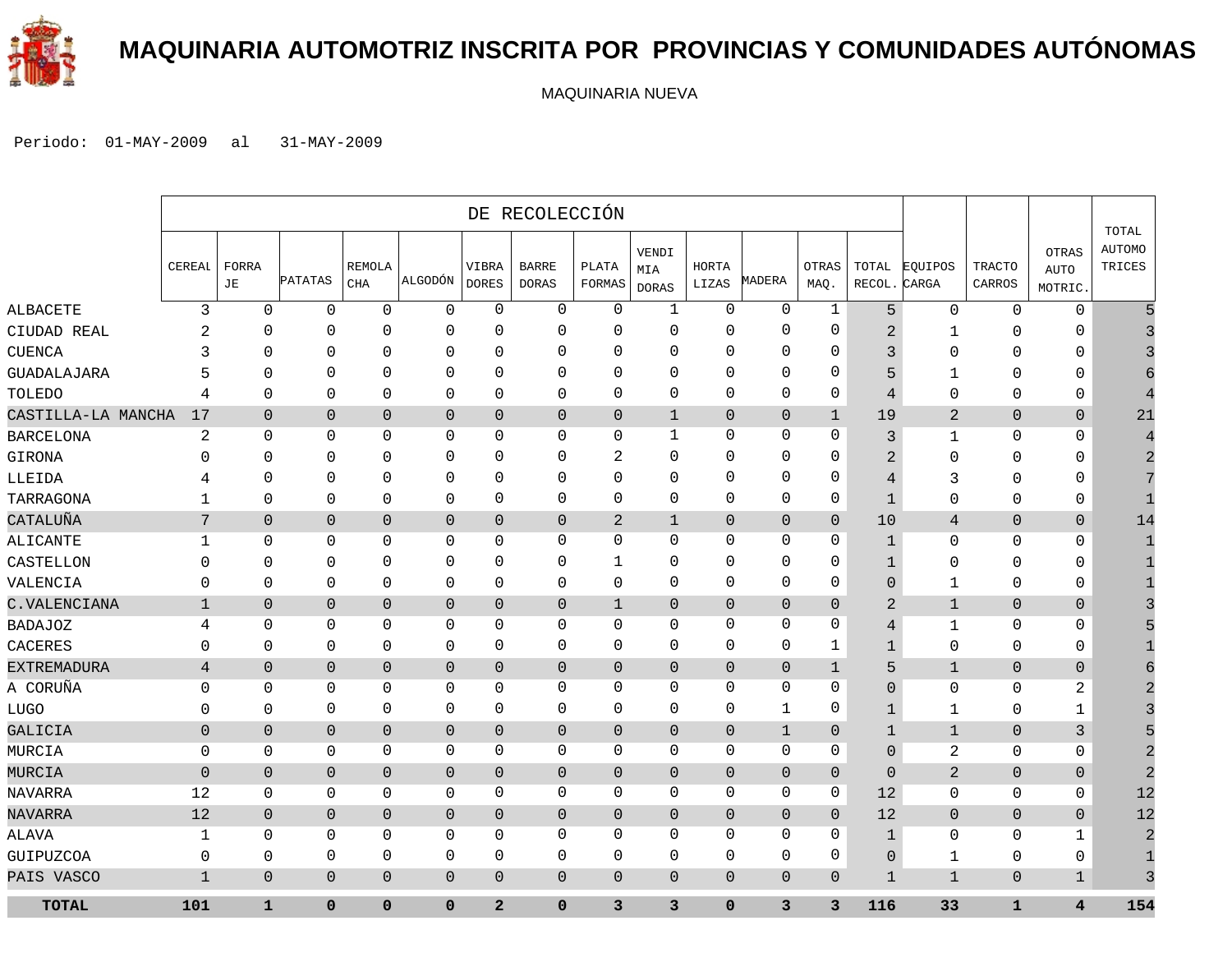

### **MAQUINARIA AUTOMOTRIZ INSCRITA POR MARCAS**

MAQUINARIA NUEVA

|                 | DE RECOLECCIÓN |              |              |                     |             |                       |                              |                        |                              |                |             |               |                 |                  |                     |                                 |                                  |
|-----------------|----------------|--------------|--------------|---------------------|-------------|-----------------------|------------------------------|------------------------|------------------------------|----------------|-------------|---------------|-----------------|------------------|---------------------|---------------------------------|----------------------------------|
|                 | CEREAL         | FORRA<br>JE  | PATATAS      | REMOLA<br>$\rm CHA$ | ALGODÓN     | VIBRA<br><b>DORES</b> | <b>BARRE</b><br><b>DORAS</b> | PLATA<br><b>FORMAS</b> | VENDI<br>MIA<br><b>DORAS</b> | HORTA<br>LIZAS | MADERA      | OTRAS<br>MAQ. | TOTAL<br>RECOL. | EQUIPOS<br>CARGA | TRACTO<br>CARROS    | OTRAS<br><b>AUTO</b><br>MOTRIC. | TOTAL<br><b>AUTOMO</b><br>TRICES |
| AGRIMAC         | $\mathbf{0}$   | $\mathbf 0$  | $\mathsf 0$  | $\mathbf 0$         | $\mathbf 0$ | $\mathsf 0$           | $\mathbf 0$                  | $\mathbf 0$            | 0                            | 0              | $\mathbf 0$ | $\mathbf 0$   | $\overline{0}$  | 1                | $\mathsf{O}\xspace$ | $\overline{0}$                  |                                  |
| <b>BOBCAT</b>   | 0              | $\mathbf 0$  | 0            | 0                   | 0           | $\mathbf 0$           | 0                            | 0                      | 0                            | 0              | 0           | $\mathbf 0$   | $\cap$          | 5                | 0                   | $\mathbf 0$                     |                                  |
| CASE            | U              | $\Omega$     | $\Omega$     | $\Omega$            | 0           | $\mathbf{0}$          | $\mathbf 0$                  | $\mathbf 0$            | 0                            | $\mathbf 0$    | 0           | $\mathbf{0}$  | U               | 1                | 0                   | $\mathbf 0$                     |                                  |
| CATERPILLAR     |                | $\Omega$     | $\Omega$     | 0                   | 0           | $\mathbf{0}$          | $\mathbf{0}$                 | 0                      | 0                            | $\mathbf 0$    | 0           | 0             | $\Box$          | 2                | 0                   | $\mathbf 0$                     |                                  |
| CHAPPOT         | U              | $\mathbf{0}$ | $\mathbf{0}$ | $\Omega$            | 0           | 0                     | $\mathbf 0$                  | $\mathbf 0$            | 0                            | $\mathbf{0}$   | $\mathbf 0$ | 1             |                 | $\Omega$         | 0                   | $\mathbf 0$                     |                                  |
| CLAAS           | 45             | 1            | $\mathbf 0$  | $\Omega$            | 0           | $\mathbf 0$           | $\mathbf 0$                  | $\mathbf 0$            | 0                            | $\mathbf{0}$   | $\Omega$    | $\mathbf 0$   | 46              |                  | 0                   | $\mathbf{0}$                    | 47                               |
| DEUTZ-FAHR      |                | $\Omega$     | $\Omega$     | $\Omega$            | 0           | $\mathbf 0$           | $\mathbf{0}$                 | 0                      | $\Omega$                     | $\Omega$       | $\Omega$    | $\Omega$      | 3               | $\overline{2}$   | 0                   | $\Omega$                        |                                  |
| <b>DINGO</b>    | U              | $\mathbf{0}$ | $\Omega$     | $\mathbf 0$         | 0           | $\mathbf{0}$          | 0                            | 0                      | $\Omega$                     | $\mathbf 0$    | 1           | $\mathbf{0}$  |                 | $\mathbf 0$      | 0                   | $\mathbf 0$                     |                                  |
| ERREPPI         | U              | $\mathbf{0}$ | $\mathbf{0}$ | 0                   | 0           | $\mathbf{0}$          | $\mathbf 0$                  | 0                      | 0                            | $\mathbf 0$    | 0           | $\mathbf{0}$  | $\cap$          | $\mathbf 0$      | 1                   | $\mathbf 0$                     |                                  |
| FARESIN         |                | $\Omega$     | $\mathbf 0$  | $\Omega$            | $\mathbf 0$ | 0                     | $\mathbf 0$                  | 0                      | 0                            | $\mathbf 0$    | 0           | $\mathbf{0}$  |                 | 1                | 0                   | $\mathbf 0$                     |                                  |
| FENDT           |                | $\Omega$     | $\mathbf 0$  | $\Omega$            | $\Omega$    | $\mathbf 0$           | $\mathbf 0$                  | $\Omega$               | $\Omega$                     | $\mathbf 0$    | $\Omega$    | $\Omega$      |                 | $\Omega$         | 0                   | $\mathbf 0$                     |                                  |
| GREGOIRE        |                | $\mathbf{0}$ | $\mathbf{0}$ | 0                   | 0           | $\mathbf{0}$          | 0                            | 0                      | 1                            | $\mathbf 0$    | 0           | $\mathbf{0}$  |                 | $\Omega$         | 0                   | $\mathbf 0$                     |                                  |
| JCB             | O              | $\Omega$     | $\mathbf{0}$ | 0                   | 0           | $\mathbf{0}$          | $\mathbf 0$                  | 0                      | 0                            | 0              | 0           | $\mathbf{0}$  | $\Omega$        | 4                | 0                   | $\mathbf 0$                     |                                  |
| <b>JOFERCAN</b> | $\cap$         | $\Omega$     | $\mathbf 0$  | $\Omega$            | 0           | 0                     | $\mathbf 0$                  | 2                      | 0                            | $\mathbf 0$    | 0           | $\mathbf 0$   |                 | $\mathbf 0$      | 0                   | 0                               |                                  |
| JOHN DEERE      | 19             | $\mathbf 0$  | $\mathbf{0}$ | $\Omega$            | 0           | 0                     | $\mathbf 0$                  | $\mathbf 0$            | 0                            | $\mathbf 0$    | $\mathbf 0$ | $\mathbf{0}$  | 19              | $\Omega$         | 0                   | $\mathbf{0}$                    | 19                               |
| KUHN            |                | 0            | $\mathbf{0}$ | $\Omega$            | 0           | $\mathbf 0$           | $\mathbf 0$                  | 0                      | $\Omega$                     | $\mathbf{0}$   | 0           | $\Omega$      | $\Omega$        | $\Omega$         | 0                   | $\mathbf{1}$                    |                                  |
| LAVERDA         |                | $\mathbf{0}$ | 0            | 0                   | 0           | $\mathbf{0}$          | 0                            | 0                      | $\Omega$                     | $\mathbf{0}$   | 0           | $\mathbf{0}$  |                 | $\Omega$         | 0                   | $\mathbf 0$                     |                                  |
| MANITOU         | 0              | $\mathbf 0$  | $\mathbf 0$  | $\mathbf 0$         | 0           | $\mathbf 0$           | $\mathbf 0$                  | $\mathbf 0$            | 0                            | $\mathbf{0}$   | 0           | $\mathbf{0}$  | 0               |                  | 0                   | $\mathbf 0$                     |                                  |
| MARTI           | U              | 0            | $\mathbf 0$  | 0                   | 0           | 0                     | $\mathbf 0$                  | 1                      | 0                            | $\mathbf 0$    | 0           | $\mathbf{0}$  |                 | $\mathbf 0$      | 0                   | $\mathbf 0$                     |                                  |
| MAST EXPLORER   | U              | $\Omega$     | $\Omega$     | $\mathbf 0$         | 0           | $\mathbf{0}$          | $\mathbf 0$                  | $\mathbf 0$            | 0                            | $\mathbf 0$    | $\mathbf 0$ | $\mathbf{0}$  | U               | 1                | 0                   | $\mathbf 0$                     |                                  |
| MATHER & PLATT  | $\Omega$       | 0            | $\mathbf 0$  | $\Omega$            | 0           | $\mathbf 0$           | $\mathbf 0$                  | 0                      | 0                            | $\mathbf 0$    | 0           | 1             |                 | O                | 0                   | $\mathbf 0$                     |                                  |
| MATROT          | $\Omega$       | $\mathbf{0}$ | 0            | 0                   | 0           | $\mathbf 0$           | $\mathbf 0$                  | $\mathbf 0$            | 0                            | $\mathbf 0$    | $\Omega$    | $\mathbf 0$   | $\Omega$        | $\Omega$         | 0                   | $\mathbf{1}$                    |                                  |
| MERLO           | $\Omega$       | $\mathbf{0}$ | $\mathbf 0$  | $\Omega$            | 0           | $\mathbf 0$           | $\mathbf 0$                  | $\mathbf 0$            | 0                            | 0              | 0           | $\mathbf{0}$  | $\Omega$        | 1                | 0                   | $\mathbf 0$                     |                                  |
| NEW HOLLAND     | 30             | $\Omega$     | $\Omega$     | $\Omega$            | 0           | $\mathbf{0}$          | $\mathbf 0$                  | 0                      | 2                            | $\mathbf 0$    | 0           | $\mathbf{0}$  | 32              | $\mathbf 0$      | 0                   | $\overline{0}$                  | 32                               |
| NISSAN          |                | $\Omega$     | $\Omega$     | 0                   | $\Omega$    | $\mathbf{0}$          | $\mathbf 0$                  | $\mathbf 0$            | 0                            | $\mathbf 0$    | $\mathbf 0$ | $\mathbf{0}$  | $\Omega$        | 1                | 0                   | $\mathbf 0$                     |                                  |
| PELLENC         |                | 0            | $\mathbf{0}$ | 0                   | 0           | 2                     | 0                            | 0                      | 0                            | $\mathbf 0$    | 0           | $\mathbf{0}$  |                 | O                | 0                   | $\mathbf 0$                     |                                  |
| PONSSE          |                | $\mathbf 0$  | $\mathbf{0}$ | 0                   | 0           | 0                     | $\mathbf 0$                  | $\mathbf 0$            | 0                            | $\mathbf 0$    |             | $\mathbf{0}$  |                 | $\mathbf 0$      | 0                   | $\mathbf 0$                     |                                  |
| R.M.H.          |                | 0            | $\Omega$     | $\Omega$            | $\Omega$    | $\Omega$              | $\mathbf 0$                  | $\Omega$               | $\Omega$                     | $\mathbf 0$    | $\Omega$    | $\Omega$      | U               | $\Omega$         | 0                   | 1                               |                                  |
| SPAPPIERI       | $\Omega$       | $\mathbf{0}$ | $\Omega$     | 0                   | 0           | $\mathbf 0$           | $\mathbf{0}$                 | $\Omega$               | $\Omega$                     | $\mathbf{0}$   | $\Omega$    | 1             |                 | $\Omega$         | 0                   | $\Omega$                        |                                  |